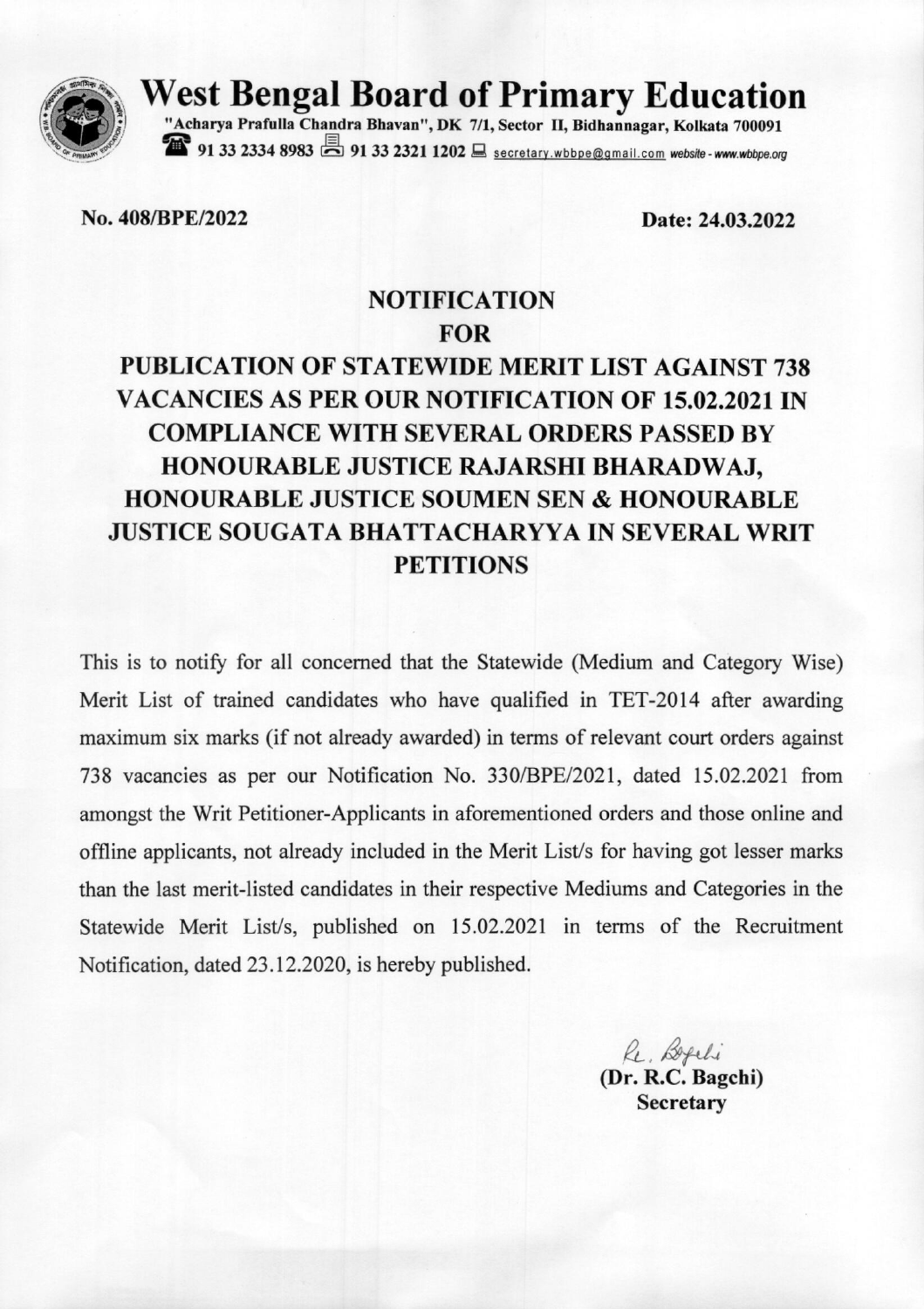| <b>Medium</b>  | Category                      | <b>Merit Caste</b> | Total<br>Vacancy        | <b>Roll No</b> | <b>Candidate Name</b>      | <b>Cand Caste</b> | Rank  | <b>Remarks</b>   |
|----------------|-------------------------------|--------------------|-------------------------|----------------|----------------------------|-------------------|-------|------------------|
|                |                               |                    |                         |                |                            |                   |       |                  |
| <b>BENGALI</b> | <b>EXEMPTED</b>               | <b>GENERAL</b>     | 4                       | 170166569      | INABIN BARAN MAHATO        | <b>GENERAL</b>    | 00001 | <b>WITH HELD</b> |
| <b>BENGALI</b> | <b>IEXEMPTED</b>              | <b>GENERAL</b>     | 4                       | 154007368      | <b>IMANDIRA DEY</b>        | <b>GENERAL</b>    | 00002 |                  |
| <b>BENGALI</b> | <b>EXEMPTED</b>               | OBC-A              | 8                       | 075008003      | <b>INIRABUL HOSSAIN</b>    | OBC-A             | 00001 |                  |
| <b>BENGALI</b> | <b>EXEMPTED</b>               | OBC-A              | 8                       | 075026663      | <b>IMD AKSAD SHAIKH</b>    | <b>OBC-A</b>      | 00002 |                  |
| <b>BENGALI</b> | <b>EXEMPTED</b>               | OBC-A              | 8                       | 070051531      | IMD SALIM SEIKH            | OBC-A             | 00003 |                  |
| <b>BENGALI</b> | <b>EXEMPTED</b>               | OBC-A              | 8                       | 060087276      | <b>ZAKIR HOSSAIN</b>       | <b>OBC-A</b>      | 00004 | <b>WITH HELD</b> |
| <b>BENGALI</b> | <b>EXEMPTED</b>               | OBC-A              | 8                       | 070272750      | <b>MD SUMANURZAMAN</b>     | <b>OBC-A</b>      | 00005 |                  |
| <b>BENGALI</b> | <b>EXEMPTED</b>               | OBC-B              | $\overline{\mathbf{c}}$ | 070097897      | <b>MILON PAUL</b>          | OBC-B             | 00001 |                  |
| <b>BENGALI</b> | <b>EXEMPTED</b>               | OBC-B              | 2                       | 125003044      | ISANJITA KARMAKAR          | OBC-B             | 00002 |                  |
| <b>BENGALI</b> | <b>IPH</b>                    | <b>GENERAL</b>     | 10                      | 085036030      | <b>SHAFIKUL ISLAM SEKH</b> | <b>GENERAL</b>    | 00001 |                  |
| <b>BENGALI</b> | <b>IPH</b>                    | <b>GENERAL</b>     | 10                      | 154009578      | <b>SASANKA KOLA</b>        | <b>GENERAL</b>    | 00002 |                  |
| <b>BENGALI</b> | <b>IPH</b>                    | <b>GENERAL</b>     | 10                      | 170106758      | IARUP PARAMANIK            | <b>GENERAL</b>    | 00003 |                  |
| <b>BENGALI</b> | <b>IPH</b>                    | <b>GENERAL</b>     | 10                      | 155012268      | <b>ISONALI MAITY</b>       | <b>GENERAL</b>    | 00004 |                  |
| <b>BENGALI</b> | <b>IPH</b>                    | <b>GENERAL</b>     | 10                      | 070100694      | İMAJHARUL SHAIKH           | <b>GENERAL</b>    | 00005 |                  |
| <b>BENGALI</b> | <b>IPH</b>                    | <b>GENERAL</b>     | 10                      | 060023907      | <b>SUKUMAR GHOSH</b>       | <b>GENERAL</b>    | 00006 |                  |
| <b>BENGALI</b> | l PH                          | <b>GENERAL</b>     | 10                      | 074004930      | <b>IMUNTAZUL MONDAL</b>    | <b>GENERAL</b>    | 00007 |                  |
| <b>BENGALI</b> | <b>IPH</b>                    | <b>GENERAL</b>     | 10                      | 110066265      | <b>RAJJAK SEKH</b>         | <b>GENERAL</b>    | 00008 |                  |
| <b>BENGALI</b> | <b>IPH</b>                    | <b>GENERAL</b>     | 10                      | 090205128      | <b>IMANGAL GHORAMI</b>     | <b>GENERAL</b>    | 00009 |                  |
| <b>BENGALI</b> | <b>IPH</b>                    | <b>GENERAL</b>     | 10                      | 070189149      | <b>TAPAS MONDAL</b>        | <b>GENERAL</b>    | 00010 |                  |
| <b>BENGALI</b> | <b>PARA TEACHER</b>           | <b>GENERAL</b>     | 25                      | 084002682      | <b>SUKURALI MANDAL</b>     | <b>GENERAL</b>    | 00001 |                  |
| <b>BENGALI</b> | <b>IPARA TEACHER</b>          | <b>GENERAL</b>     | 25                      | 130083086      | <b>TINKU KUNTI</b>         | <b>GENERAL</b>    | 00002 |                  |
| <b>BENGALI</b> | <b>PARA TEACHER</b>           | <b>GENERAL</b>     | 25                      | 060090299      | <b>BHASKAR MANDAL</b>      | <b>GENERAL</b>    | 00003 |                  |
|                | <b>BENGALI   PARA TEACHER</b> | <b>GENERAL</b>     | 25                      | 180185034      | <b>ITRISHA NAYEK</b>       | <b>GENERAL</b>    | 00004 |                  |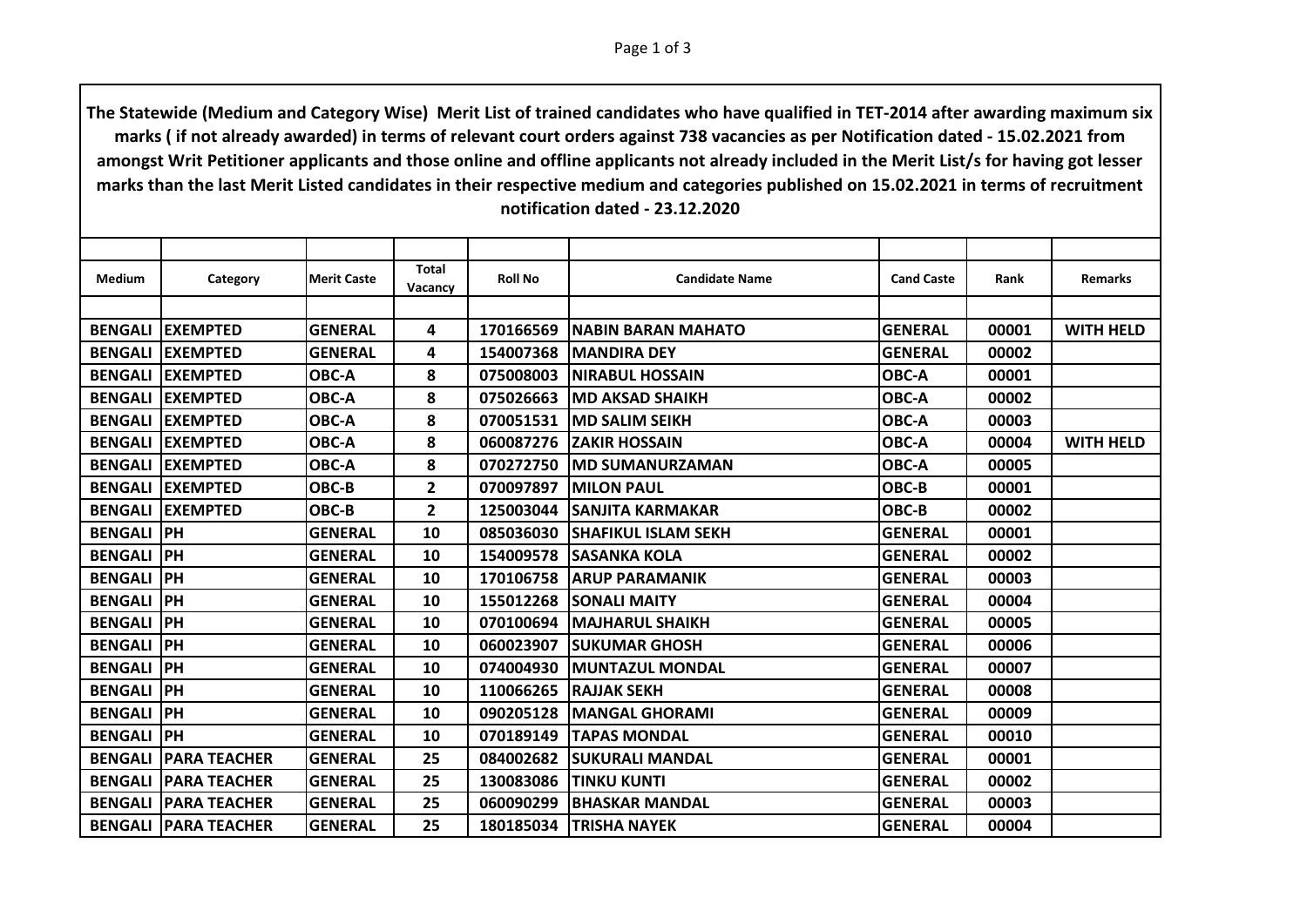| <b>Medium</b>  | Category                      | <b>Merit Caste</b> | Total<br>Vacancy | <b>Roll No</b> | <b>Candidate Name</b>       | <b>Cand Caste</b> | Rank  | <b>Remarks</b>   |
|----------------|-------------------------------|--------------------|------------------|----------------|-----------------------------|-------------------|-------|------------------|
|                |                               |                    |                  |                |                             |                   |       |                  |
| <b>BENGALI</b> | <b>PARA TEACHER</b>           | <b>GENERAL</b>     | 25               | 180257921      | <b>ABHIJIT DAS</b>          | <b>GENERAL</b>    | 00005 |                  |
| <b>BENGALI</b> | <b>PARA TEACHER</b>           | <b>GENERAL</b>     | 25               | 090171509      | <b>SHAMSAD NAHAR</b>        | <b>GENERAL</b>    | 00006 |                  |
| <b>BENGALI</b> | <b>PARA TEACHER</b>           | <b>GENERAL</b>     | 25               | 110080914      | <b>ISUJIT PRATIHAR</b>      | <b>GENERAL</b>    | 00007 |                  |
| <b>BENGALI</b> | <b>PARA TEACHER</b>           | <b>GENERAL</b>     | 25               | 160091352      | <b>SRIKANTA PAL</b>         | <b>GENERAL</b>    | 00008 |                  |
| <b>BENGALI</b> | <b>PARA TEACHER</b>           | <b>GENERAL</b>     | 25               | 130050504      | <b>RITA ROY</b>             | <b>GENERAL</b>    | 00009 |                  |
| <b>BENGALI</b> | <b>PARA TEACHER</b>           | <b>GENERAL</b>     | 25               | 105003499      | <b>SONY SHA</b>             | <b>GENERAL</b>    | 00010 |                  |
| <b>BENGALI</b> | <b>PARA TEACHER</b>           | <b>GENERAL</b>     | 25               | 150138021      | <b>SHRABONI CHAKRABORTY</b> | <b>GENERAL</b>    | 00011 |                  |
| <b>BENGALI</b> | <b>PARA TEACHER</b>           | <b>GENERAL</b>     | 25               | 150110716      | <b>PALASH GIRI</b>          | <b>GENERAL</b>    | 00012 |                  |
| <b>BENGALI</b> | <b>PARA TEACHER</b>           | <b>GENERAL</b>     | 25               | 075016448      | <b>ISUMAN KUMAR DAS</b>     | <b>GENERAL</b>    | 00013 |                  |
| <b>BENGALI</b> | <b>PARA TEACHER</b>           | <b>GENERAL</b>     | 25               | 120087290      | <b>SHOVANLAL MONDAL</b>     | <b>GENERAL</b>    | 00014 | <b>WITH HELD</b> |
| <b>BENGALI</b> | <b>PARA TEACHER</b>           | <b>SC</b>          | 12               | 110170563      | <b>BABLU MONDAL</b>         | <b>SC</b>         | 00001 |                  |
| <b>BENGALI</b> | IPARA TEACHER                 | <b>SC</b>          | 12               | 090262130      | <b>ANTARA DAS</b>           | <b>SC</b>         | 00002 |                  |
| <b>BENGALI</b> | IPARA TEACHER                 | <b>SC</b>          | 12               | 155033530      | <b>ARIJIT MANDAL</b>        | <b>SC</b>         | 00003 |                  |
| <b>BENGALI</b> | <b>PARA TEACHER</b>           | <b>SC</b>          | 12               | 030105144      | <b>ISUSMITA BARMAN</b>      | <b>SC</b>         | 00004 |                  |
| <b>BENGALI</b> | <b>PARA TEACHER</b>           | <b>SC</b>          | 12               | 190027048      | <b>ASHIM BAGDI</b>          | <b>SC</b>         | 00005 |                  |
| <b>BENGALI</b> | <b>PARA TEACHER</b>           | OBC-A              | 14               | 075011375      | <b>IMD FURKAN ALI SK</b>    | OBC-A             | 00001 |                  |
| <b>BENGALI</b> | IPARA TEACHER                 | OBC-A              | 14               | 080041365      | <b>ABUL KALAM AZAD</b>      | OBC-A             | 00002 |                  |
| <b>BENGALI</b> | <b>PARA TEACHER</b>           | OBC-A              | 14               | 085016613      | <b>MD JAINAL ABEDIN</b>     | <b>OBC-A</b>      | 00003 |                  |
| <b>BENGALI</b> | <b>PARA TEACHER</b>           | OBC-A              | 14               | 080018940      | <b>SAMIRUDDIN SHAIKH</b>    | OBC-A             | 00004 |                  |
| <b>BENGALI</b> | <b>PARA TEACHER</b>           | OBC-A              | 14               | 110062007      | <b>MD AKTAR ALI SAPUI</b>   | OBC-A             | 00005 |                  |
| <b>BENGALI</b> | IPARA TEACHER                 | OBC-A              | 14               | 070039967      | <b>SAHIBUR RAHAMAN</b>      | OBC-A             | 00006 |                  |
| <b>BENGALI</b> | <b>PARA TEACHER</b>           | OBC-A              | 14               | 110163605      | <b>IMD HARUN MOLLA</b>      | OBC-A             | 00007 |                  |
|                | <b>BENGALI   PARA TEACHER</b> | OBC-A              | 14               | 090002097      | <b>SK ABDUL SAHIN</b>       | OBC-A             | 00008 |                  |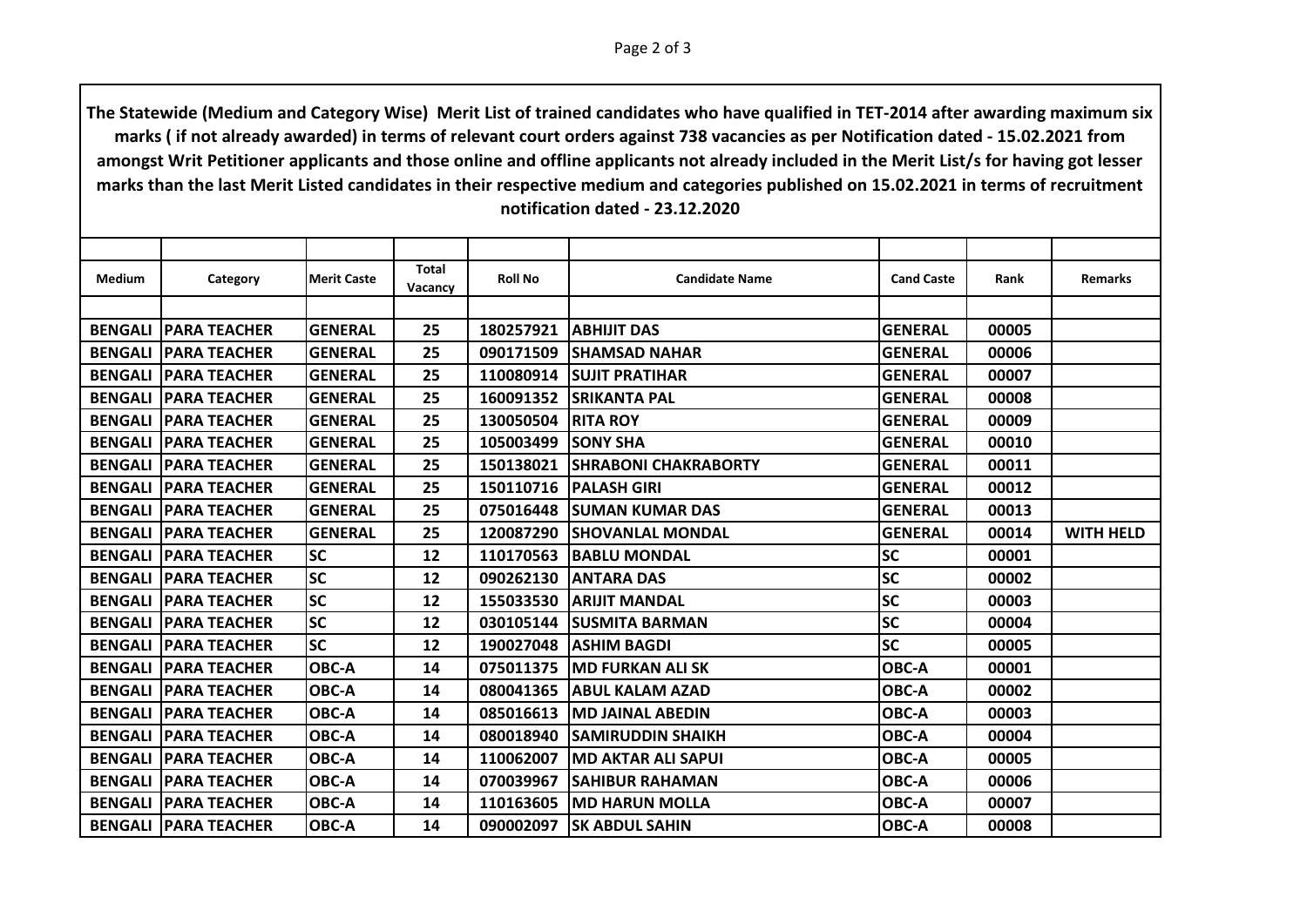Page 3 of 3

| <b>Medium</b> | Category                      | <b>IMerit Caste</b> | Total<br>Vacancy | <b>Roll No</b> | <b>Candidate Name</b>    | <b>Cand Caste</b> | Rank  | <b>Remarks</b> |
|---------------|-------------------------------|---------------------|------------------|----------------|--------------------------|-------------------|-------|----------------|
|               |                               |                     |                  |                |                          |                   |       |                |
|               | <b>BENGALI IPARA TEACHER</b>  | <b>OBC-A</b>        | 14               | 090169623      | <b>IMD SAFIQUL ISLAM</b> | <b>OBC-A</b>      | 00009 |                |
|               | <b>BENGALI IPARA TEACHER</b>  | OBC-B               | 10               | 130012694      | <b>JAVISHEK MANDAL</b>   | <b>OBC-B</b>      | 00001 |                |
|               | <b>BENGALI IPARA TEACHER</b>  | OBC-B               | 10               | 060098666      | <b>IMINTU GHOSH</b>      | <b>OBC-B</b>      | 00002 |                |
|               | <b>BENGALI IPARA TEACHER</b>  | OBC-B               | 10               | 090173290      | <b>IBAISHAKHI GHOSH</b>  | <b>OBC-B</b>      | 00003 |                |
|               | <b>BENGALI IPARA TEACHER</b>  | OBC-B               | 10               | 110292064      | <b>IDEBGOPAL MANDAL</b>  | <b>OBC-B</b>      | 00004 |                |
|               | <b>BENGALI IPARA TEACHER</b>  | OBC-B               | 10               | 060209406      | <b>IMAMATA THOKDAR</b>   | <b>OBC-B</b>      | 00005 |                |
|               | <b>BENGALI   PARA TEACHER</b> | <b>IOBC-B</b>       | 10               | 090246873      | <b>INDRANI DAS DUTTA</b> | IOBC-B            | 00006 |                |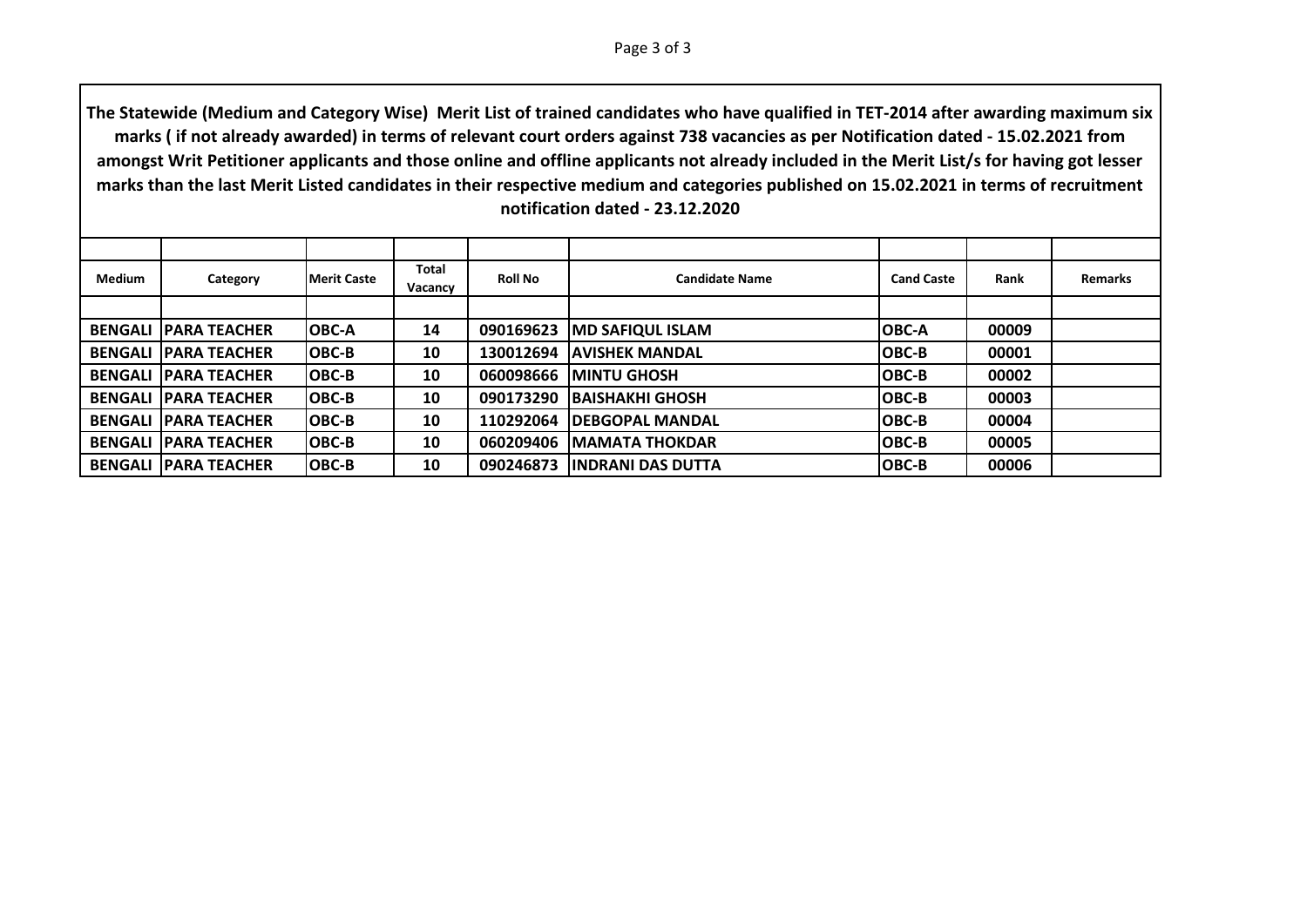| <b>Medium</b>  | Category          | <b>Merit Caste</b> | <b>Total</b> | <b>Roll No</b> | <b>Candidate Name</b>          | <b>Cand Caste</b> | Rank  | <b>Remarks</b> |
|----------------|-------------------|--------------------|--------------|----------------|--------------------------------|-------------------|-------|----------------|
|                |                   |                    | Vacancy      |                |                                |                   |       |                |
|                |                   |                    |              |                |                                |                   |       |                |
| <b>BENGALI</b> | <b>UNRESERVED</b> | <b>GENERAL</b>     | 279          | 070167308      | <b>TUSHAR SUVRA PANDA</b>      | <b>GENERAL</b>    | 00001 |                |
| <b>BENGALI</b> | <b>UNRESERVED</b> | <b>GENERAL</b>     | 279          | 190121562      | <b>IBANANI DEY</b>             | <b>GENERAL</b>    | 00002 |                |
| <b>BENGALI</b> | <b>UNRESERVED</b> | <b>GENERAL</b>     | 279          | 165006787      | <b>SATADAL DHAMAITKANNI</b>    | <b>GENERAL</b>    | 00003 |                |
| <b>BENGALI</b> | <b>UNRESERVED</b> | <b>GENERAL</b>     | 279          |                | 150134915 KOUSIK CHAKRABARTY   | <b>GENERAL</b>    | 00004 |                |
| <b>BENGALI</b> | <b>UNRESERVED</b> | <b>GENERAL</b>     | 279          | 070278904      | <b>SOMA MANDAL</b>             | <b>GENERAL</b>    | 00005 |                |
| <b>BENGALI</b> | <b>UNRESERVED</b> | <b>GENERAL</b>     | 279          | 130000789      | <b>TUMPA DHARA</b>             | <b>GENERAL</b>    | 00006 |                |
| <b>BENGALI</b> | <b>UNRESERVED</b> | <b>GENERAL</b>     | 279          |                | 190059333 TUSAR KANTI MONDAL   | <b>GENERAL</b>    | 00007 |                |
| <b>BENGALI</b> | <b>UNRESERVED</b> | <b>GENERAL</b>     | 279          | 120015152      | <b>ISUPARNA PANDIT</b>         | <b>GENERAL</b>    | 00008 |                |
| <b>BENGALI</b> | <b>UNRESERVED</b> | <b>GENERAL</b>     | 279          | 085020099      | <b>TITHI ROY</b>               | <b>GENERAL</b>    | 00009 |                |
| <b>BENGALI</b> | <b>UNRESERVED</b> | <b>GENERAL</b>     | 279          |                | 130026411 SUBRATA GHOSH        | <b>GENERAL</b>    | 00010 |                |
| <b>BENGALI</b> | <b>UNRESERVED</b> | <b>GENERAL</b>     | 279          | 195000791      | <b>ISUSMITA PAL</b>            | <b>GENERAL</b>    | 00012 |                |
| <b>BENGALI</b> | <b>UNRESERVED</b> | <b>GENERAL</b>     | 279          |                | 064014452 SUBHASRI MANDAL      | <b>GENERAL</b>    | 00015 |                |
| <b>BENGALI</b> | <b>UNRESERVED</b> | <b>GENERAL</b>     | 279          | 095052308      | <b>ARINDAM BISWAS</b>          | <b>GENERAL</b>    | 00016 |                |
| <b>BENGALI</b> | <b>UNRESERVED</b> | <b>GENERAL</b>     | 279          |                | 150004996 SUSAMA JANA          | <b>GENERAL</b>    | 00017 |                |
| <b>BENGALI</b> | <b>UNRESERVED</b> | <b>GENERAL</b>     | 279          |                | 194001619   DEBOPRIYA MAJUMDAR | <b>GENERAL</b>    | 00018 |                |
| <b>BENGALI</b> | <b>UNRESERVED</b> | <b>GENERAL</b>     | 279          | 155002609      | <b>SILKI CHAKRABORTY</b>       | <b>GENERAL</b>    | 00019 |                |
| <b>BENGALI</b> | <b>UNRESERVED</b> | <b>GENERAL</b>     | 279          | 145006626      | <b>BAISHAKHI ROY MAHAPATRA</b> | <b>GENERAL</b>    | 00020 |                |
| <b>BENGALI</b> | <b>UNRESERVED</b> | <b>GENERAL</b>     | 279          | 144014252      | <b>GARGI MANDAL</b>            | <b>GENERAL</b>    | 00021 |                |
| <b>BENGALI</b> | <b>UNRESERVED</b> | <b>GENERAL</b>     | 279          | 174002570      | <b>ANURADHA PAIN</b>           | <b>GENERAL</b>    | 00028 |                |
| <b>BENGALI</b> | <b>UNRESERVED</b> | <b>GENERAL</b>     | 279          | 130097579      | <b>ISURAJIT SASMAL</b>         | <b>GENERAL</b>    | 00031 |                |
| <b>BENGALI</b> | <b>UNRESERVED</b> | <b>GENERAL</b>     | 279          |                | 150187472 SATYABRATA DAS       | <b>GENERAL</b>    | 00033 |                |
| <b>BENGALI</b> | <b>UNRESERVED</b> | <b>GENERAL</b>     | 279          | 195006697      | <b>IMALLIKA PAL</b>            | <b>GENERAL</b>    | 00035 |                |
| <b>BENGALI</b> | <b>UNRESERVED</b> | <b>GENERAL</b>     | 279          | 140105895      | <b>ISWARNALI MANNA</b>         | <b>GENERAL</b>    | 00038 |                |
| <b>BENGALI</b> | <b>UNRESERVED</b> | <b>GENERAL</b>     | 279          |                | 160167505  INDRANIL PANDA      | <b>GENERAL</b>    | 00039 |                |
|                |                   |                    |              |                |                                |                   |       |                |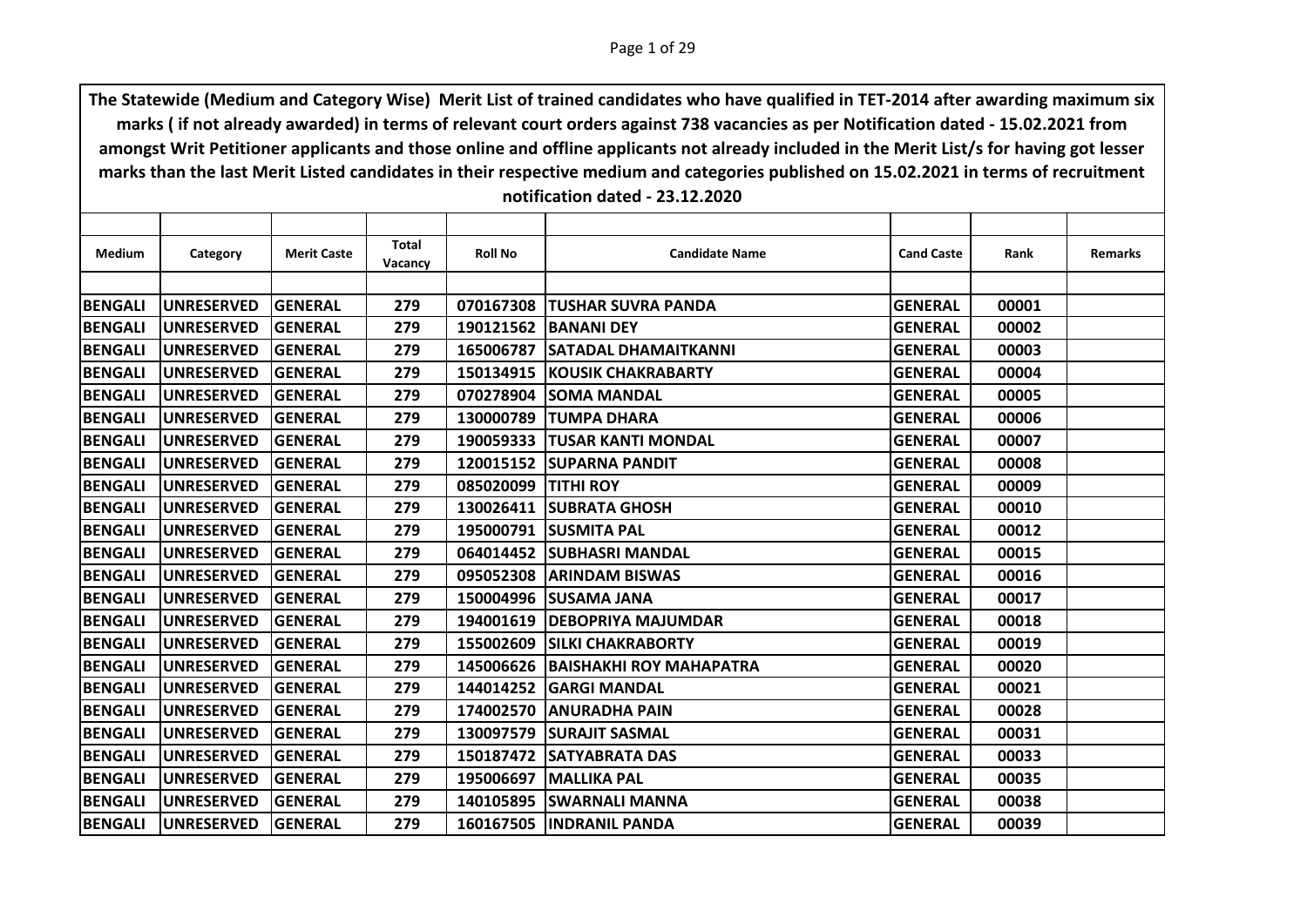| Medium         | Category          | <b>Merit Caste</b> | <b>Total</b><br>Vacancy | <b>Roll No</b> | <b>Candidate Name</b>       | <b>Cand Caste</b> | Rank  | <b>Remarks</b> |
|----------------|-------------------|--------------------|-------------------------|----------------|-----------------------------|-------------------|-------|----------------|
|                |                   |                    |                         |                |                             |                   |       |                |
| <b>BENGALI</b> | <b>UNRESERVED</b> | <b>GENERAL</b>     | 279                     |                | 154013758 SUSMITA SAMANTA   | <b>GENERAL</b>    | 00040 |                |
| <b>BENGALI</b> | <b>UNRESERVED</b> | <b>GENERAL</b>     | 279                     | 160087204      | <b>IDEBADITYA MONDAL</b>    | <b>GENERAL</b>    | 00042 |                |
| <b>BENGALI</b> | <b>UNRESERVED</b> | <b>GENERAL</b>     | 279                     | 180103483      | <b>CHAMPA GHOSH</b>         | <b>GENERAL</b>    | 00043 |                |
| <b>BENGALI</b> | <b>UNRESERVED</b> | <b>GENERAL</b>     | 279                     |                | 155019679 MILAN DAS         | <b>GENERAL</b>    | 00044 |                |
| <b>BENGALI</b> | <b>UNRESERVED</b> | <b>GENERAL</b>     | 279                     | 164004922      | <b>MAYURAKSHI BANERJEE</b>  | <b>GENERAL</b>    | 00045 |                |
| <b>BENGALI</b> | <b>UNRESERVED</b> | GENERAL            | 279                     |                | 044004699 SHUBHANKAR KUNDU  | <b>GENERAL</b>    | 00046 |                |
| <b>BENGALI</b> | <b>UNRESERVED</b> | <b>GENERAL</b>     | 279                     | 180245087      | <b>IDEBASIS DUTTA</b>       | <b>GENERAL</b>    | 00047 |                |
| <b>BENGALI</b> | <b>UNRESERVED</b> | <b>GENERAL</b>     | 279                     | 120081189      | IPARAMITA ROY               | <b>GENERAL</b>    | 00048 |                |
| <b>BENGALI</b> | <b>UNRESERVED</b> | <b>GENERAL</b>     | 279                     | 044004650      | <b>JAMAL MAHATO</b>         | <b>GENERAL</b>    | 00049 |                |
| <b>BENGALI</b> | <b>UNRESERVED</b> | <b>GENERAL</b>     | 279                     | 160127403      | <b>JUJJWAL KUNDU</b>        | <b>GENERAL</b>    | 00051 |                |
| <b>BENGALI</b> | <b>UNRESERVED</b> | <b>GENERAL</b>     | 279                     | 154000015      | <b>MANASHI DUTTA</b>        | <b>GENERAL</b>    | 00052 |                |
| <b>BENGALI</b> | <b>UNRESERVED</b> | <b>GENERAL</b>     | 279                     |                | 090101274 SUTAPA BISWAS     | <b>GENERAL</b>    | 00053 |                |
| <b>BENGALI</b> | <b>UNRESERVED</b> | <b>GENERAL</b>     | 279                     | 160082909      | <b>SOUMITA PAL</b>          | <b>GENERAL</b>    | 00054 |                |
| <b>BENGALI</b> | <b>UNRESERVED</b> | <b>GENERAL</b>     | 279                     | 150074165      | <b>ISHYAMALI DE</b>         | <b>GENERAL</b>    | 00057 |                |
| <b>BENGALI</b> | <b>UNRESERVED</b> | <b>GENERAL</b>     | 279                     |                | 150047115 AMRITA BHUNIA     | <b>GENERAL</b>    | 00059 |                |
| <b>BENGALI</b> | <b>UNRESERVED</b> | <b>GENERAL</b>     | 279                     | 070167435      | <b>RUPALI SAHA</b>          | <b>GENERAL</b>    | 00064 |                |
| <b>BENGALI</b> | <b>UNRESERVED</b> | <b>GENERAL</b>     | 279                     | 164013873      | <b>RIYA KUNDU</b>           | <b>GENERAL</b>    | 00067 |                |
| <b>BENGALI</b> | <b>UNRESERVED</b> | <b>GENERAL</b>     | 279                     | 150041840      | <b>IPRASANTA HANRA</b>      | <b>GENERAL</b>    | 00069 |                |
| <b>BENGALI</b> | <b>UNRESERVED</b> | <b>GENERAL</b>     | 279                     |                | 144005954 SOUMEN JANA       | <b>GENERAL</b>    | 00071 |                |
| <b>BENGALI</b> | <b>UNRESERVED</b> | <b>GENERAL</b>     | 279                     | 160175187      | ANAMIKA SINHA MAHAPATRA     | <b>GENERAL</b>    | 00074 |                |
| <b>BENGALI</b> | <b>UNRESERVED</b> | <b>GENERAL</b>     | 279                     |                | 164010206 SHAMPA BANERJEE   | <b>GENERAL</b>    | 00075 |                |
| <b>BENGALI</b> | <b>UNRESERVED</b> | <b>GENERAL</b>     | 279                     | 160162307      | <b>LINA PANJA</b>           | <b>GENERAL</b>    | 00079 |                |
| <b>BENGALI</b> | <b>UNRESERVED</b> | <b>GENERAL</b>     | 279                     | 114001080      | <b>ISOMA MONDAL</b>         | <b>GENERAL</b>    | 00082 |                |
| <b>BENGALI</b> | <b>UNRESERVED</b> | <b>GENERAL</b>     | 279                     |                | 120078023   PRATIMA SAMANTA | <b>GENERAL</b>    | 00083 |                |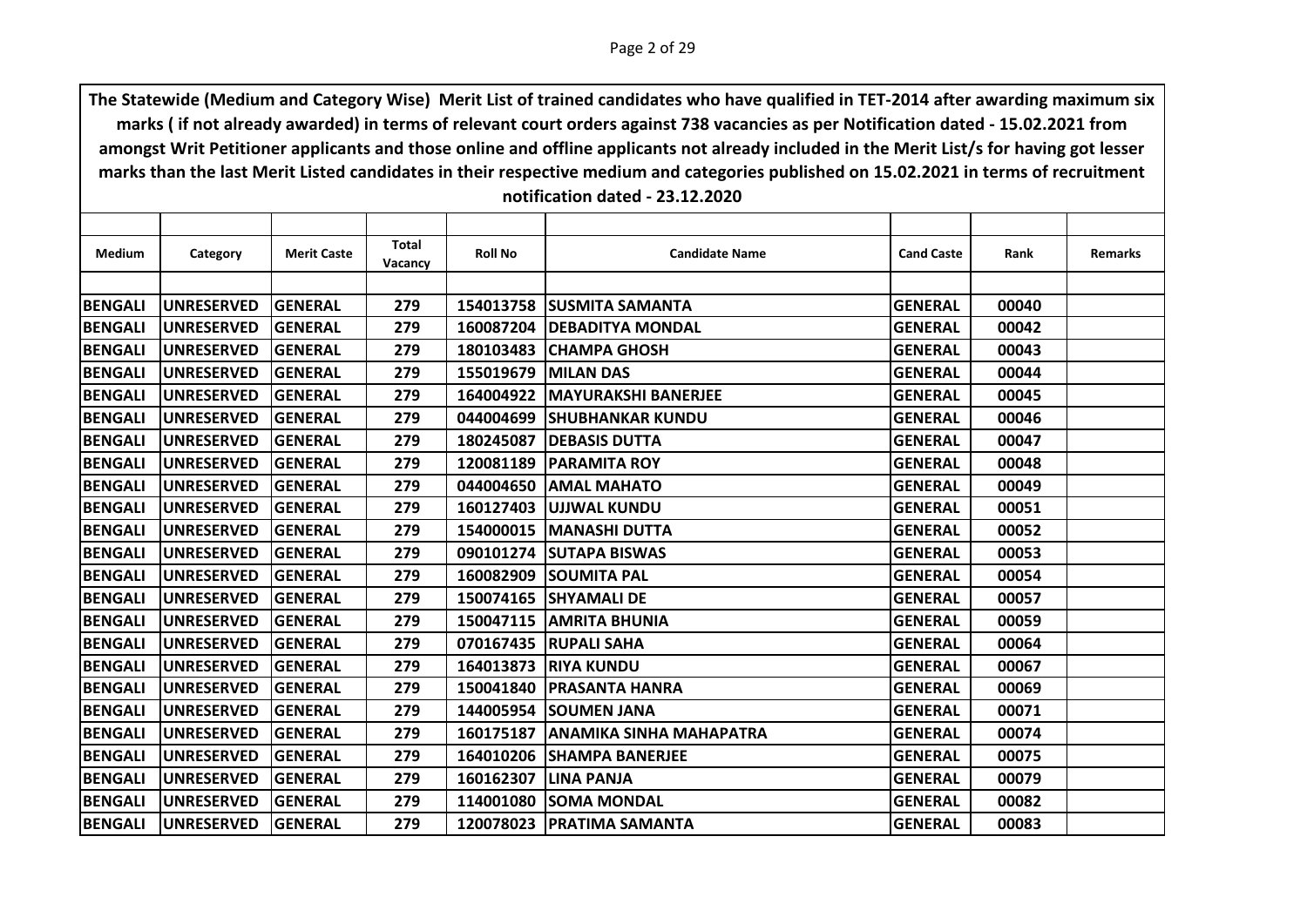| Category          | <b>Merit Caste</b> | <b>Total</b><br>Vacancy | <b>Roll No</b> | <b>Candidate Name</b> | <b>Cand Caste</b>                                                                                                                                                                                                                                                                                                                                                                                                                                                                                                                                                               | Rank  | <b>Remarks</b> |
|-------------------|--------------------|-------------------------|----------------|-----------------------|---------------------------------------------------------------------------------------------------------------------------------------------------------------------------------------------------------------------------------------------------------------------------------------------------------------------------------------------------------------------------------------------------------------------------------------------------------------------------------------------------------------------------------------------------------------------------------|-------|----------------|
|                   |                    |                         |                |                       |                                                                                                                                                                                                                                                                                                                                                                                                                                                                                                                                                                                 |       |                |
| <b>UNRESERVED</b> | <b>GENERAL</b>     | 279                     |                |                       | <b>GENERAL</b>                                                                                                                                                                                                                                                                                                                                                                                                                                                                                                                                                                  | 00086 |                |
| <b>UNRESERVED</b> | <b>GENERAL</b>     | 279                     | 130016370      |                       | <b>GENERAL</b>                                                                                                                                                                                                                                                                                                                                                                                                                                                                                                                                                                  | 00088 |                |
| <b>UNRESERVED</b> | <b>GENERAL</b>     | 279                     |                |                       | <b>GENERAL</b>                                                                                                                                                                                                                                                                                                                                                                                                                                                                                                                                                                  | 00090 |                |
| <b>UNRESERVED</b> | <b>GENERAL</b>     | 279                     |                |                       | <b>GENERAL</b>                                                                                                                                                                                                                                                                                                                                                                                                                                                                                                                                                                  | 00091 |                |
| <b>UNRESERVED</b> | <b>GENERAL</b>     | 279                     | 104001686      |                       | <b>GENERAL</b>                                                                                                                                                                                                                                                                                                                                                                                                                                                                                                                                                                  | 00092 |                |
| <b>UNRESERVED</b> | <b>GENERAL</b>     | 279                     |                |                       | <b>GENERAL</b>                                                                                                                                                                                                                                                                                                                                                                                                                                                                                                                                                                  | 00100 |                |
| <b>UNRESERVED</b> | <b>GENERAL</b>     | 279                     | 130000268      |                       | <b>GENERAL</b>                                                                                                                                                                                                                                                                                                                                                                                                                                                                                                                                                                  | 00103 |                |
| <b>UNRESERVED</b> | <b>GENERAL</b>     | 279                     | 170033130      |                       | <b>GENERAL</b>                                                                                                                                                                                                                                                                                                                                                                                                                                                                                                                                                                  | 00104 |                |
| <b>UNRESERVED</b> | <b>GENERAL</b>     | 279                     | 160004043      |                       | <b>GENERAL</b>                                                                                                                                                                                                                                                                                                                                                                                                                                                                                                                                                                  | 00106 |                |
| <b>UNRESERVED</b> | <b>GENERAL</b>     | 279                     |                |                       | <b>GENERAL</b>                                                                                                                                                                                                                                                                                                                                                                                                                                                                                                                                                                  | 00108 |                |
| <b>UNRESERVED</b> | <b>GENERAL</b>     | 279                     | 150016359      |                       | <b>GENERAL</b>                                                                                                                                                                                                                                                                                                                                                                                                                                                                                                                                                                  | 00112 |                |
| <b>UNRESERVED</b> | <b>GENERAL</b>     | 279                     |                |                       | <b>GENERAL</b>                                                                                                                                                                                                                                                                                                                                                                                                                                                                                                                                                                  | 00113 |                |
| <b>UNRESERVED</b> | <b>GENERAL</b>     | 279                     |                |                       | <b>GENERAL</b>                                                                                                                                                                                                                                                                                                                                                                                                                                                                                                                                                                  | 00114 |                |
| <b>UNRESERVED</b> | <b>GENERAL</b>     | 279                     | 075002939      | <b>NITAI SAHA</b>     | <b>GENERAL</b>                                                                                                                                                                                                                                                                                                                                                                                                                                                                                                                                                                  | 00115 |                |
| <b>UNRESERVED</b> | <b>GENERAL</b>     | 279                     |                |                       | <b>GENERAL</b>                                                                                                                                                                                                                                                                                                                                                                                                                                                                                                                                                                  | 00117 |                |
| <b>UNRESERVED</b> | <b>GENERAL</b>     | 279                     | 030014597      |                       | <b>GENERAL</b>                                                                                                                                                                                                                                                                                                                                                                                                                                                                                                                                                                  | 00120 |                |
| <b>UNRESERVED</b> | <b>GENERAL</b>     | 279                     | 124003024      | <b>PRIYA BERA</b>     | <b>GENERAL</b>                                                                                                                                                                                                                                                                                                                                                                                                                                                                                                                                                                  | 00122 |                |
| <b>UNRESERVED</b> | <b>GENERAL</b>     | 279                     |                |                       | <b>GENERAL</b>                                                                                                                                                                                                                                                                                                                                                                                                                                                                                                                                                                  | 00123 |                |
| <b>UNRESERVED</b> | <b>GENERAL</b>     | 279                     | 174002168      |                       | <b>GENERAL</b>                                                                                                                                                                                                                                                                                                                                                                                                                                                                                                                                                                  | 00125 |                |
| <b>UNRESERVED</b> | <b>GENERAL</b>     | 279                     | 180257920      |                       | <b>GENERAL</b>                                                                                                                                                                                                                                                                                                                                                                                                                                                                                                                                                                  | 00126 |                |
| <b>UNRESERVED</b> | <b>GENERAL</b>     | 279                     | 090156839      |                       | <b>GENERAL</b>                                                                                                                                                                                                                                                                                                                                                                                                                                                                                                                                                                  | 00128 |                |
| <b>UNRESERVED</b> | <b>GENERAL</b>     | 279                     | 090238801      |                       | <b>GENERAL</b>                                                                                                                                                                                                                                                                                                                                                                                                                                                                                                                                                                  | 00137 |                |
| <b>UNRESERVED</b> | <b>GENERAL</b>     | 279                     | 150013925      | <b>ASIT MAITI</b>     | <b>GENERAL</b>                                                                                                                                                                                                                                                                                                                                                                                                                                                                                                                                                                  | 00138 |                |
| <b>UNRESERVED</b> | <b>GENERAL</b>     | 279                     |                |                       | <b>GENERAL</b>                                                                                                                                                                                                                                                                                                                                                                                                                                                                                                                                                                  | 00141 |                |
|                   |                    |                         |                |                       | 194004703 BISHAKHA MONDAL<br><b>ISUBRATA GHOSH</b><br>060106238 BULU MANDAL<br>150227051 BARNALI DUARY<br><b>ISUSMITA KUNDU</b><br>184007301 JOYDEEP GHOSH<br><b>CHIRANJIT CHAKRABARTY</b><br><b>ISUBRATA LAYEK</b><br><b>UMA PAL</b><br>180036558 PRIYANKA MITRA CHOUDHURY<br><b>IRABINDRANATH GUCHHAIT</b><br>070008545 RAHUL GHOSH<br>130031334 SHUVAJIT GHOSH<br>070273165 SOMNATH DAS<br><b>BIPUL DEY SARKAR</b><br>190149624   DURGA NATH DUTTA<br><b>TUHIN DEGHURIA</b><br><b>PAYEL CHAKRABORTY</b><br><b>BANASREE PAUL</b><br><b>SUDIPTA RAY</b><br>194000965 SUMIT PAL |       |                |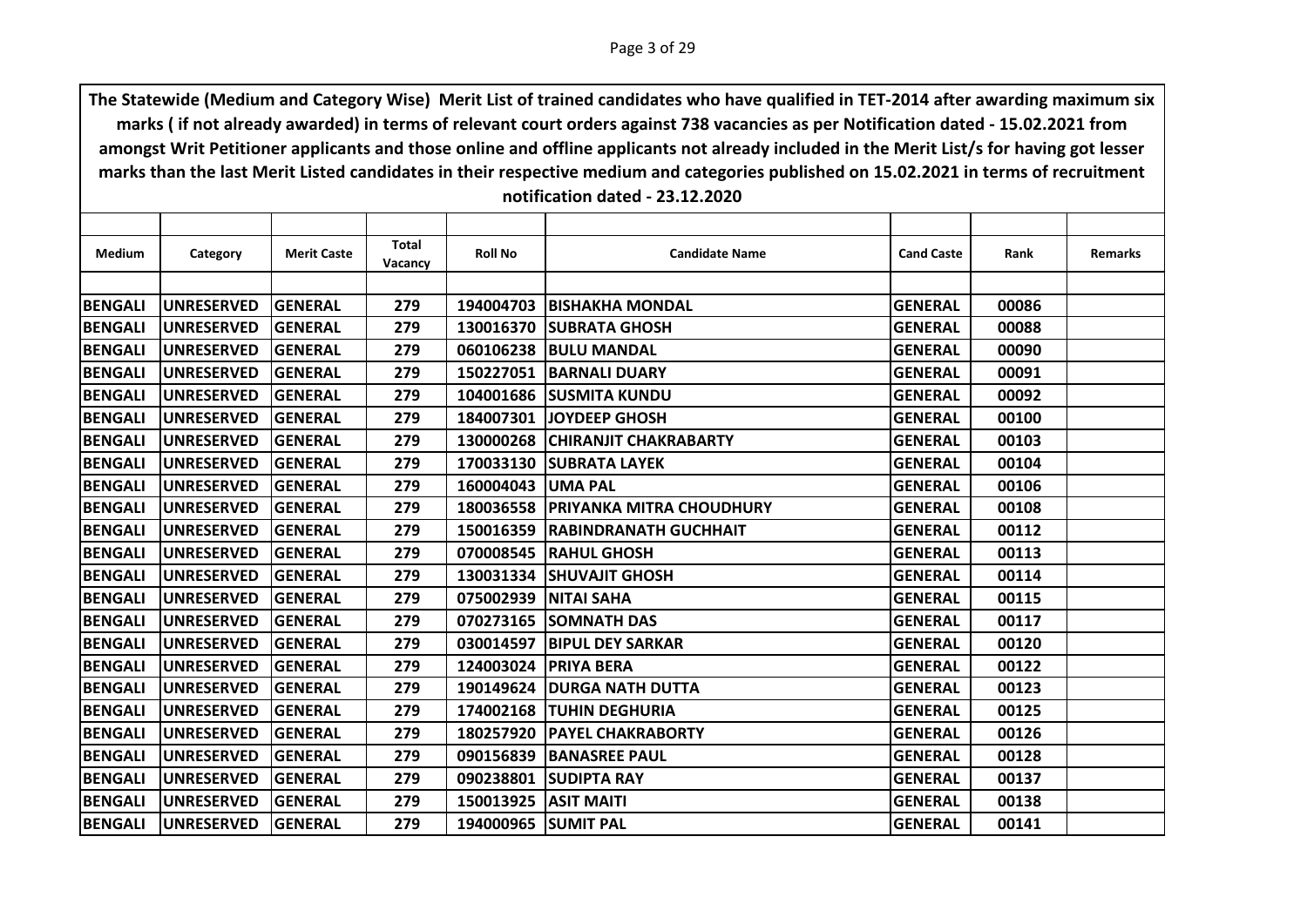| Medium         | Category          | <b>Merit Caste</b> | <b>Total</b><br>Vacancy | <b>Roll No</b> | <b>Candidate Name</b>          | <b>Cand Caste</b> | Rank  | <b>Remarks</b> |
|----------------|-------------------|--------------------|-------------------------|----------------|--------------------------------|-------------------|-------|----------------|
|                |                   |                    |                         |                |                                |                   |       |                |
| BENGALI        | <b>UNRESERVED</b> | <b>GENERAL</b>     | 279                     | 110100877      | <b>IGANESH CHANDRA DAS</b>     | <b>GENERAL</b>    | 00144 |                |
| <b>BENGALI</b> | <b>UNRESERVED</b> | <b>GENERAL</b>     | 279                     | 160146210      | <b>ISOUMILI DAN</b>            | <b>GENERAL</b>    | 00146 |                |
| <b>BENGALI</b> | <b>UNRESERVED</b> | GENERAL            | 279                     |                | 170166234 MADHABI PATI         | <b>GENERAL</b>    | 00150 |                |
| <b>BENGALI</b> | <b>UNRESERVED</b> | <b>GENERAL</b>     | 279                     |                | 150086378   PRADIP KUMAR DAS   | <b>GENERAL</b>    | 00151 |                |
| <b>BENGALI</b> | <b>UNRESERVED</b> | <b>GENERAL</b>     | 279                     | 084006600      | <b>DEBASISH PAL</b>            | <b>GENERAL</b>    | 00154 |                |
| <b>BENGALI</b> | <b>UNRESERVED</b> | <b>GENERAL</b>     | 279                     |                | 180032413   MANIKA CHATTERJEE  | <b>GENERAL</b>    | 00155 |                |
| <b>BENGALI</b> | <b>UNRESERVED</b> | <b>GENERAL</b>     | 279                     |                | <b>120159707 ARUNITA DAS</b>   | <b>GENERAL</b>    | 00156 |                |
| <b>BENGALI</b> | <b>UNRESERVED</b> | <b>GENERAL</b>     | 279                     | 070058372      | <b>ISHYAMALI MAJUMDER</b>      | <b>GENERAL</b>    | 00157 |                |
| <b>BENGALI</b> | <b>UNRESERVED</b> | <b>GENERAL</b>     | 279                     |                | 090287603 SUJAN KUMAR PRAMANIK | <b>GENERAL</b>    | 00159 |                |
| <b>BENGALI</b> | <b>UNRESERVED</b> | GENERAL            | 279                     |                | 145001572 LUSI MAITY MANDAL    | <b>GENERAL</b>    | 00160 |                |
| <b>BENGALI</b> | <b>UNRESERVED</b> | <b>GENERAL</b>     | 279                     | 155000186      | <b>TAPAS MONDAL</b>            | <b>GENERAL</b>    | 00161 |                |
| <b>BENGALI</b> | <b>UNRESERVED</b> | <b>GENERAL</b>     | 279                     |                | 080228180   MOUSUMI PRAMANIK   | <b>GENERAL</b>    | 00162 |                |
| <b>BENGALI</b> | <b>UNRESERVED</b> | <b>GENERAL</b>     | 279                     | 150265029      | <b>DIBYAJYOTI DEY</b>          | <b>GENERAL</b>    | 00163 |                |
| <b>BENGALI</b> | <b>UNRESERVED</b> | <b>GENERAL</b>     | 279                     | 160004043      | <b>UMA PAL</b>                 | <b>GENERAL</b>    | 00166 |                |
| <b>BENGALI</b> | <b>UNRESERVED</b> | <b>GENERAL</b>     | 279                     |                | 155016852 SUPRITI BAG          | <b>GENERAL</b>    | 00167 |                |
| <b>BENGALI</b> | <b>UNRESERVED</b> | <b>GENERAL</b>     | 279                     | 160127121      | <b>PRIYANKA PAL</b>            | <b>GENERAL</b>    | 00168 |                |
| <b>BENGALI</b> | <b>UNRESERVED</b> | <b>GENERAL</b>     | 279                     | 130000197      | <b>JAMARESH SAMANTA</b>        | <b>GENERAL</b>    | 00169 |                |
| <b>BENGALI</b> | <b>UNRESERVED</b> | <b>GENERAL</b>     | 279                     |                | 110013698 SANGITA JANA         | <b>GENERAL</b>    | 00174 |                |
| <b>BENGALI</b> | <b>UNRESERVED</b> | GENERAL            | 279                     | 080227969      | <b>AMIT MONDAL</b>             | <b>GENERAL</b>    | 00178 |                |
| <b>BENGALI</b> | <b>UNRESERVED</b> | <b>GENERAL</b>     | 279                     | 160119818      | <b>APARAJITA PAL</b>           | <b>GENERAL</b>    | 00185 |                |
| <b>BENGALI</b> | <b>UNRESERVED</b> | <b>GENERAL</b>     | 279                     |                | 120018085 CHIRANJIT PORIA      | <b>GENERAL</b>    | 00186 |                |
| <b>BENGALI</b> | <b>UNRESERVED</b> | <b>GENERAL</b>     | 279                     | 070150008      | <b>ROCKY NANDI</b>             | <b>GENERAL</b>    | 00187 |                |
| <b>BENGALI</b> | <b>UNRESERVED</b> | <b>GENERAL</b>     | 279                     | 150087637      | <b>JANIMESH HAZRA</b>          | <b>GENERAL</b>    | 00189 |                |
| <b>BENGALI</b> | <b>UNRESERVED</b> | <b>GENERAL</b>     | 279                     |                | 130002176 ABHIJIT PANJA        | <b>GENERAL</b>    | 00192 |                |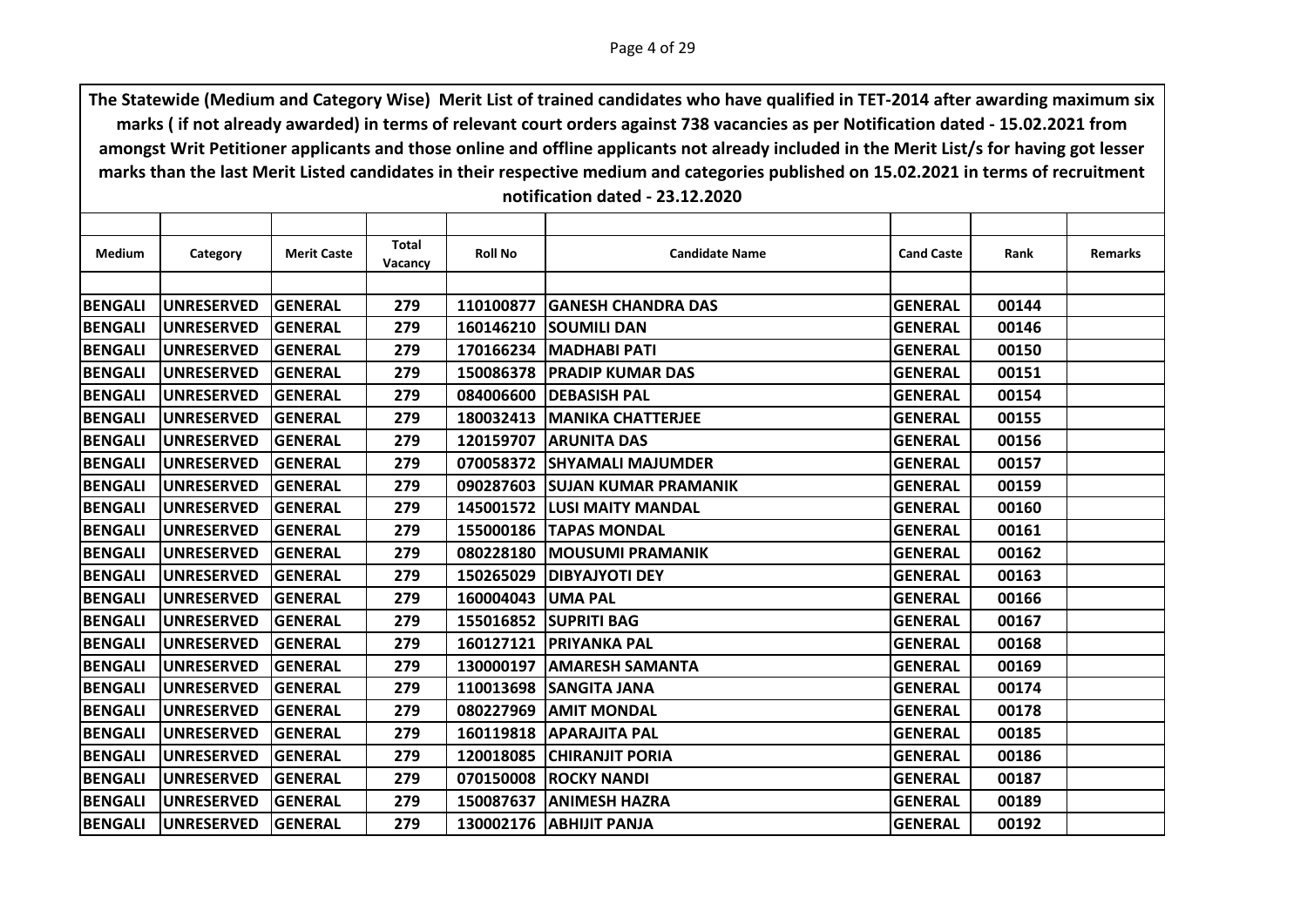| Category          | <b>Merit Caste</b>                                                               | Total                                                                                  | <b>Roll No</b>                      | <b>Candidate Name</b>  | <b>Cand Caste</b>                                                                                                                                                                                                                                                                                                                                                                                                                                                                                                                                                                                                                                                                        | Rank                                                                 | <b>Remarks</b>                   |
|-------------------|----------------------------------------------------------------------------------|----------------------------------------------------------------------------------------|-------------------------------------|------------------------|------------------------------------------------------------------------------------------------------------------------------------------------------------------------------------------------------------------------------------------------------------------------------------------------------------------------------------------------------------------------------------------------------------------------------------------------------------------------------------------------------------------------------------------------------------------------------------------------------------------------------------------------------------------------------------------|----------------------------------------------------------------------|----------------------------------|
|                   |                                                                                  |                                                                                        |                                     |                        |                                                                                                                                                                                                                                                                                                                                                                                                                                                                                                                                                                                                                                                                                          |                                                                      |                                  |
|                   |                                                                                  |                                                                                        |                                     |                        |                                                                                                                                                                                                                                                                                                                                                                                                                                                                                                                                                                                                                                                                                          |                                                                      |                                  |
|                   |                                                                                  |                                                                                        |                                     |                        |                                                                                                                                                                                                                                                                                                                                                                                                                                                                                                                                                                                                                                                                                          |                                                                      |                                  |
|                   |                                                                                  |                                                                                        |                                     |                        |                                                                                                                                                                                                                                                                                                                                                                                                                                                                                                                                                                                                                                                                                          |                                                                      |                                  |
|                   |                                                                                  |                                                                                        |                                     |                        |                                                                                                                                                                                                                                                                                                                                                                                                                                                                                                                                                                                                                                                                                          |                                                                      |                                  |
|                   |                                                                                  |                                                                                        |                                     |                        |                                                                                                                                                                                                                                                                                                                                                                                                                                                                                                                                                                                                                                                                                          |                                                                      |                                  |
| <b>UNRESERVED</b> | <b>GENERAL</b>                                                                   | 279                                                                                    |                                     |                        | <b>GENERAL</b>                                                                                                                                                                                                                                                                                                                                                                                                                                                                                                                                                                                                                                                                           | 00198                                                                |                                  |
| <b>UNRESERVED</b> |                                                                                  | 279                                                                                    |                                     |                        | <b>GENERAL</b>                                                                                                                                                                                                                                                                                                                                                                                                                                                                                                                                                                                                                                                                           | 00200                                                                |                                  |
| <b>UNRESERVED</b> | <b>GENERAL</b>                                                                   | 279                                                                                    | 190033237                           |                        | <b>GENERAL</b>                                                                                                                                                                                                                                                                                                                                                                                                                                                                                                                                                                                                                                                                           | 00201                                                                |                                  |
| <b>UNRESERVED</b> | <b>GENERAL</b>                                                                   | 279                                                                                    | 160141127                           |                        | <b>GENERAL</b>                                                                                                                                                                                                                                                                                                                                                                                                                                                                                                                                                                                                                                                                           | 00202                                                                |                                  |
| <b>UNRESERVED</b> | <b>GENERAL</b>                                                                   | 279                                                                                    |                                     |                        | <b>GENERAL</b>                                                                                                                                                                                                                                                                                                                                                                                                                                                                                                                                                                                                                                                                           | 00209                                                                |                                  |
| <b>UNRESERVED</b> | <b>GENERAL</b>                                                                   | 279                                                                                    |                                     |                        | <b>GENERAL</b>                                                                                                                                                                                                                                                                                                                                                                                                                                                                                                                                                                                                                                                                           | 00212                                                                | <b>WITH HELD</b>                 |
| <b>UNRESERVED</b> | <b>GENERAL</b>                                                                   | 279                                                                                    | 070100178                           |                        | <b>GENERAL</b>                                                                                                                                                                                                                                                                                                                                                                                                                                                                                                                                                                                                                                                                           | 00213                                                                |                                  |
| <b>UNRESERVED</b> | <b>GENERAL</b>                                                                   | 279                                                                                    |                                     |                        | <b>GENERAL</b>                                                                                                                                                                                                                                                                                                                                                                                                                                                                                                                                                                                                                                                                           | 00217                                                                |                                  |
| <b>UNRESERVED</b> | <b>GENERAL</b>                                                                   | 279                                                                                    | 164012883                           |                        | <b>GENERAL</b>                                                                                                                                                                                                                                                                                                                                                                                                                                                                                                                                                                                                                                                                           | 00219                                                                |                                  |
| <b>UNRESERVED</b> | <b>GENERAL</b>                                                                   | 279                                                                                    | 094004960                           |                        | <b>GENERAL</b>                                                                                                                                                                                                                                                                                                                                                                                                                                                                                                                                                                                                                                                                           | 00220                                                                |                                  |
| <b>UNRESERVED</b> | <b>GENERAL</b>                                                                   | 279                                                                                    |                                     |                        | <b>GENERAL</b>                                                                                                                                                                                                                                                                                                                                                                                                                                                                                                                                                                                                                                                                           | 00224                                                                |                                  |
| <b>UNRESERVED</b> | <b>GENERAL</b>                                                                   | 279                                                                                    | 160175727                           |                        | <b>GENERAL</b>                                                                                                                                                                                                                                                                                                                                                                                                                                                                                                                                                                                                                                                                           | 00225                                                                |                                  |
| <b>UNRESERVED</b> | <b>GENERAL</b>                                                                   | 279                                                                                    | 180240005                           |                        | <b>GENERAL</b>                                                                                                                                                                                                                                                                                                                                                                                                                                                                                                                                                                                                                                                                           | 00226                                                                |                                  |
| <b>UNRESERVED</b> | <b>GENERAL</b>                                                                   | 279                                                                                    |                                     |                        | <b>GENERAL</b>                                                                                                                                                                                                                                                                                                                                                                                                                                                                                                                                                                                                                                                                           | 00229                                                                |                                  |
| <b>UNRESERVED</b> | <b>GENERAL</b>                                                                   | 279                                                                                    | 150241803                           |                        | <b>GENERAL</b>                                                                                                                                                                                                                                                                                                                                                                                                                                                                                                                                                                                                                                                                           | 00230                                                                |                                  |
| <b>UNRESERVED</b> | <b>GENERAL</b>                                                                   | 279                                                                                    | 150147968                           |                        | <b>GENERAL</b>                                                                                                                                                                                                                                                                                                                                                                                                                                                                                                                                                                                                                                                                           | 00236                                                                |                                  |
| <b>UNRESERVED</b> | <b>GENERAL</b>                                                                   | 279                                                                                    |                                     |                        | <b>GENERAL</b>                                                                                                                                                                                                                                                                                                                                                                                                                                                                                                                                                                                                                                                                           | 00241                                                                |                                  |
| <b>UNRESERVED</b> | <b>GENERAL</b>                                                                   | 279                                                                                    | 170124858                           |                        | <b>GENERAL</b>                                                                                                                                                                                                                                                                                                                                                                                                                                                                                                                                                                                                                                                                           | 00243                                                                |                                  |
| <b>UNRESERVED</b> | <b>GENERAL</b>                                                                   | 279                                                                                    | 115010067                           |                        | <b>GENERAL</b>                                                                                                                                                                                                                                                                                                                                                                                                                                                                                                                                                                                                                                                                           | 00247                                                                |                                  |
| <b>UNRESERVED</b> | <b>GENERAL</b>                                                                   | 279                                                                                    |                                     |                        | <b>GENERAL</b>                                                                                                                                                                                                                                                                                                                                                                                                                                                                                                                                                                                                                                                                           | 00248                                                                |                                  |
|                   | <b>UNRESERVED</b><br><b>UNRESERVED</b><br><b>UNRESERVED</b><br><b>UNRESERVED</b> | <b>GENERAL</b><br><b>GENERAL</b><br><b>GENERAL</b><br><b>GENERAL</b><br><b>GENERAL</b> | Vacancy<br>279<br>279<br>279<br>279 | 140060437<br>194003880 | <b>ISUBHASIS BHAUMIK</b><br><b>SOURAV ROY</b><br>050014293 MOUMITA CHATTOPADHYAY<br><b>150143425 ATANU KUNDU</b><br>190068195   SIPRA GHOSH<br>150274074 SYAMSUNDAR HAIT<br><b>JANINDITA BANERJEE</b><br><b>ISOUMEN PATHAK</b><br>150158644 SUTAPA KUILA<br>080163478 KHARSHED ALAM MOLLA<br><b>IMAMPI JHA</b><br>150284567   NANDITA JANA GHANTI<br><b>SOUMITRA MANDAL</b><br><b>JADITI GHOSH</b><br>184015110 MOUMITA DAN<br><b>SOUMEN SINGHA MAHAPATRA</b><br><b>DEBMALYA CHATTOPADHYAY</b><br>160138146   PURNIMA GHOSH<br><b>RINKU MALLIK</b><br><b>ISUDIPTA SANKAR MANNA</b><br>160198895   DEBABRATA PAN<br><b>IRUMA PRADHAN</b><br><b>IRANJIT MALLIK</b><br>070117960 NUR HASSAN | <b>GENERAL</b><br><b>GENERAL</b><br><b>GENERAL</b><br><b>GENERAL</b> | 00193<br>00194<br>00196<br>00197 |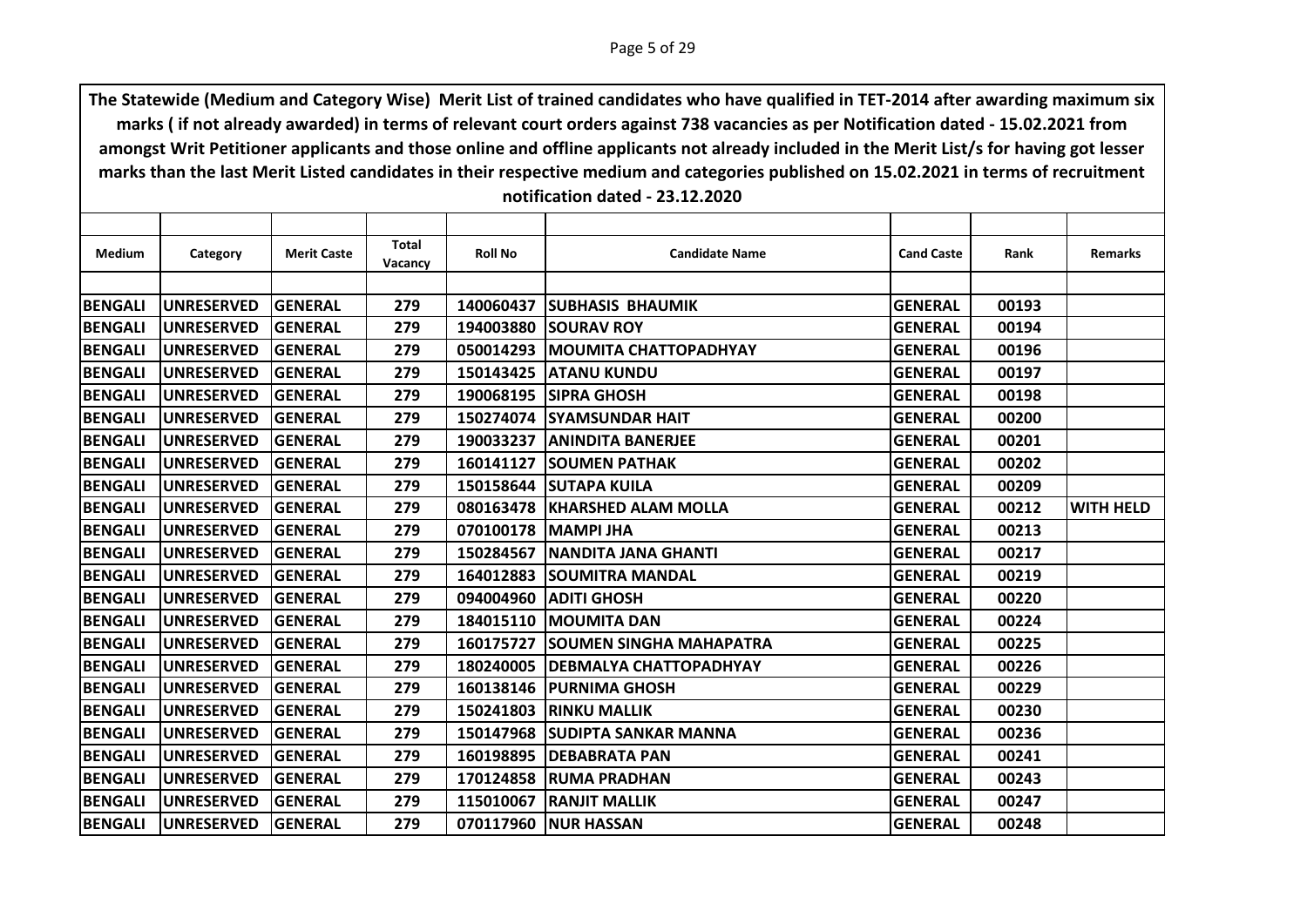| <b>Medium</b>  | Category          | <b>Merit Caste</b> | <b>Total</b><br>Vacancy | <b>Roll No</b> | <b>Candidate Name</b>         | <b>Cand Caste</b> | Rank  | <b>Remarks</b> |
|----------------|-------------------|--------------------|-------------------------|----------------|-------------------------------|-------------------|-------|----------------|
|                |                   |                    |                         |                |                               |                   |       |                |
| <b>BENGALI</b> | <b>UNRESERVED</b> | <b>GENERAL</b>     | 279                     |                | 030119149 SUMIT KUMAR SAHA    | <b>GENERAL</b>    | 00249 |                |
| <b>BENGALI</b> | <b>UNRESERVED</b> | <b>GENERAL</b>     | 279                     | 160040240      | <b>IDEBABRATA PAL</b>         | <b>GENERAL</b>    | 00263 |                |
| <b>BENGALI</b> | <b>UNRESERVED</b> | <b>GENERAL</b>     | 279                     | 090407092      | <b>SANGITA ROY</b>            | <b>GENERAL</b>    | 00264 |                |
| <b>BENGALI</b> | <b>UNRESERVED</b> | <b>GENERAL</b>     | 279                     |                | 110015269   MANAS KUMAR PALTA | <b>GENERAL</b>    | 00271 |                |
| <b>BENGALI</b> | <b>UNRESERVED</b> | <b>GENERAL</b>     | 279                     | 170035476      | <b>ISUSANTA PATRA</b>         | <b>GENERAL</b>    | 00272 |                |
| <b>BENGALI</b> | <b>UNRESERVED</b> | <b>GENERAL</b>     | 279                     |                | 154019252 SOUMYA MISHRA       | <b>GENERAL</b>    | 00273 |                |
| <b>BENGALI</b> | <b>UNRESERVED</b> | <b>GENERAL</b>     | 279                     | 055002794      | <b>KADAM BARMAN</b>           | <b>SC</b>         | 00026 |                |
| <b>BENGALI</b> | <b>UNRESERVED</b> | <b>GENERAL</b>     | 279                     | 060227829      | <b>RUMKI DAS</b>              | <b>SC</b>         | 00058 |                |
| <b>BENGALI</b> | <b>UNRESERVED</b> | <b>GENERAL</b>     | 279                     | 114002333      | <b>IDIPANKAR HALDAR</b>       | <b>SC</b>         | 00062 |                |
| <b>BENGALI</b> | <b>UNRESERVED</b> | <b>GENERAL</b>     | 279                     | 080163480      | <b>IDIBAKAR BARMAN</b>        | <b>SC</b>         | 00078 |                |
| <b>BENGALI</b> | <b>UNRESERVED</b> | <b>GENERAL</b>     | 279                     | 090048018      | <b>ALOKE MONDAL</b>           | <b>SC</b>         | 00089 |                |
| <b>BENGALI</b> | <b>UNRESERVED</b> | <b>GENERAL</b>     | 279                     |                | 090236055 ADITI SARKAR        | <b>SC</b>         | 00105 |                |
| <b>BENGALI</b> | <b>UNRESERVED</b> | <b>GENERAL</b>     | 279                     | 115025679      | <b>IRUDRA PRASAD BAIRAGI</b>  | <b>SC</b>         | 00116 |                |
| <b>BENGALI</b> | <b>UNRESERVED</b> | <b>GENERAL</b>     | 279                     | 095056163      | <b>BIDESH BACHHAR</b>         | <b>SC</b>         | 00129 |                |
| <b>BENGALI</b> | <b>UNRESERVED</b> | <b>GENERAL</b>     | 279                     | 185003577      | <b>IRIMA BAIRAGYA</b>         | <b>SC</b>         | 00134 |                |
| <b>BENGALI</b> | <b>UNRESERVED</b> | <b>GENERAL</b>     | 279                     | 080243685      | <b>KAMAL MANDAL</b>           | <b>SC</b>         | 00135 |                |
| <b>BENGALI</b> | <b>UNRESERVED</b> | <b>GENERAL</b>     | 279                     | 165012598      | <b>SUDIPTA PATRA</b>          | <b>SC</b>         | 00136 |                |
| <b>BENGALI</b> | <b>UNRESERVED</b> | <b>GENERAL</b>     | 279                     | 080227060      | <b>IPARNA DAS</b>             | <b>SC</b>         | 00143 |                |
| <b>BENGALI</b> | <b>UNRESERVED</b> | <b>GENERAL</b>     | 279                     | 165006465      | <b>TAPAS MANDAL</b>           | <b>SC</b>         | 00148 |                |
| <b>BENGALI</b> | <b>UNRESERVED</b> | <b>GENERAL</b>     | 279                     | 180043340      | <b>KOUSHIK POREL</b>          | <b>SC</b>         | 00149 |                |
| <b>BENGALI</b> | <b>UNRESERVED</b> | <b>GENERAL</b>     | 279                     | 110052527      | <b>IMANAS KUMAR SARDER</b>    | <b>SC</b>         | 00165 |                |
| <b>BENGALI</b> | <b>UNRESERVED</b> | <b>GENERAL</b>     | 279                     |                | 105003545 MOUSUMI DAS         | <b>SC</b>         | 00172 |                |
| <b>BENGALI</b> | <b>UNRESERVED</b> | <b>GENERAL</b>     | 279                     | 080227333      | <b>TOTAN PRAMANICK</b>        | <b>SC</b>         | 00173 |                |
| <b>BENGALI</b> | <b>UNRESERVED</b> | <b>GENERAL</b>     | 279                     |                | 050011060 PAULAMI BISWAS      | <b>SC</b>         | 00175 |                |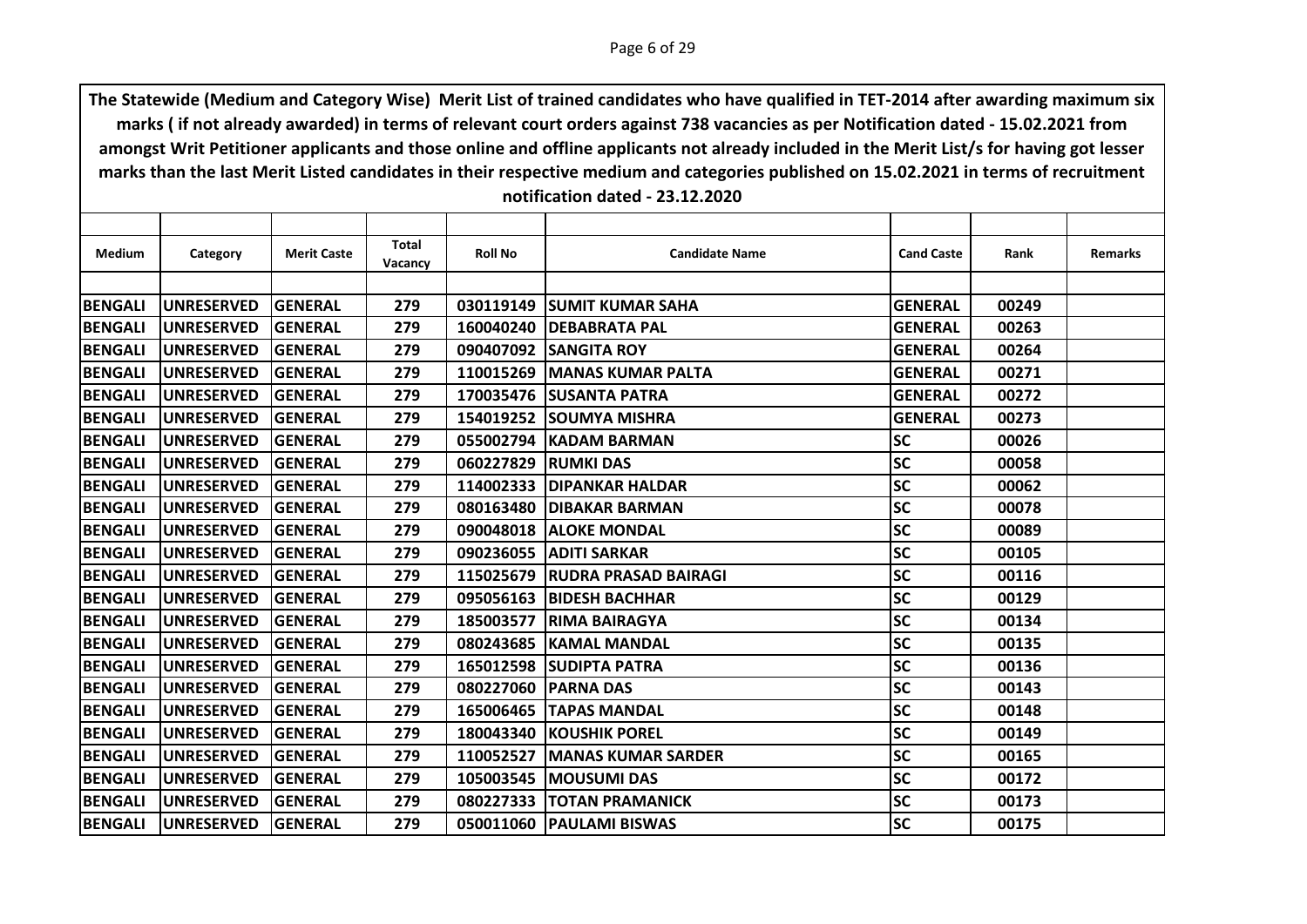| Medium         | Category          | <b>Merit Caste</b> | <b>Total</b><br>Vacancy | <b>Roll No</b> | <b>Candidate Name</b>          | <b>Cand Caste</b> | Rank  | <b>Remarks</b> |
|----------------|-------------------|--------------------|-------------------------|----------------|--------------------------------|-------------------|-------|----------------|
|                |                   |                    |                         |                |                                |                   |       |                |
| <b>BENGALI</b> | <b>UNRESERVED</b> | <b>GENERAL</b>     | 279                     |                | 080162016   BAPI RAJBANSHI     | <b>SC</b>         | 00176 |                |
| <b>BENGALI</b> | <b>UNRESERVED</b> | <b>GENERAL</b>     | 279                     |                | 075028424   PROKASH MONDAL     | <b>SC</b>         | 00177 |                |
| <b>BENGALI</b> | <b>UNRESERVED</b> | GENERAL            | 279                     |                | 070155617   BISWAJIT HALDER    | <b>SC</b>         | 00180 |                |
| <b>BENGALI</b> | <b>UNRESERVED</b> | <b>GENERAL</b>     | 279                     |                | 070260554 SABITA DAS (BAGDI)   | <b>SC</b>         | 00204 |                |
| <b>BENGALI</b> | <b>UNRESERVED</b> | GENERAL            | 279                     |                | 155025174 SANJOY BARMAN        | <b>SC</b>         | 00205 |                |
| <b>BENGALI</b> | <b>UNRESERVED</b> | <b>GENERAL</b>     | 279                     |                | 074011478 RAJESH BAGDI         | <b>SC</b>         | 00208 |                |
| <b>BENGALI</b> | <b>UNRESERVED</b> | <b>GENERAL</b>     | 279                     |                | 160020056 ANAMIKA MANDAL       | <b>SC</b>         | 00210 |                |
| <b>BENGALI</b> | <b>UNRESERVED</b> | GENERAL            | 279                     | 150264622      | <b>ISURYA KANTA DHARA</b>      | <b>SC</b>         | 00214 |                |
| <b>BENGALI</b> | <b>UNRESERVED</b> | <b>GENERAL</b>     | 279                     |                | 070167902 MUKTI MANDAL         | <b>SC</b>         | 00218 |                |
| <b>BENGALI</b> | <b>UNRESERVED</b> | GENERAL            | 279                     |                | 070190214 MALLIKA MANDAL       | <b>SC</b>         | 00227 |                |
| <b>BENGALI</b> | <b>UNRESERVED</b> | <b>GENERAL</b>     | 279                     |                | 120084301 AVISHEK MONDAL       | <b>SC</b>         | 00228 |                |
| <b>BENGALI</b> | <b>UNRESERVED</b> | <b>GENERAL</b>     | 279                     |                | 180054451 SOUMYAJIT DAS        | <b>SC</b>         | 00233 |                |
| <b>BENGALI</b> | <b>UNRESERVED</b> | GENERAL            | 279                     |                | 180032053 MONO MOHON BAG       | <b>SC</b>         | 00234 |                |
| <b>BENGALI</b> | <b>UNRESERVED</b> | <b>GENERAL</b>     | 279                     |                | 150089167 GOUTAM KOTAL         | <b>SC</b>         | 00237 |                |
| <b>BENGALI</b> | <b>UNRESERVED</b> | <b>GENERAL</b>     | 279                     |                | 120084008   PRASANTA PRAMANICK | <b>SC</b>         | 00240 |                |
| <b>BENGALI</b> | <b>UNRESERVED</b> | GENERAL            | 279                     |                | 085001682 BIDHAN ROY           | <b>SC</b>         | 00246 |                |
| <b>BENGALI</b> | <b>UNRESERVED</b> | GENERAL            | 279                     |                | 185001148 MOUMITA MONDAL       | <b>SC</b>         | 00250 |                |
| <b>BENGALI</b> | <b>UNRESERVED</b> | <b>GENERAL</b>     | 279                     |                | 065001840 SWEETY DAS           | <b>SC</b>         | 00257 |                |
| <b>BENGALI</b> | <b>UNRESERVED</b> | <b>GENERAL</b>     | 279                     |                | 090230369 TOTON BISWAS         | <b>SC</b>         | 00258 |                |
| <b>BENGALI</b> | <b>UNRESERVED</b> | <b>GENERAL</b>     | 279                     |                | 080028136 AMIT HALDER          | <b>SC</b>         | 00261 |                |
| <b>BENGALI</b> | <b>UNRESERVED</b> | <b>GENERAL</b>     | 279                     |                | 164016700 KRISHNAPADA BAURI    | <b>SC</b>         | 00278 |                |
| <b>BENGALI</b> | <b>UNRESERVED</b> | <b>SC</b>          | 127                     |                | 050012645 CHAYNA MANDAL        | <b>SC</b>         | 00001 |                |
| <b>BENGALI</b> | <b>UNRESERVED</b> | lsc                | 127                     |                | 050000845 BIPLAB BARMAN        | <b>SC</b>         | 00002 |                |
| <b>BENGALI</b> | <b>UNRESERVED</b> | <b>ISC</b>         | 127                     |                | 030165162 MAMAN ROY            | <b>SC</b>         | 00003 |                |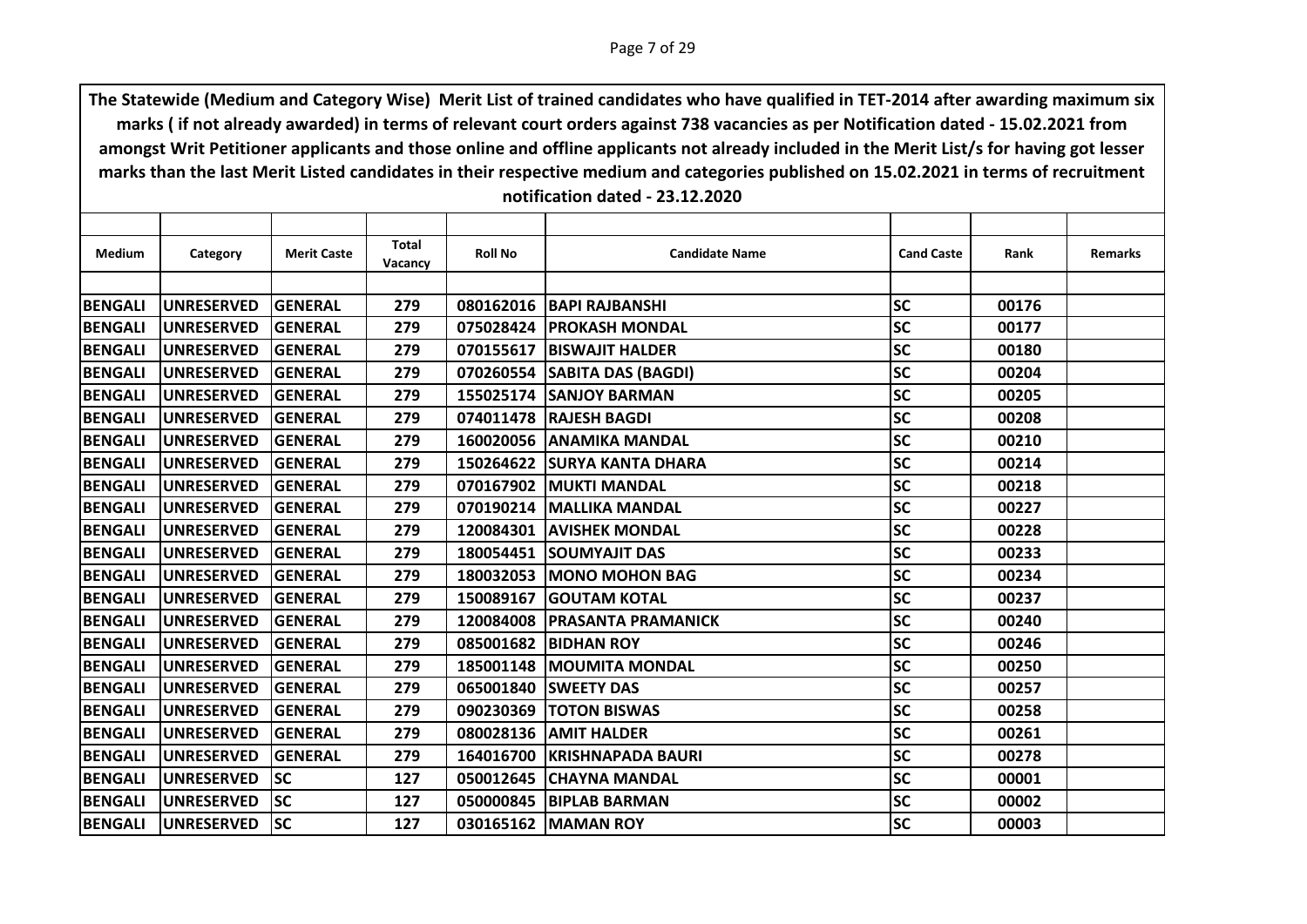| <b>Medium</b>  | Category           | <b>Merit Caste</b> | Total<br>Vacancy | <b>Roll No</b>      | <b>Candidate Name</b>        | <b>Cand Caste</b> | Rank  | <b>Remarks</b>   |
|----------------|--------------------|--------------------|------------------|---------------------|------------------------------|-------------------|-------|------------------|
|                |                    |                    |                  |                     |                              |                   |       |                  |
| <b>BENGALI</b> | UNRESERVED         | <b>SC</b>          | 127              |                     | 070090396 SANTANU SAHA       | <b>SC</b>         | 00004 |                  |
| <b>BENGALI</b> | <b>UNRESERVED</b>  | <b>SC</b>          | 127              | 165002178           | <b>ISUBRATA MONDAL</b>       | <b>SC</b>         | 00005 |                  |
| <b>BENGALI</b> | <b>UNRESERVED</b>  | <b>SC</b>          | 127              |                     | 044000745 MITHU ROY          | <b>SC</b>         | 00006 |                  |
| <b>BENGALI</b> | <b>UNRESERVED</b>  | <b>SC</b>          | 127              | 040058288           | <b>JASHIM BHAKTA</b>         | <b>SC</b>         | 00007 |                  |
| <b>BENGALI</b> | <b>UNRESERVED</b>  | <b>SC</b>          | 127              | 115016538           | <b>ISUBRATA BHUNIA</b>       | <b>SC</b>         | 00008 |                  |
| <b>BENGALI</b> | <b>UNRESERVED</b>  | <b>SC</b>          | 127              |                     | 090233122 SOURISH SIKDAR     | <b>SC</b>         | 00009 |                  |
| <b>BENGALI</b> | <b>UNRESERVED</b>  | <b>SC</b>          | 127              |                     | 150145047 SUSHANTA SANTRA    | <b>SC</b>         | 00010 |                  |
| <b>BENGALI</b> | <b>UNRESERVED</b>  | <b>SC</b>          | 127              | 030158163           | <b>IPULAK BARMAN</b>         | <b>SC</b>         | 00011 |                  |
| <b>BENGALI</b> | <b>UNRESERVED</b>  | <b>SC</b>          | 127              |                     | 140070155 DIBYENDU BARMAN    | <b>SC</b>         | 00012 |                  |
| <b>BENGALI</b> | <b>UNRESERVED</b>  | <b>SC</b>          | 127              |                     | 040028184 SHEFALI PAL        | <b>SC</b>         | 00013 |                  |
| <b>BENGALI</b> | <b>UNRESERVED</b>  | <b>SC</b>          | 127              | 155020668           | <b>SUJATA HAIT</b>           | <b>SC</b>         | 00014 | <b>WITH HELD</b> |
| <b>BENGALI</b> | <b>UNRESERVED</b>  | <b>SC</b>          | 127              |                     | 150048128 DHRITIMAN DAS      | <b>SC</b>         | 00015 |                  |
| <b>BENGALI</b> | <b>UNRESERVED</b>  | <b>SC</b>          | 127              | 020018144           | <b>DIBYENDU KUMAR ROY</b>    | <b>SC</b>         | 00016 |                  |
| <b>BENGALI</b> | <b>UNRESERVED</b>  | <b>SC</b>          | 127              | 060038345           | <b>BIJOY MANDAL</b>          | <b>SC</b>         | 00017 |                  |
| <b>BENGALI</b> | <b>UNRESERVED</b>  | <b>SC</b>          | 127              |                     | 170130225 SAJAL MANDAL       | <b>SC</b>         | 00018 |                  |
| <b>BENGALI</b> | <b>UNRESERVED</b>  | <b>SC</b>          | 127              | 030106095 DIPTI DAS |                              | <b>SC</b>         | 00019 |                  |
| <b>BENGALI</b> | <b>UNRESERVED</b>  | <b>SC</b>          | 127              | 100011531           | <b>ASHISH MISTRY</b>         | <b>SC</b>         | 00020 |                  |
| <b>BENGALI</b> | <b>IUNRESERVED</b> | lsc                | 127              |                     | 075012254 DILIP MANDAL       | <b>SC</b>         | 00021 |                  |
| <b>BENGALI</b> | <b>UNRESERVED</b>  | <b>SC</b>          | 127              | 090233509           | <b>ISARAJIT HALDER</b>       | <b>SC</b>         | 00022 |                  |
| <b>BENGALI</b> | <b>UNRESERVED</b>  | <b>SC</b>          | 127              | 110296581           | <b>RAKESH HALDER</b>         | <b>SC</b>         | 00023 |                  |
| <b>BENGALI</b> | <b>UNRESERVED</b>  | <b>SC</b>          | 127              |                     | 085005927 SUMAN SARKAR       | <b>SC</b>         | 00024 |                  |
| <b>BENGALI</b> | <b>UNRESERVED</b>  | <b>SC</b>          | 127              | 050075065           | <b>BANKIM CHANDRA SARKAR</b> | <b>SC</b>         | 00025 |                  |
| <b>BENGALI</b> | <b>UNRESERVED</b>  | <b>SC</b>          | 127              | 180263010           | <b>ISAMIRAN DAS</b>          | <b>SC</b>         | 00026 |                  |
| <b>BENGALI</b> | <b>UNRESERVED</b>  | <b>SC</b>          | 127              |                     | 170033110 SANDIP MANDAL      | <b>SC</b>         | 00027 |                  |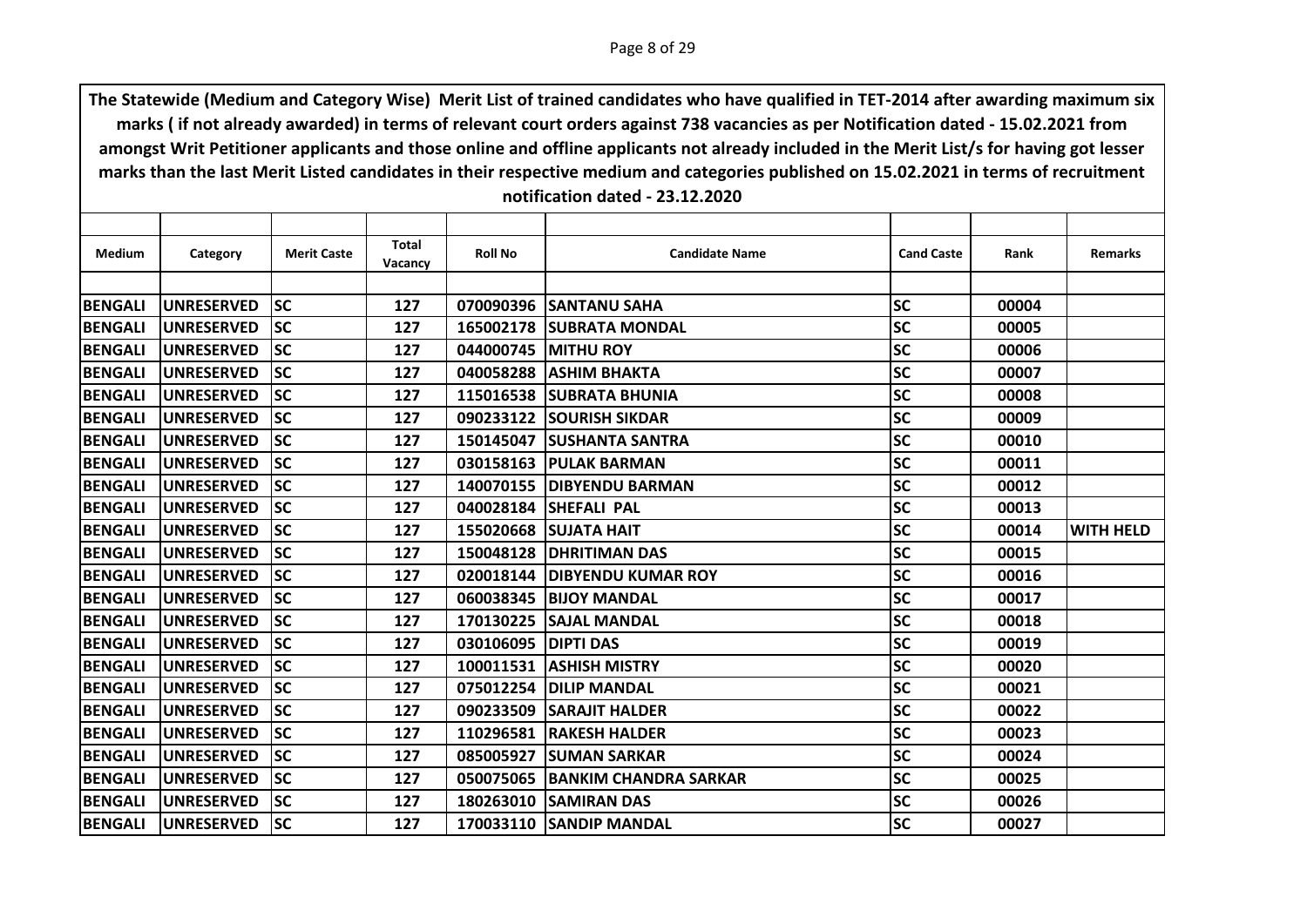| <b>Medium</b>  | Category          | <b>Merit Caste</b> | Total   | <b>Roll No</b> | <b>Candidate Name</b>         | <b>Cand Caste</b> | Rank  | <b>Remarks</b>   |
|----------------|-------------------|--------------------|---------|----------------|-------------------------------|-------------------|-------|------------------|
|                |                   |                    | Vacancy |                |                               |                   |       |                  |
| <b>BENGALI</b> | <b>UNRESERVED</b> | <b>SC</b>          | 127     |                | 115031581   NIBEDITA HALDER   | <b>SC</b>         | 00028 |                  |
| <b>BENGALI</b> | <b>UNRESERVED</b> | <b>SC</b>          | 127     | 130000675      | <b>UHUMA DALUI</b>            | <b>SC</b>         | 00029 |                  |
| <b>BENGALI</b> | <b>UNRESERVED</b> | <b>SC</b>          | 127     |                | 130098348 MANSHA HATI         | <b>SC</b>         | 00030 |                  |
| <b>BENGALI</b> | <b>UNRESERVED</b> | <b>SC</b>          | 127     |                | 160097193 SHIULI SAHA         | <b>SC</b>         | 00031 |                  |
| <b>BENGALI</b> | <b>UNRESERVED</b> | <b>SC</b>          | 127     | 154004563      | <b>IMANASI SINGHA</b>         | <b>SC</b>         | 00032 |                  |
| <b>BENGALI</b> | <b>UNRESERVED</b> | <b>SC</b>          | 127     |                | 070204488 APURBA SAHA         | <b>SC</b>         | 00033 |                  |
| <b>BENGALI</b> | <b>UNRESERVED</b> | <b>SC</b>          | 127     |                | 020026114 PRABIR ROY          | <b>SC</b>         | 00034 |                  |
| <b>BENGALI</b> | <b>UNRESERVED</b> | <b>SC</b>          | 127     | 090023020      | <b>ISANDIP MANDAL</b>         | <b>SC</b>         | 00035 |                  |
| <b>BENGALI</b> | UNRESERVED        | <b>SC</b>          | 127     |                | 180052625 UJJAL MONDAL        | <b>SC</b>         | 00036 |                  |
| <b>BENGALI</b> | <b>UNRESERVED</b> | <b>SC</b>          | 127     |                | 090238445 SHYAM KISHOR BAIN   | <b>SC</b>         | 00037 |                  |
| <b>BENGALI</b> | <b>UNRESERVED</b> | <b>SC</b>          | 127     | 190075381      | <b>IRADHA KANTA GHOSH</b>     | <b>SC</b>         | 00038 |                  |
| <b>BENGALI</b> | UNRESERVED        | <b>SC</b>          | 127     |                | 180139646 BULTI BHANGI        | <b>SC</b>         | 00039 |                  |
| <b>BENGALI</b> | <b>UNRESERVED</b> | <b>SC</b>          | 127     | 050090371      | <b>ISEULI HALDER</b>          | <b>SC</b>         | 00040 |                  |
| <b>BENGALI</b> | <b>UNRESERVED</b> | <b>SC</b>          | 127     | 070189368      | <b>IRAKHI CHOUDHURY</b>       | <b>SC</b>         | 00041 |                  |
| <b>BENGALI</b> | <b>UNRESERVED</b> | <b>SC</b>          | 127     |                | 035005893 RAHUL SARKAR        | <b>SC</b>         | 00042 |                  |
| <b>BENGALI</b> | <b>UNRESERVED</b> | <b>SC</b>          | 127     |                | 040184155 NIPA DEBSARMA       | <b>SC</b>         | 00043 |                  |
| <b>BENGALI</b> | <b>UNRESERVED</b> | <b>SC</b>          | 127     | 140101468      | <b>INIBRITI BARMAN</b>        | <b>SC</b>         | 00044 |                  |
| <b>BENGALI</b> | <b>UNRESERVED</b> | lsc                | 127     |                | 065001923   NIBEDITA DAS      | <b>SC</b>         | 00045 |                  |
| <b>BENGALI</b> | <b>UNRESERVED</b> | <b>SC</b>          | 127     | 040094125      | <b>JABHISHEK RAJBHAR</b>      | <b>SC</b>         | 00046 |                  |
| <b>BENGALI</b> | <b>UNRESERVED</b> | <b>SC</b>          | 127     | 180265467      | <b>IDHARMA DARANI</b>         | <b>SC</b>         | 00047 |                  |
| <b>BENGALI</b> | <b>UNRESERVED</b> | <b>SC</b>          | 127     |                | 150083222 SOVAN SUNDAR GHORAI | <b>SC</b>         | 00048 |                  |
| <b>BENGALI</b> | <b>UNRESERVED</b> | <b>SC</b>          | 127     | 110109134      | <b>JAMITAVA MAITY</b>         | <b>SC</b>         | 00049 |                  |
| <b>BENGALI</b> | <b>UNRESERVED</b> | <b>SC</b>          | 127     | 070169092      | <b>JAHIN MANDAL</b>           | <b>SC</b>         | 00050 | <b>WITH HELD</b> |
| <b>BENGALI</b> | <b>UNRESERVED</b> | <b>SC</b>          | 127     |                | 170038192   MANGALA BAURI     | <b>SC</b>         | 00051 |                  |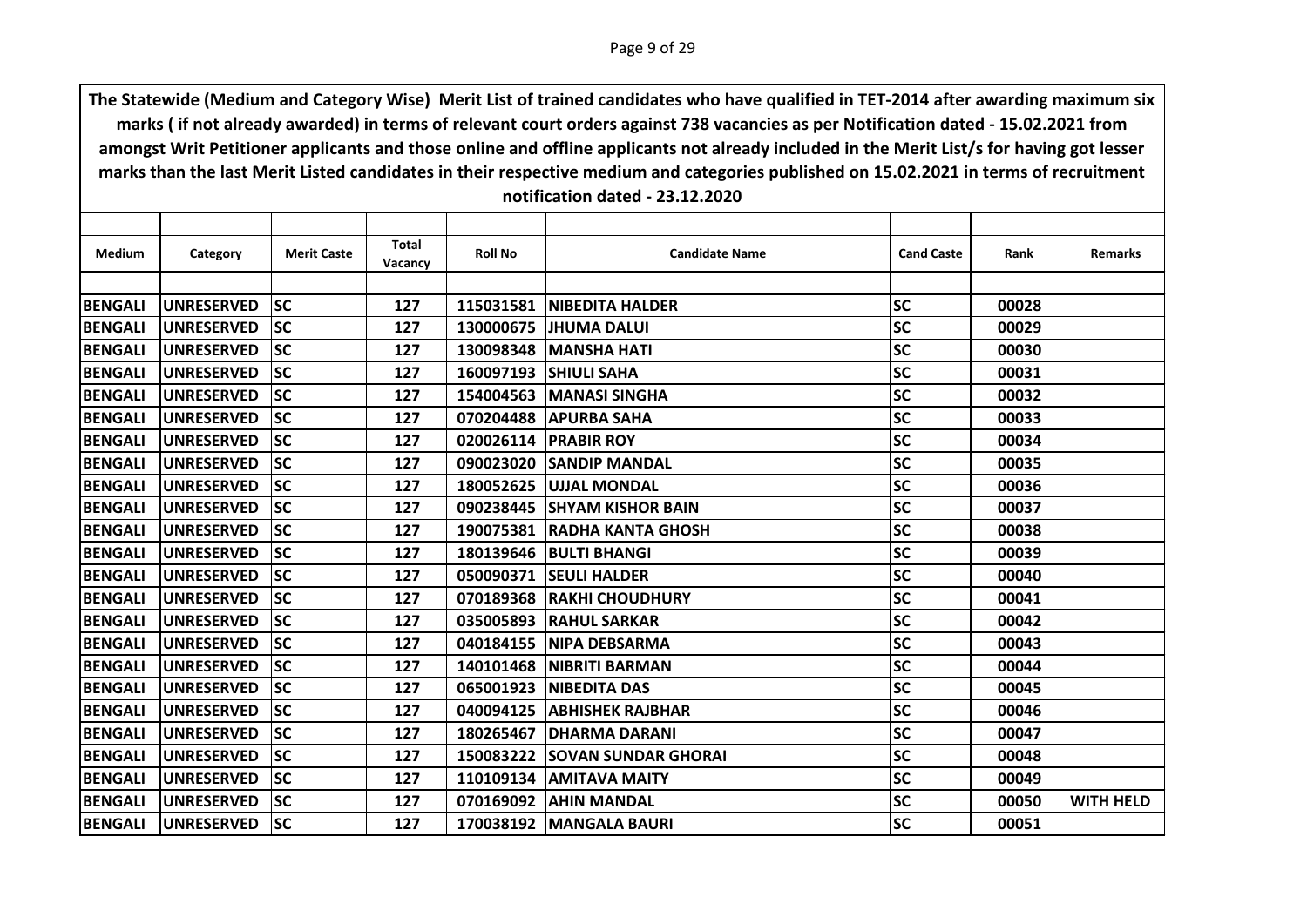| <b>Medium</b>  | Category          | <b>Merit Caste</b> | <b>Total</b><br>Vacancy | <b>Roll No</b> | <b>Candidate Name</b>            | <b>Cand Caste</b> | Rank  | <b>Remarks</b>   |
|----------------|-------------------|--------------------|-------------------------|----------------|----------------------------------|-------------------|-------|------------------|
|                |                   |                    |                         |                |                                  |                   |       |                  |
| <b>BENGALI</b> | <b>UNRESERVED</b> | <b>SC</b>          | 127                     |                | 160089005 SULEKHA BAURI          | <b>SC</b>         | 00052 |                  |
| <b>BENGALI</b> | <b>UNRESERVED</b> | <b>SC</b>          | 127                     | 070043444      | <b>ISUPRIYA HALDAR</b>           | <b>SC</b>         | 00053 |                  |
| <b>BENGALI</b> | <b>UNRESERVED</b> | lsc                | 127                     |                | 060121399 VIVEKANANDA ROY        | <b>SC</b>         | 00054 | <b>WITH HELD</b> |
| <b>BENGALI</b> | <b>UNRESERVED</b> | <b>SC</b>          | 127                     |                | 040134099 SONTOSH BARMAN         | <b>SC</b>         | 00055 |                  |
| <b>BENGALI</b> | <b>UNRESERVED</b> | <b>SC</b>          | 127                     |                | 150045135 SOUMEN MANDAL          | <b>SC</b>         | 00056 |                  |
| <b>BENGALI</b> | <b>UNRESERVED</b> | lsc                | 127                     |                | 020033127 UMESH CHANDRA BARMAN   | <b>SC</b>         | 00057 |                  |
| <b>BENGALI</b> | <b>UNRESERVED</b> | <b>SC</b>          | 127                     |                | 075004616   BANI HALDER          | <b>SC</b>         | 00058 |                  |
| <b>BENGALI</b> | <b>UNRESERVED</b> | <b>SC</b>          | 127                     | 050001110      | <b>IINDRAJIT BISWAS</b>          | <b>SC</b>         | 00059 |                  |
| <b>BENGALI</b> | <b>UNRESERVED</b> | <b>SC</b>          | 127                     |                | 070064363 SUJIT KUMAR DAS        | <b>SC</b>         | 00060 |                  |
| <b>BENGALI</b> | <b>UNRESERVED</b> | <b>SC</b>          | 127                     |                | 080187598  HARI PRASAD DAS       | <b>SC</b>         | 00061 |                  |
| <b>BENGALI</b> | <b>UNRESERVED</b> | <b>SC</b>          | 127                     | 080124162      | <b>ISUJATA MONDAL</b>            | <b>SC</b>         | 00062 |                  |
| <b>BENGALI</b> | <b>UNRESERVED</b> | <b>SC</b>          | 127                     |                | 110004279 KABITA HALDER          | <b>SC</b>         | 00063 |                  |
| <b>BENGALI</b> | <b>UNRESERVED</b> | <b>SC</b>          | 127                     |                | 085020509 RABIN MONDAL           | <b>SC</b>         | 00064 |                  |
| <b>BENGALI</b> | <b>UNRESERVED</b> | <b>SC</b>          | 127                     | 130017388      | <b>INABA KUMAR SANTRA</b>        | <b>SC</b>         | 00065 |                  |
| <b>BENGALI</b> | <b>UNRESERVED</b> | <b>SC</b>          | 127                     |                | 150247780   MOUSUMI MANDAL       | <b>SC</b>         | 00066 |                  |
| <b>BENGALI</b> | <b>UNRESERVED</b> | <b>SC</b>          | 127                     | 140007513      | <b>MANIK CHANDRA MAL</b>         | <b>SC</b>         | 00067 |                  |
| <b>BENGALI</b> | <b>UNRESERVED</b> | <b>SC</b>          | 127                     | 150239859      | <b>IJHUMA PATRA</b>              | <b>SC</b>         | 00068 |                  |
| <b>BENGALI</b> | <b>UNRESERVED</b> | lsc                | 127                     |                | 150106112 SUVANKAR BISUI         | <b>SC</b>         | 00069 |                  |
| <b>BENGALI</b> | <b>UNRESERVED</b> | <b>SC</b>          | 127                     | 020075027      | <b>MOUMITA ROY</b>               | <b>SC</b>         | 00070 |                  |
| <b>BENGALI</b> | <b>UNRESERVED</b> | <b>SC</b>          | 127                     | 160171710      | <b>RAJIB MANDAL</b>              | <b>SC</b>         | 00071 |                  |
| <b>BENGALI</b> | <b>UNRESERVED</b> | <b>SC</b>          | 127                     |                | 050035372 ANIMESH BARMAN         | <b>SC</b>         | 00072 |                  |
| <b>BENGALI</b> | <b>UNRESERVED</b> | <b>SC</b>          | 127                     | 160091233      | <b>ASHIM MONDAL</b>              | <b>SC</b>         | 00073 |                  |
| <b>BENGALI</b> | <b>UNRESERVED</b> | <b>SC</b>          | 127                     |                | 160001331   PIU MANDAL           | <b>SC</b>         | 00074 | <b>WITH HELD</b> |
| <b>BENGALI</b> | <b>UNRESERVED</b> | lsc                | 127                     |                | 145002212   PRATIMA BARMAN (ROY) | <b>SC</b>         | 00075 |                  |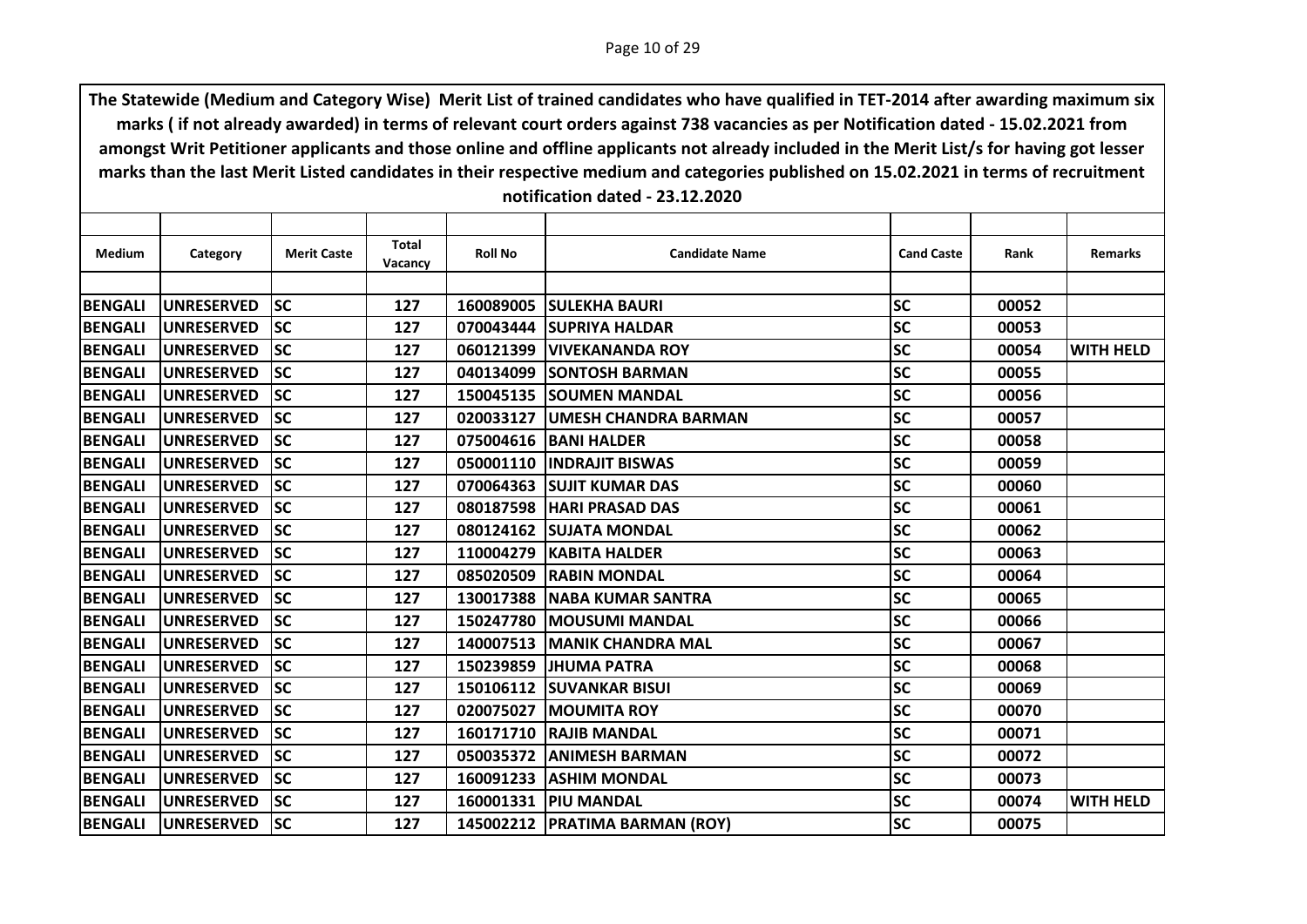| Category          | <b>Merit Caste</b> | <b>Total</b><br><b>Vacancy</b> | <b>Roll No</b> | <b>Candidate Name</b>   | <b>Cand Caste</b>                                                                                                                                                                                                                                                                                                                                                                                                                                                                                                                                                                                   | Rank  | <b>Remarks</b> |
|-------------------|--------------------|--------------------------------|----------------|-------------------------|-----------------------------------------------------------------------------------------------------------------------------------------------------------------------------------------------------------------------------------------------------------------------------------------------------------------------------------------------------------------------------------------------------------------------------------------------------------------------------------------------------------------------------------------------------------------------------------------------------|-------|----------------|
|                   |                    |                                |                |                         |                                                                                                                                                                                                                                                                                                                                                                                                                                                                                                                                                                                                     |       |                |
| <b>UNRESERVED</b> | <b>SC</b>          | 127                            |                |                         | <b>SC</b>                                                                                                                                                                                                                                                                                                                                                                                                                                                                                                                                                                                           | 00076 |                |
| <b>UNRESERVED</b> | <b>SC</b>          | 127                            | 120125043      |                         | <b>SC</b>                                                                                                                                                                                                                                                                                                                                                                                                                                                                                                                                                                                           | 00077 |                |
| <b>UNRESERVED</b> | <b>SC</b>          | 127                            |                |                         | <b>SC</b>                                                                                                                                                                                                                                                                                                                                                                                                                                                                                                                                                                                           | 00078 |                |
| <b>UNRESERVED</b> | <b>SC</b>          | 127                            |                |                         | <b>SC</b>                                                                                                                                                                                                                                                                                                                                                                                                                                                                                                                                                                                           | 00079 |                |
| <b>UNRESERVED</b> | <b>SC</b>          | 127                            | 070206676      |                         | <b>SC</b>                                                                                                                                                                                                                                                                                                                                                                                                                                                                                                                                                                                           | 00080 |                |
| <b>UNRESERVED</b> | <b>SC</b>          | 127                            |                |                         | <b>SC</b>                                                                                                                                                                                                                                                                                                                                                                                                                                                                                                                                                                                           | 00081 |                |
| <b>UNRESERVED</b> | <b>SC</b>          | 127                            |                |                         | <b>SC</b>                                                                                                                                                                                                                                                                                                                                                                                                                                                                                                                                                                                           | 00082 |                |
| <b>UNRESERVED</b> | <b>SC</b>          | 127                            | 180051421      | <b>JAGANNATH HALDAR</b> | <b>SC</b>                                                                                                                                                                                                                                                                                                                                                                                                                                                                                                                                                                                           | 00083 |                |
| <b>UNRESERVED</b> | <b>SC</b>          | 127                            |                |                         | <b>SC</b>                                                                                                                                                                                                                                                                                                                                                                                                                                                                                                                                                                                           | 00084 |                |
| <b>UNRESERVED</b> | <b>SC</b>          | 127                            |                |                         | <b>SC</b>                                                                                                                                                                                                                                                                                                                                                                                                                                                                                                                                                                                           | 00085 |                |
| <b>UNRESERVED</b> | <b>SC</b>          | 127                            | 090176678      | <b>JOYSHRI BISWAS</b>   | <b>SC</b>                                                                                                                                                                                                                                                                                                                                                                                                                                                                                                                                                                                           | 00086 |                |
| <b>UNRESERVED</b> | <b>SC</b>          | 127                            |                |                         | <b>SC</b>                                                                                                                                                                                                                                                                                                                                                                                                                                                                                                                                                                                           | 00087 |                |
| <b>UNRESERVED</b> | <b>SC</b>          | 127                            | 070194311      |                         | <b>SC</b>                                                                                                                                                                                                                                                                                                                                                                                                                                                                                                                                                                                           | 00088 |                |
| <b>UNRESERVED</b> | <b>SC</b>          | 127                            | 090155657      |                         | <b>SC</b>                                                                                                                                                                                                                                                                                                                                                                                                                                                                                                                                                                                           | 00089 |                |
| <b>UNRESERVED</b> | <b>SC</b>          | 127                            | 095025460      |                         | <b>SC</b>                                                                                                                                                                                                                                                                                                                                                                                                                                                                                                                                                                                           | 00090 |                |
| <b>UNRESERVED</b> | <b>SC</b>          | 127                            | 020010099      |                         | <b>SC</b>                                                                                                                                                                                                                                                                                                                                                                                                                                                                                                                                                                                           | 00091 |                |
| <b>UNRESERVED</b> | <b>SC</b>          | 127                            | 020074600      |                         | <b>SC</b>                                                                                                                                                                                                                                                                                                                                                                                                                                                                                                                                                                                           | 00092 |                |
| <b>UNRESERVED</b> | <b>SC</b>          | 127                            |                |                         | <b>SC</b>                                                                                                                                                                                                                                                                                                                                                                                                                                                                                                                                                                                           | 00093 |                |
| <b>UNRESERVED</b> | <b>SC</b>          | 127                            | 025024897      |                         | <b>SC</b>                                                                                                                                                                                                                                                                                                                                                                                                                                                                                                                                                                                           | 00094 |                |
| <b>UNRESERVED</b> | <b>SC</b>          | 127                            |                |                         | <b>SC</b>                                                                                                                                                                                                                                                                                                                                                                                                                                                                                                                                                                                           | 00095 |                |
| <b>UNRESERVED</b> | <b>SC</b>          | 127                            |                |                         | <b>SC</b>                                                                                                                                                                                                                                                                                                                                                                                                                                                                                                                                                                                           | 00096 |                |
| <b>UNRESERVED</b> | <b>SC</b>          | 127                            | 110176012      |                         | <b>SC</b>                                                                                                                                                                                                                                                                                                                                                                                                                                                                                                                                                                                           | 00097 |                |
| <b>UNRESERVED</b> | <b>SC</b>          | 127                            |                |                         | <b>SC</b>                                                                                                                                                                                                                                                                                                                                                                                                                                                                                                                                                                                           | 00098 |                |
| <b>UNRESERVED</b> | <b>SC</b>          | 127                            |                |                         | <b>SC</b>                                                                                                                                                                                                                                                                                                                                                                                                                                                                                                                                                                                           | 00099 |                |
|                   |                    |                                |                |                         | 160043835   TOTON MONDAL<br><b>JADAITYA BAR</b><br>150223033 BISWAJIT KHANRA<br>110288609 SUNDAR HALDAR<br><b>IMOUMITA MONDAL</b><br>120033344   PALTU PATRA<br>110246218 SUDIP MONDAL<br>150186214 KRISHNAPADA RAUL<br>090235859 KEYA ROY<br>090064502 JJOYPRAKASH MONDAL<br><b>SANJIT BISWAS</b><br><b>BITHIKA MANDAL</b><br><b>IBHABESH MRIDHA</b><br><b>CHANDAN ROY</b><br><b>IBINA SARKAR</b><br>040198444 SULEKHA DAS<br><b>BACHCHU DAS</b><br>070220255 AVIJIT HALDER<br>130002145 CHANDRA SEKHAR POREL<br><b>SHYAMA PADA JODDER</b><br>085022496   ARIJIT DAS<br>095013625 BHOLANATH SARKAR |       |                |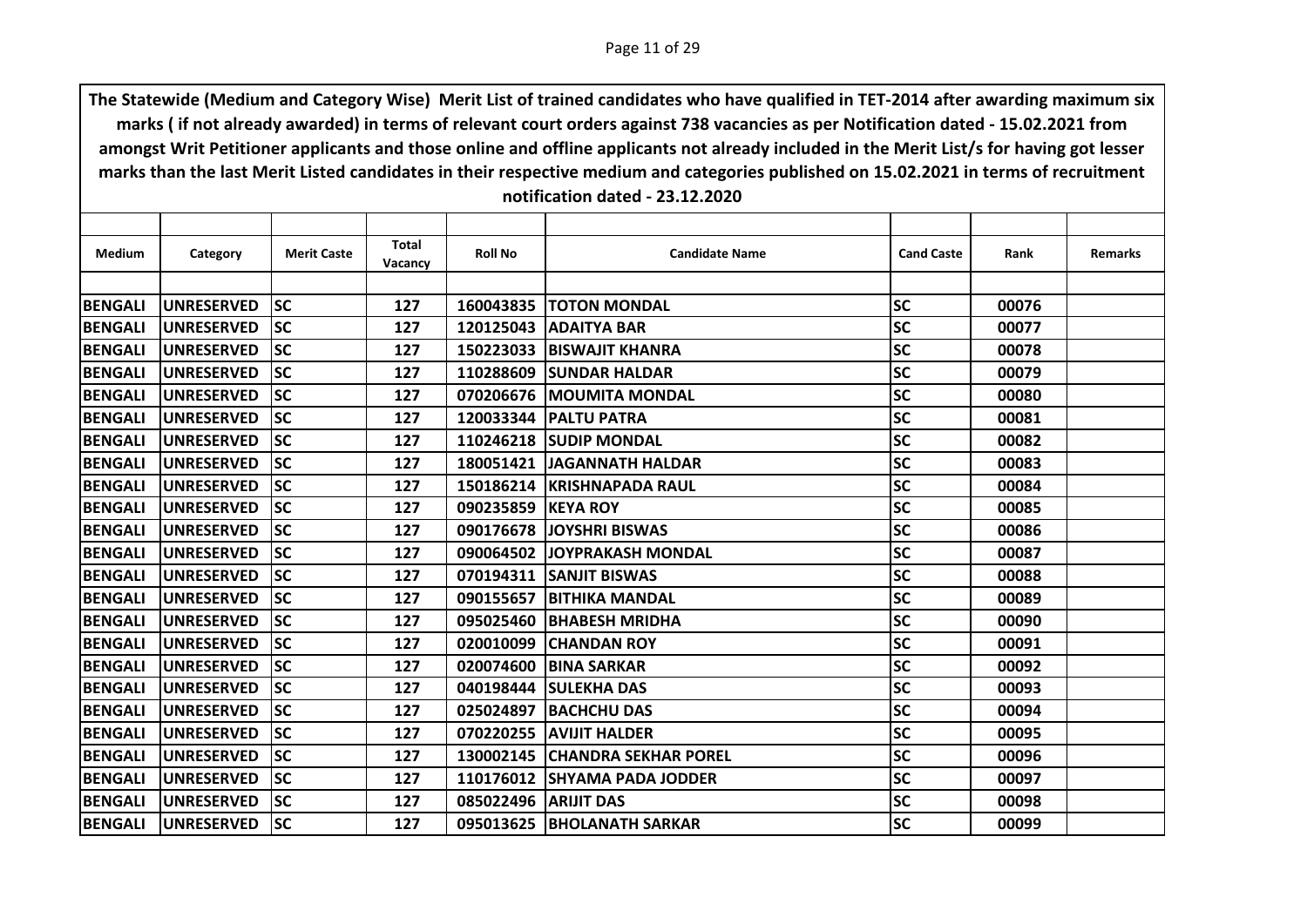| Medium         | Category          | <b>Merit Caste</b> | <b>Total</b><br>Vacancy | <b>Roll No</b> | <b>Candidate Name</b>         | <b>Cand Caste</b> | Rank  | <b>Remarks</b> |
|----------------|-------------------|--------------------|-------------------------|----------------|-------------------------------|-------------------|-------|----------------|
|                |                   |                    |                         |                |                               |                   |       |                |
| <b>BENGALI</b> | <b>UNRESERVED</b> | <b>SC</b>          | 127                     |                | 150163122   DIBAKAR BARMAN    | lsc               | 00100 |                |
| <b>BENGALI</b> | <b>UNRESERVED</b> | <b>SC</b>          | 127                     | 090099767      | <b>JAMIYA SARKAR</b>          | <b>SC</b>         | 00101 |                |
| <b>BENGALI</b> | <b>UNRESERVED</b> | <b>SC</b>          | 127                     |                | 075011893 DIPANKAR HALDAR     | <b>SC</b>         | 00102 |                |
| <b>BENGALI</b> | <b>UNRESERVED</b> | <b>SC</b>          | 127                     |                | 095076822 UTTAM SARKAR        | <b>SC</b>         | 00103 |                |
| <b>BENGALI</b> | <b>UNRESERVED</b> | <b>SC</b>          | 127                     | 160167092      | ILAM ATUAYALI                 | <b>SC</b>         | 00104 |                |
| <b>BENGALI</b> | <b>UNRESERVED</b> | <b>SC</b>          | 127                     |                | 070212042 RAJIB BISWAS        | <b>SC</b>         | 00105 |                |
| <b>BENGALI</b> | <b>UNRESERVED</b> | <b>SC</b>          | 127                     |                | 090086989 DIPAK SARKAR        | <b>SC</b>         | 00106 |                |
| <b>BENGALI</b> | <b>UNRESERVED</b> | <b>SC</b>          | 127                     | 090099998      | <b>JAMAL BISWAS</b>           | <b>SC</b>         | 00107 |                |
| <b>BENGALI</b> | <b>UNRESERVED</b> | <b>SC</b>          | 127                     |                | 080195428  NIMAI HALDER       | <b>SC</b>         | 00108 |                |
| <b>BENGALI</b> | <b>UNRESERVED</b> | <b>SC</b>          | 127                     | 110112480      | <b>TUHIN MONDAL</b>           | <b>SC</b>         | 00109 |                |
| <b>BENGALI</b> | <b>UNRESERVED</b> | <b>SC</b>          | 127                     | 030065734      | <b>ICHANCHAL ROY</b>          | <b>SC</b>         | 00110 |                |
| <b>BENGALI</b> | <b>UNRESERVED</b> | <b>SC</b>          | 127                     |                | 090066063 TAPAS GAYEN         | <b>SC</b>         | 00111 |                |
| <b>BENGALI</b> | <b>UNRESERVED</b> | <b>SC</b>          | 127                     | 090176628      | <b>RUPAM SAHA</b>             | <b>SC</b>         | 00112 |                |
| <b>BENGALI</b> | <b>UNRESERVED</b> | <b>SC</b>          | 127                     | 080140381      | <b>ISAMIRAN MONDAL</b>        | <b>SC</b>         | 00113 |                |
| <b>BENGALI</b> | <b>UNRESERVED</b> | <b>SC</b>          | 127                     |                | 090143115 ISNEHALATA MAJUMDER | <b>SC</b>         | 00114 |                |
| <b>BENGALI</b> | <b>UNRESERVED</b> | <b>SC</b>          | 127                     |                | 105008593 PIYALI MALAKAR      | <b>SC</b>         | 00115 |                |
| <b>BENGALI</b> | <b>UNRESERVED</b> | <b>SC</b>          | 127                     |                | 150101480 RAJKUMAR PAHAR      | <b>SC</b>         | 00116 |                |
| <b>BENGALI</b> | <b>UNRESERVED</b> | <b>SC</b>          | 127                     |                | 090106540 SUDHIN KUMAR MANDAL | <b>SC</b>         | 00117 |                |
| <b>BENGALI</b> | <b>UNRESERVED</b> | <b>SC</b>          | 127                     |                | 030010436  BISHNU DAS         | <b>SC</b>         | 00118 |                |
| <b>BENGALI</b> | <b>UNRESERVED</b> | <b>SC</b>          | 127                     |                | 120039398 CHANDRANI MONDAL    | <b>SC</b>         | 00119 |                |
| <b>BENGALI</b> | <b>UNRESERVED</b> | <b>SC</b>          | 127                     |                | 060012738   NIKITA ROY MANDAL | <b>SC</b>         | 00120 |                |
| <b>BENGALI</b> | <b>UNRESERVED</b> | <b>SC</b>          | 127                     | 090164894      | <b>TAPAS PAUL</b>             | lsc               | 00121 |                |
| <b>BENGALI</b> | <b>UNRESERVED</b> | <b>SC</b>          | 127                     |                | 084025728 KRISHNA RAJBANSHI   | <b>SC</b>         | 00122 |                |
| <b>BENGALI</b> | <b>UNRESERVED</b> | <b>SC</b>          | 127                     |                | 080046388 ANINDITA MAZUMDER   | <b>SC</b>         | 00123 |                |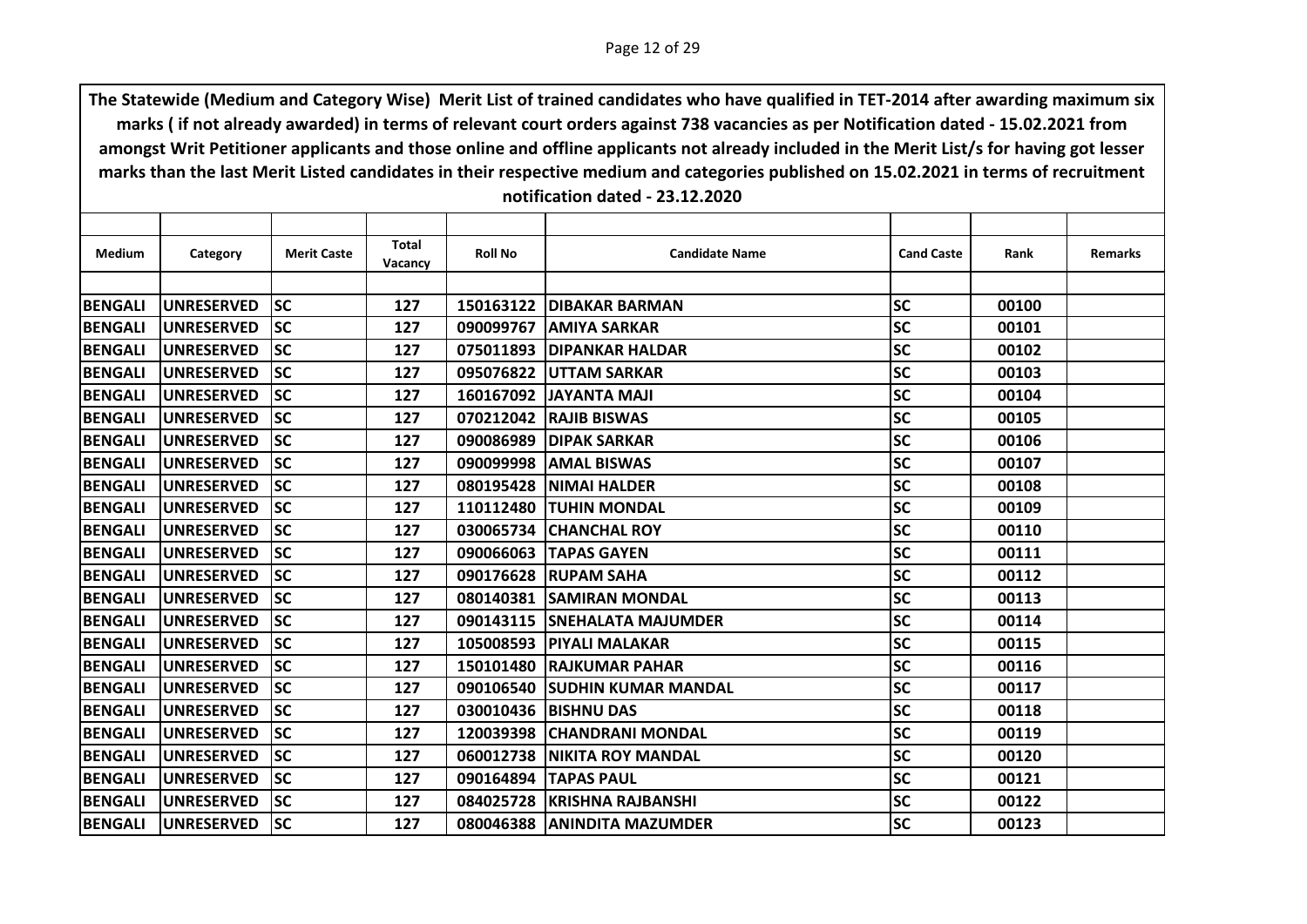| <b>Medium</b>  | Category          | <b>Merit Caste</b> | <b>Total</b><br>Vacancy | <b>Roll No</b> | <b>Candidate Name</b>          | <b>Cand Caste</b> | Rank  | <b>Remarks</b> |
|----------------|-------------------|--------------------|-------------------------|----------------|--------------------------------|-------------------|-------|----------------|
|                |                   |                    |                         |                |                                |                   |       |                |
| <b>BENGALI</b> | <b>UNRESERVED</b> | <b>SC</b>          | 127                     |                | 020084726 PANKAJ ROY           | <b>SC</b>         | 00124 |                |
| <b>BENGALI</b> | <b>UNRESERVED</b> | lsc                | 127                     |                | 090201147 SOMENATH DAS         | <b>SC</b>         | 00125 |                |
| <b>BENGALI</b> | <b>UNRESERVED</b> | <b>SC</b>          | 127                     |                | 060032945 SUJOY CHANDRA MANDAL | <b>SC</b>         | 00126 |                |
| <b>BENGALI</b> | <b>UNRESERVED</b> | lsc                | 127                     |                | 060148836 RANI CHOWDHURY       | <b>SC</b>         | 00127 |                |
| <b>BENGALI</b> | <b>UNRESERVED</b> | <b>ST</b>          | $\mathbf{2}$            | 155008351      | <b>IARKAJYOTI SING</b>         | <b>ST</b>         | 00001 |                |
| <b>BENGALI</b> | <b>UNRESERVED</b> | lst                | $\overline{2}$          |                | 160114229 RADHA KANTA MUDI     | <b>ST</b>         | 00002 |                |
| <b>BENGALI</b> | <b>UNRESERVED</b> | <b>GENERAL</b>     | 279                     |                | <b>110056194 JAKIR MOLLA</b>   | OBC-A             | 00013 |                |
| <b>BENGALI</b> | <b>UNRESERVED</b> | <b>GENERAL</b>     | 279                     | 080169769      | <b>IMURSHID ALAM MOLLA</b>     | OBC-A             | 00014 |                |
| <b>BENGALI</b> | <b>UNRESERVED</b> | <b>GENERAL</b>     | 279                     |                | 075030802 NUSRAT SARMIN        | OBC-A             | 00029 |                |
| <b>BENGALI</b> | <b>UNRESERVED</b> | <b>GENERAL</b>     | 279                     |                | 060048866 SK SAMSHER           | OBC-A             | 00030 |                |
| <b>BENGALI</b> | <b>UNRESERVED</b> | <b>GENERAL</b>     | 279                     | 170007761      | <b>INURUL HASAN ANSARY</b>     | OBC-A             | 00032 |                |
| <b>BENGALI</b> | <b>UNRESERVED</b> | <b>GENERAL</b>     | 279                     |                | 075017120 LIZA RAHAMAN         | OBC-A             | 00041 |                |
| <b>BENGALI</b> | <b>UNRESERVED</b> | <b>GENERAL</b>     | 279                     |                | 155015024 SK ABDUL MANNAN      | OBC-A             | 00055 |                |
| <b>BENGALI</b> | <b>UNRESERVED</b> | <b>GENERAL</b>     | 279                     | 070171269      | <b>MD SONARUL HOQUE</b>        | OBC-A             | 00061 |                |
| <b>BENGALI</b> | <b>UNRESERVED</b> | <b>GENERAL</b>     | 279                     |                | 070295677 AKRAM KHAN           | OBC-A             | 00072 |                |
| <b>BENGALI</b> | <b>UNRESERVED</b> | GENERAL            | 279                     | 074004337      | <b>RANA MURAD</b>              | OBC-A             | 00073 |                |
| <b>BENGALI</b> | <b>UNRESERVED</b> | <b>GENERAL</b>     | 279                     | 070142029      | <b>JAMINUR ALI</b>             | OBC-A             | 00076 |                |
| <b>BENGALI</b> | <b>UNRESERVED</b> | <b>GENERAL</b>     | 279                     |                | 190117162 ALIUR ISLAM          | OBC-A             | 00081 |                |
| <b>BENGALI</b> | <b>UNRESERVED</b> | <b>GENERAL</b>     | 279                     | 194000429      | <b>NAZIR HOSSEIN</b>           | OBC-A             | 00084 |                |
| <b>BENGALI</b> | <b>UNRESERVED</b> | <b>GENERAL</b>     | 279                     | 095022915      | <b>TOUSHIF JAMAL BISWAS</b>    | OBC-A             | 00085 |                |
| <b>BENGALI</b> | <b>UNRESERVED</b> | GENERAL            | 279                     |                | 110011014 NAJMUS SAYADAT SEIKH | OBC-A             | 00087 |                |
| <b>BENGALI</b> | <b>UNRESERVED</b> | <b>GENERAL</b>     | 279                     | 060170420      | <b>MD TAMIRUL HOQUE</b>        | OBC-A             | 00094 |                |
| <b>BENGALI</b> | <b>UNRESERVED</b> | <b>GENERAL</b>     | 279                     | 070194261      | <b>GOLAM KIBRIA</b>            | OBC-A             | 00095 |                |
| <b>BENGALI</b> | <b>UNRESERVED</b> | GENERAL            | 279                     |                | 190183344 RUKSAR KHATUN        | OBC-A             | 00098 |                |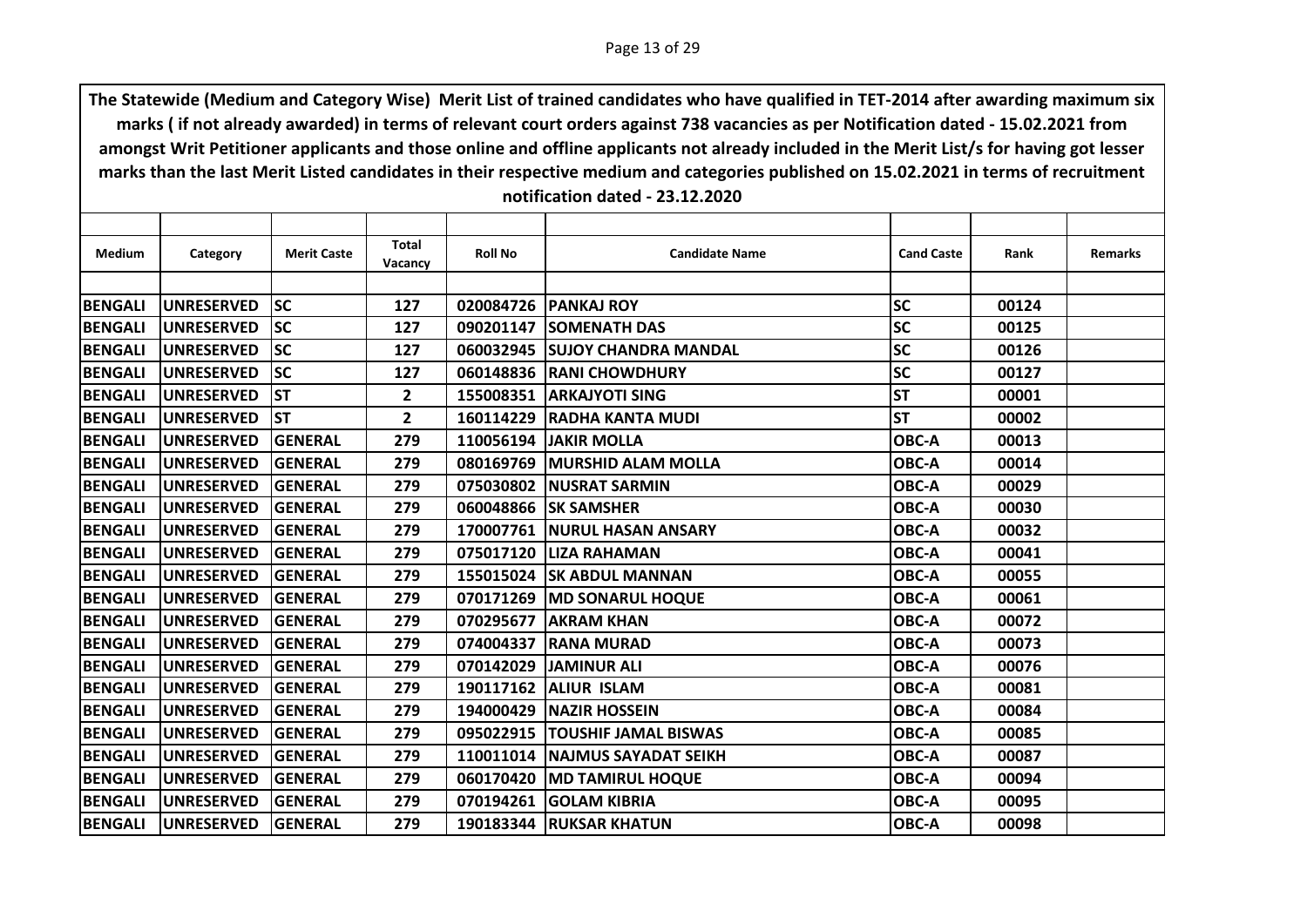| Category          | <b>Merit Caste</b>                                                               | <b>Total</b>                                                         | <b>Roll No</b>                      | <b>Candidate Name</b> | <b>Cand Caste</b>                                                                                                                                                                                                                                                                                                                                                                                                                                                                                                                                                                                                                                    | Rank                             | <b>Remarks</b>                   |
|-------------------|----------------------------------------------------------------------------------|----------------------------------------------------------------------|-------------------------------------|-----------------------|------------------------------------------------------------------------------------------------------------------------------------------------------------------------------------------------------------------------------------------------------------------------------------------------------------------------------------------------------------------------------------------------------------------------------------------------------------------------------------------------------------------------------------------------------------------------------------------------------------------------------------------------------|----------------------------------|----------------------------------|
|                   |                                                                                  |                                                                      |                                     |                       |                                                                                                                                                                                                                                                                                                                                                                                                                                                                                                                                                                                                                                                      |                                  |                                  |
|                   |                                                                                  |                                                                      |                                     |                       |                                                                                                                                                                                                                                                                                                                                                                                                                                                                                                                                                                                                                                                      |                                  |                                  |
|                   |                                                                                  |                                                                      |                                     |                       |                                                                                                                                                                                                                                                                                                                                                                                                                                                                                                                                                                                                                                                      |                                  |                                  |
|                   |                                                                                  |                                                                      |                                     |                       |                                                                                                                                                                                                                                                                                                                                                                                                                                                                                                                                                                                                                                                      |                                  |                                  |
|                   |                                                                                  |                                                                      |                                     |                       |                                                                                                                                                                                                                                                                                                                                                                                                                                                                                                                                                                                                                                                      |                                  |                                  |
|                   |                                                                                  |                                                                      |                                     |                       |                                                                                                                                                                                                                                                                                                                                                                                                                                                                                                                                                                                                                                                      |                                  |                                  |
| <b>UNRESERVED</b> | <b>GENERAL</b>                                                                   | 279                                                                  | 094028771                           |                       | OBC-A                                                                                                                                                                                                                                                                                                                                                                                                                                                                                                                                                                                                                                                | 00127                            |                                  |
| <b>UNRESERVED</b> | <b>GENERAL</b>                                                                   | 279                                                                  |                                     |                       | OBC-A                                                                                                                                                                                                                                                                                                                                                                                                                                                                                                                                                                                                                                                | 00130                            |                                  |
| <b>UNRESERVED</b> | <b>GENERAL</b>                                                                   | 279                                                                  | 070213066                           |                       | OBC-A                                                                                                                                                                                                                                                                                                                                                                                                                                                                                                                                                                                                                                                | 00132                            |                                  |
| <b>UNRESERVED</b> | <b>GENERAL</b>                                                                   | 279                                                                  | 190183114                           |                       | OBC-A                                                                                                                                                                                                                                                                                                                                                                                                                                                                                                                                                                                                                                                | 00139                            |                                  |
| <b>UNRESERVED</b> | GENERAL                                                                          | 279                                                                  |                                     |                       | OBC-A                                                                                                                                                                                                                                                                                                                                                                                                                                                                                                                                                                                                                                                | 00147                            |                                  |
| <b>UNRESERVED</b> | <b>GENERAL</b>                                                                   | 279                                                                  | 184024494                           |                       | OBC-A                                                                                                                                                                                                                                                                                                                                                                                                                                                                                                                                                                                                                                                | 00153                            |                                  |
| <b>UNRESERVED</b> | <b>GENERAL</b>                                                                   | 279                                                                  | 070121544                           | <b>TANVI AZMI</b>     | OBC-A                                                                                                                                                                                                                                                                                                                                                                                                                                                                                                                                                                                                                                                | 00181                            |                                  |
| <b>UNRESERVED</b> | <b>GENERAL</b>                                                                   | 279                                                                  |                                     |                       | OBC-A                                                                                                                                                                                                                                                                                                                                                                                                                                                                                                                                                                                                                                                | 00183                            |                                  |
| <b>UNRESERVED</b> | GENERAL                                                                          | 279                                                                  | 084028047                           |                       | OBC-A                                                                                                                                                                                                                                                                                                                                                                                                                                                                                                                                                                                                                                                | 00184                            |                                  |
| <b>UNRESERVED</b> | <b>GENERAL</b>                                                                   | 279                                                                  | 094000050                           |                       | OBC-A                                                                                                                                                                                                                                                                                                                                                                                                                                                                                                                                                                                                                                                | 00195                            |                                  |
| <b>UNRESERVED</b> | GENERAL                                                                          | 279                                                                  |                                     |                       | OBC-A                                                                                                                                                                                                                                                                                                                                                                                                                                                                                                                                                                                                                                                | 00203                            |                                  |
| <b>UNRESERVED</b> | GENERAL                                                                          | 279                                                                  | 050036061                           |                       | OBC-A                                                                                                                                                                                                                                                                                                                                                                                                                                                                                                                                                                                                                                                | 00206                            |                                  |
| <b>UNRESERVED</b> | GENERAL                                                                          | 279                                                                  |                                     |                       | OBC-A                                                                                                                                                                                                                                                                                                                                                                                                                                                                                                                                                                                                                                                | 00215                            |                                  |
| <b>UNRESERVED</b> | <b>GENERAL</b>                                                                   | 279                                                                  |                                     |                       | OBC-A                                                                                                                                                                                                                                                                                                                                                                                                                                                                                                                                                                                                                                                | 00216                            |                                  |
| <b>UNRESERVED</b> | GENERAL                                                                          | 279                                                                  | 070239238                           |                       | OBC-A                                                                                                                                                                                                                                                                                                                                                                                                                                                                                                                                                                                                                                                | 00221                            |                                  |
| <b>UNRESERVED</b> | <b>GENERAL</b>                                                                   | 279                                                                  |                                     |                       | OBC-A                                                                                                                                                                                                                                                                                                                                                                                                                                                                                                                                                                                                                                                | 00222                            |                                  |
| <b>UNRESERVED</b> | <b>GENERAL</b>                                                                   | 279                                                                  | 060098360                           |                       | OBC-A                                                                                                                                                                                                                                                                                                                                                                                                                                                                                                                                                                                                                                                | 00232                            |                                  |
| <b>UNRESERVED</b> | GENERAL                                                                          | 279                                                                  | 070055879                           |                       | OBC-A                                                                                                                                                                                                                                                                                                                                                                                                                                                                                                                                                                                                                                                | 00235                            |                                  |
| <b>UNRESERVED</b> | <b>GENERAL</b>                                                                   | 279                                                                  |                                     |                       | OBC-A                                                                                                                                                                                                                                                                                                                                                                                                                                                                                                                                                                                                                                                | 00242                            |                                  |
| <b>UNRESERVED</b> | <b>GENERAL</b>                                                                   | 279                                                                  |                                     |                       | OBC-A                                                                                                                                                                                                                                                                                                                                                                                                                                                                                                                                                                                                                                                | 00260                            |                                  |
|                   | <b>UNRESERVED</b><br><b>UNRESERVED</b><br><b>UNRESERVED</b><br><b>UNRESERVED</b> | <b>GENERAL</b><br><b>GENERAL</b><br><b>GENERAL</b><br><b>GENERAL</b> | Vacancy<br>279<br>279<br>279<br>279 |                       | 130029744 MOSTAFIZUR RAHAMAN MONDAL<br>070276416 SUREJA KHATUN<br>190031084 RAHINA KHATUN<br>180249503 YASMIN PARVIN<br><b>MD MARUFUL HAQUE</b><br>085020087   MOUMITA YASMIN<br><b>ABDUL ALIM</b><br><b>ISK KAMAL UDDIN</b><br>070272752 KHURSHIDA KHATUN<br><b>KHANDAKER MONIRUL ALAM</b><br>120135276 AYESHA YEASMIN<br><b>YOUNUS RAHAMAN</b><br><b>RUSHIA NASRIN</b><br>080161406   PINTU MONDAL<br><b>HAMIDAR RAHAMAN</b><br>070139233 IQBAL HOSSAIN<br>070173219 AJAHARUDDIN SK<br><b>SANJOY MD SAHARIA</b><br>090175526 FARUK MOLLICK<br><b>ISULTANA HASINA</b><br><b>ABDUL BARIK</b><br>074005115 REBA KHATUN<br>190005045   MOSAROF HOSSAIN | OBC-A<br>OBC-A<br>OBC-A<br>OBC-A | 00102<br>00110<br>00111<br>00119 |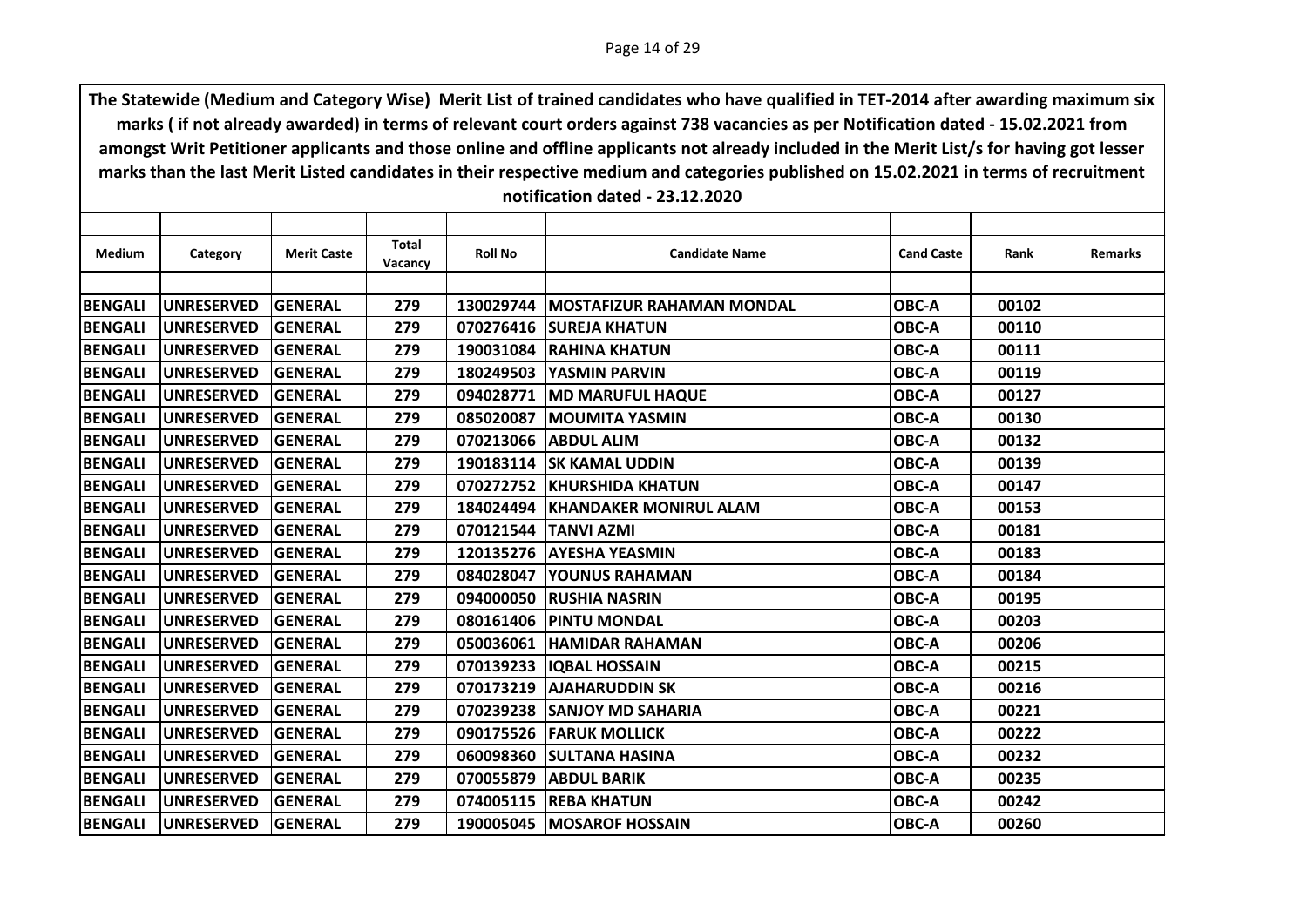| Medium         | Category          | <b>Merit Caste</b> | Total   | <b>Roll No</b> | <b>Candidate Name</b>         | <b>Cand Caste</b> | Rank  | <b>Remarks</b> |
|----------------|-------------------|--------------------|---------|----------------|-------------------------------|-------------------|-------|----------------|
|                |                   |                    | Vacancy |                |                               |                   |       |                |
| <b>BENGALI</b> | <b>UNRESERVED</b> | <b>GENERAL</b>     | 279     |                | 164003843 RAJ AMIN MONDAL     | OBC-A             | 00262 |                |
| <b>BENGALI</b> | <b>UNRESERVED</b> | <b>GENERAL</b>     | 279     | 090166471      | <b>IURMI RAHAMAN</b>          | OBC-A             | 00266 |                |
| <b>BENGALI</b> | <b>UNRESERVED</b> | <b>GENERAL</b>     | 279     |                | 060031210 TUHINA YEASMIN      | OBC-A             | 00268 |                |
| <b>BENGALI</b> | <b>UNRESERVED</b> | <b>GENERAL</b>     | 279     | 070002017      | <b>SABANA KHATUN</b>          | OBC-A             | 00274 |                |
| <b>BENGALI</b> | <b>UNRESERVED</b> | <b>GENERAL</b>     | 279     | 040018684      | <b>HALIMUDDIN</b>             | OBC-A             | 00275 |                |
| <b>BENGALI</b> | <b>UNRESERVED</b> | <b>OBC-A</b>       | 155     |                | 065021080   MST SABANA EASMIN | <b>OBC-A</b>      | 00001 |                |
| <b>BENGALI</b> | <b>UNRESERVED</b> | <b>OBC-A</b>       | 155     | 070064227      | <b>MD ASIF NAWAZ</b>          | OBC-A             | 00002 |                |
| <b>BENGALI</b> | <b>UNRESERVED</b> | <b>OBC-A</b>       | 155     | 060012375      | <b>JANIKUL ISLAM</b>          | OBC-A             | 00003 |                |
| <b>BENGALI</b> | <b>UNRESERVED</b> | <b>OBC-A</b>       | 155     |                | 070010514 SHAMPA SHABNAM      | <b>OBC-A</b>      | 00004 |                |
| <b>BENGALI</b> | <b>UNRESERVED</b> | <b>OBC-A</b>       | 155     |                | 074002111 JOSHEF REJA SK      | OBC-A             | 00005 |                |
|                |                   |                    |         |                |                               |                   |       |                |
| <b>BENGALI</b> | <b>UNRESERVED</b> | <b>OBC-A</b>       | 155     | 174001301      | <b>ISLAM ANSARY</b>           | OBC-A             | 00006 |                |
| <b>BENGALI</b> | <b>UNRESERVED</b> | <b>OBC-A</b>       | 155     |                | 040018079 SARAFAT KHAN        | OBC-A             | 00007 |                |
| <b>BENGALI</b> | <b>UNRESERVED</b> | <b>OBC-A</b>       | 155     |                | 030119029 ASRAFUL HOQUE       | OBC-A             | 00008 |                |
| <b>BENGALI</b> | <b>UNRESERVED</b> | <b>OBC-A</b>       | 155     | 075016367      | <b>KAINAT AHAMMAD</b>         | OBC-A             | 00009 |                |
| <b>BENGALI</b> | <b>UNRESERVED</b> | <b>OBC-A</b>       | 155     |                | 080165253 ANARUL BISWAS       | OBC-A             | 00010 |                |
| <b>BENGALI</b> | <b>UNRESERVED</b> | <b>OBC-A</b>       | 155     | 070002121      | <b>JAMIN AHAMED</b>           | OBC-A             | 00011 |                |
| <b>BENGALI</b> | <b>UNRESERVED</b> | <b>OBC-A</b>       | 155     | 070096280      | <b>SAHINA AKTAR BANU</b>      | OBC-A             | 00012 |                |
| <b>BENGALI</b> | <b>UNRESERVED</b> | <b>OBC-A</b>       | 155     | 070038510      | <b>FARHA NAJMI</b>            | <b>OBC-A</b>      | 00013 |                |
| <b>BENGALI</b> | <b>UNRESERVED</b> | <b>OBC-A</b>       | 155     | 050077266      | <b>ABDUL WAHAB MIA</b>        | OBC-A             | 00014 |                |
| <b>BENGALI</b> | <b>UNRESERVED</b> | <b>OBC-A</b>       | 155     | 195003108      | <b>ISONALI KHATUN</b>         | OBC-A             | 00015 |                |
| <b>BENGALI</b> | <b>UNRESERVED</b> | <b>OBC-A</b>       | 155     |                | 070277782 RINA KHATUN         | <b>OBC-A</b>      | 00016 |                |
| <b>BENGALI</b> | <b>UNRESERVED</b> | <b>OBC-A</b>       | 155     | 090159792      | <b>MD RAFIKUL AMIN</b>        | OBC-A             | 00017 |                |
| <b>BENGALI</b> | <b>UNRESERVED</b> | <b>OBC-A</b>       | 155     | 074021369      | <b>KABATULLAH SHAIKH</b>      | OBC-A             | 00018 |                |
| <b>BENGALI</b> | UNRESERVED        | <b>OBC-A</b>       | 155     |                | 070010267 RAJESH MONDAL       | <b>OBC-A</b>      | 00019 |                |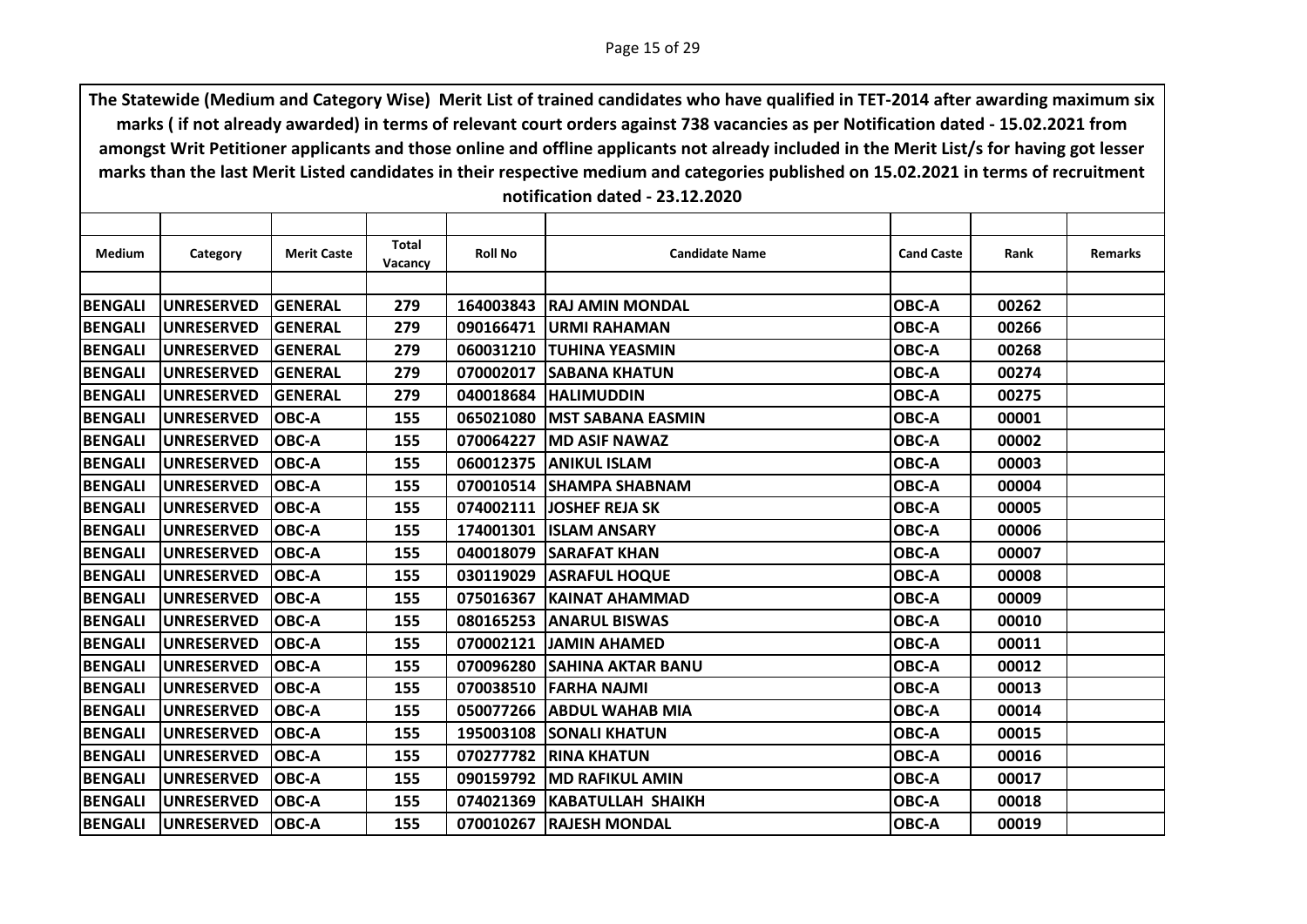| Medium         | Category          | <b>Merit Caste</b> | Total<br>Vacancy | <b>Roll No</b> | <b>Candidate Name</b>            | <b>Cand Caste</b> | Rank  | <b>Remarks</b>   |
|----------------|-------------------|--------------------|------------------|----------------|----------------------------------|-------------------|-------|------------------|
|                |                   |                    |                  |                |                                  |                   |       |                  |
| <b>BENGALI</b> | <b>UNRESERVED</b> | <b>OBC-A</b>       | 155              |                | 080238410 ABBAS BISWAS           | <b>OBC-A</b>      | 00020 |                  |
| <b>BENGALI</b> | <b>UNRESERVED</b> | <b>OBC-A</b>       | 155              | 070174927      | <b>IHAFIJUR RAHAMAN</b>          | OBC-A             | 00021 |                  |
| <b>BENGALI</b> | <b>UNRESERVED</b> | <b>OBC-A</b>       | 155              | 070277932      | <b>IMD ABUHENA MOSTAFA KAMAL</b> | OBC-A             | 00022 |                  |
| <b>BENGALI</b> | <b>UNRESERVED</b> | <b>OBC-A</b>       | 155              | 070139660      | <b>IWASIM AKRAM</b>              | OBC-A             | 00023 |                  |
| <b>BENGALI</b> | <b>UNRESERVED</b> | <b>OBC-A</b>       | 155              | 190060675      | <b>IKAMAL HASSAN</b>             | OBC-A             | 00024 |                  |
| <b>BENGALI</b> | <b>UNRESERVED</b> | <b>OBC-A</b>       | 155              |                | 185015612 MD TOWSIK MOLLA        | <b>OBC-A</b>      | 00025 |                  |
| <b>BENGALI</b> | <b>UNRESERVED</b> | <b>OBC-A</b>       | 155              |                | 080018109 RESHMA AFROJ           | OBC-A             | 00026 |                  |
| <b>BENGALI</b> | <b>UNRESERVED</b> | OBC-A              | 155              | 110112381      | <b>IMST SABINA KHATUN</b>        | OBC-A             | 00027 |                  |
| <b>BENGALI</b> | <b>UNRESERVED</b> | IOBC-A             | 155              |                | 094002425 RABIUL ISLAM           | OBC-A             | 00028 |                  |
| <b>BENGALI</b> | <b>UNRESERVED</b> | <b>OBC-A</b>       | 155              |                | 075015943 RIMA NECHHA            | OBC-A             | 00029 |                  |
| <b>BENGALI</b> | <b>UNRESERVED</b> | <b>OBC-A</b>       | 155              | 040086914      | <b>IMUSTARINA BEGAM</b>          | OBC-A             | 00030 |                  |
| <b>BENGALI</b> | <b>UNRESERVED</b> | <b>OBC-A</b>       | 155              |                | 075029300 OHIDUL ISLAM           | OBC-A             | 00031 |                  |
| <b>BENGALI</b> | <b>UNRESERVED</b> | <b>OBC-A</b>       | 155              | 090002642      | <b>MD AZAHARUDDIN MALLICK</b>    | OBC-A             | 00032 |                  |
| <b>BENGALI</b> | <b>UNRESERVED</b> | <b>OBC-A</b>       | 155              | 080240115      | <b>IRAFIKUL MAHALDAR</b>         | OBC-A             | 00033 |                  |
| <b>BENGALI</b> | <b>UNRESERVED</b> | <b>OBC-A</b>       | 155              |                | 084010632 ISMILE SHAIKH          | OBC-A             | 00034 |                  |
| <b>BENGALI</b> | <b>UNRESERVED</b> | <b>OBC-A</b>       | 155              | 080230044      | <b>ISAJID AHMED</b>              | OBC-A             | 00035 |                  |
| <b>BENGALI</b> | <b>UNRESERVED</b> | <b>OBC-A</b>       | 155              | 090206674      | <b>ISAHANAJ PERVIN</b>           | OBC-A             | 00036 |                  |
| <b>BENGALI</b> | <b>UNRESERVED</b> | <b>OBC-A</b>       | 155              |                | 130005088 SK SAMIM AKHTAR        | <b>OBC-A</b>      | 00037 | <b>WITH HELD</b> |
| <b>BENGALI</b> | <b>UNRESERVED</b> | <b>OBC-A</b>       | 155              | 150276006      | <b>TAPABRATA DAS</b>             | <b>OBC-A</b>      | 00038 |                  |
| <b>BENGALI</b> | <b>UNRESERVED</b> | <b>OBC-A</b>       | 155              |                | 190067075   ABDUL ALIM           | OBC-A             | 00039 |                  |
| <b>BENGALI</b> | <b>UNRESERVED</b> | <b>OBC-A</b>       | 155              |                | 050035351 MOSADDEK HOSSAIN       | OBC-A             | 00040 |                  |
| <b>BENGALI</b> | <b>UNRESERVED</b> | <b>OBC-A</b>       | 155              | 110170832      | <b>IMASUMA KHATUN</b>            | OBC-A             | 00041 |                  |
| <b>BENGALI</b> | <b>UNRESERVED</b> | <b>OBC-A</b>       | 155              |                | 080041260 HAFIZUR RAHAMAN        | OBC-A             | 00042 |                  |
| <b>BENGALI</b> | <b>UNRESERVED</b> | <b>OBC-A</b>       | 155              |                | 080158237   ABDUL JUBBAR SHAIKH  | <b>OBC-A</b>      | 00043 |                  |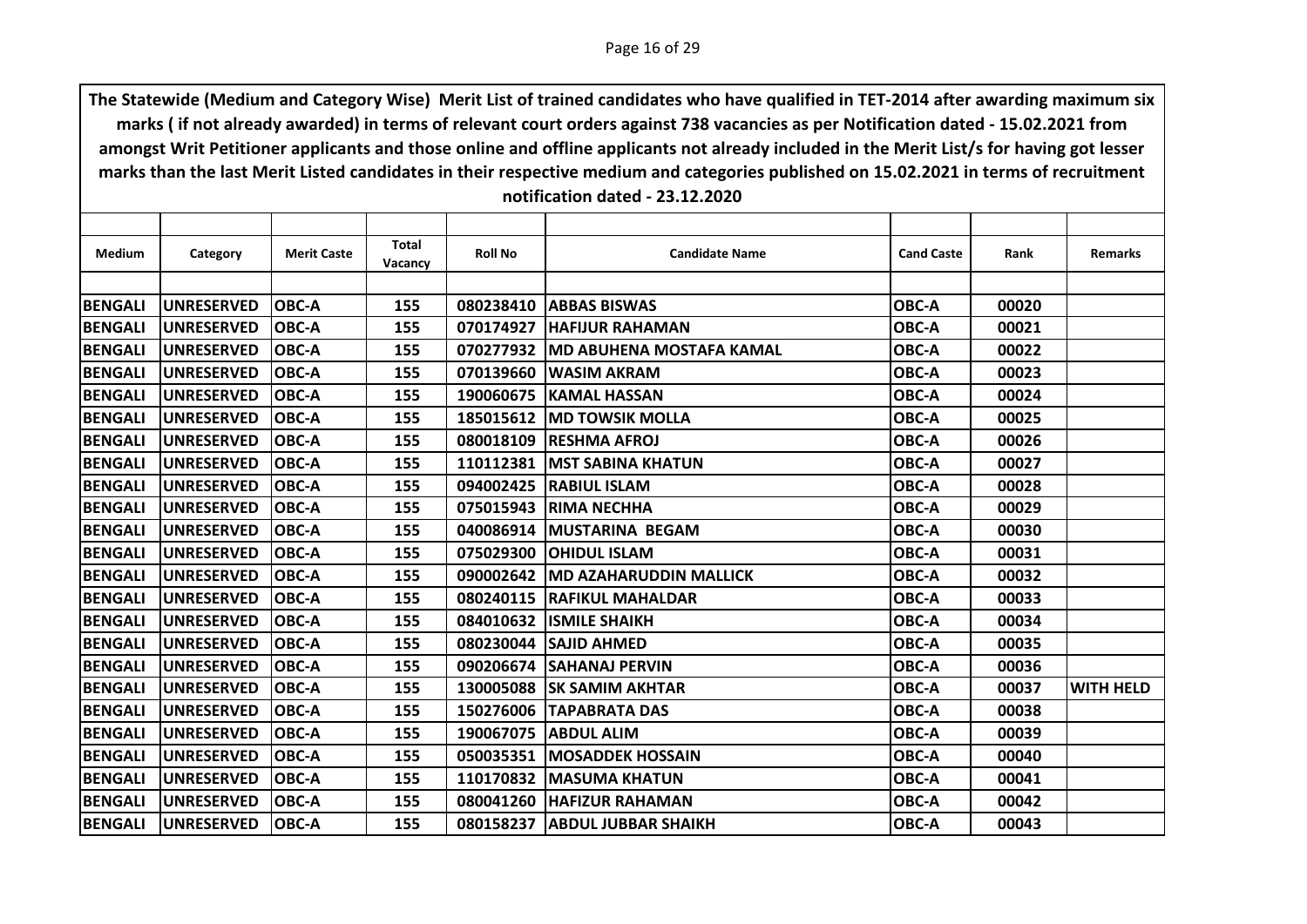| Medium         | Category          | <b>Merit Caste</b> | Total   | <b>Roll No</b> | <b>Candidate Name</b>              | <b>Cand Caste</b> | Rank  | <b>Remarks</b>   |
|----------------|-------------------|--------------------|---------|----------------|------------------------------------|-------------------|-------|------------------|
|                |                   |                    | Vacancy |                |                                    |                   |       |                  |
| <b>BENGALI</b> | <b>UNRESERVED</b> | <b>OBC-A</b>       | 155     | 060012697      | <b>SAHIN BADSHA</b>                | <b>OBC-A</b>      | 00044 |                  |
|                |                   |                    |         |                |                                    |                   |       |                  |
| <b>BENGALI</b> | <b>UNRESERVED</b> | <b>OBC-A</b>       | 155     | 090238699      | <b>IRAHUL MONDAL</b>               | OBC-A             | 00045 |                  |
| <b>BENGALI</b> | <b>UNRESERVED</b> | <b>OBC-A</b>       | 155     | 070152317      | <b>INAZRUL ISLAM</b>               | OBC-A             | 00046 |                  |
| <b>BENGALI</b> | <b>UNRESERVED</b> | <b>OBC-A</b>       | 155     | 060025586      | <b>FIROJ ANSARI</b>                | OBC-A             | 00047 |                  |
| <b>BENGALI</b> | <b>UNRESERVED</b> | <b>OBC-A</b>       | 155     | 070097992      | <b>ISAMIM BEGUM</b>                | OBC-A             | 00048 |                  |
| <b>BENGALI</b> | <b>UNRESERVED</b> | <b>OBC-A</b>       | 155     | 180241162      | <b>JJARIF HOSSIAN MANDAL</b>       | OBC-A             | 00049 |                  |
| <b>BENGALI</b> | <b>UNRESERVED</b> | <b>OBC-A</b>       | 155     | 150056560      | <b>SHEIKH MAHAMMAD SIRAJ ABBAS</b> | OBC-A             | 00050 | <b>WITH HELD</b> |
| <b>BENGALI</b> | <b>UNRESERVED</b> | <b>OBC-A</b>       | 155     | 040169262      | <b>IKOUSHIK AHAMMED</b>            | OBC-A             | 00051 |                  |
| <b>BENGALI</b> | <b>UNRESERVED</b> | <b>OBC-A</b>       | 155     | 075008180      | <b>HAIDAR SK</b>                   | OBC-A             | 00052 |                  |
| <b>BENGALI</b> | <b>UNRESERVED</b> | <b>OBC-A</b>       | 155     | 070094308      | <b>JAKIR HOSSAIN</b>               | OBC-A             | 00053 |                  |
| <b>BENGALI</b> | <b>UNRESERVED</b> | <b>OBC-A</b>       | 155     | 150070998      | <b>INEMAI MANNA</b>                | OBC-A             | 00054 |                  |
| <b>BENGALI</b> | <b>UNRESERVED</b> | <b>OBC-A</b>       | 155     |                | 040010355 AZIZA KHATUN             | OBC-A             | 00055 |                  |
| <b>BENGALI</b> | <b>UNRESERVED</b> | <b>OBC-A</b>       | 155     | 090049022      | <b>MD ABDUS SABIR MOLLA</b>        | <b>OBC-A</b>      | 00056 |                  |
| <b>BENGALI</b> | <b>UNRESERVED</b> | <b>OBC-A</b>       | 155     | 130070900      | <b>IKIRAN HOSEN</b>                | OBC-A             | 00057 |                  |
| <b>BENGALI</b> | <b>UNRESERVED</b> | <b>OBC-A</b>       | 155     |                | 040010709 SEKENDAR BAKSH           | OBC-A             | 00058 |                  |
| <b>BENGALI</b> | <b>UNRESERVED</b> | <b>OBC-A</b>       | 155     |                | 070121185 MD KOWSAR ALI SK         | <b>OBC-A</b>      | 00059 |                  |
| <b>BENGALI</b> | <b>UNRESERVED</b> | <b>OBC-A</b>       | 155     | 070056080      | <b>IKHOSH MOHAMMED MOLLA</b>       | OBC-A             | 00060 |                  |
| <b>BENGALI</b> | <b>UNRESERVED</b> | <b>OBC-A</b>       | 155     | 070096250      | <b>IRAFIKUL SK</b>                 | OBC-A             | 00061 |                  |
| <b>BENGALI</b> | <b>UNRESERVED</b> | <b>OBC-A</b>       | 155     | 070078518      | <b>IROHIDUL SHAIKH</b>             | <b>OBC-A</b>      | 00062 |                  |
| <b>BENGALI</b> | <b>UNRESERVED</b> | <b>OBC-A</b>       | 155     | 090270463      | <b>IWASIM MONDAL</b>               | OBC-A             | 00063 |                  |
| <b>BENGALI</b> | <b>UNRESERVED</b> | <b>OBC-A</b>       | 155     | 135004237      | <b>INASIM SHAHID</b>               | <b>OBC-A</b>      | 00064 |                  |
| <b>BENGALI</b> | <b>UNRESERVED</b> | <b>OBC-A</b>       | 155     | 070139510      | <b>SABAR ALI</b>                   | OBC-A             | 00065 |                  |
| <b>BENGALI</b> | <b>UNRESERVED</b> | <b>OBC-A</b>       | 155     | 095049427      | <b>IFARJANA NAZNIN</b>             | OBC-A             | 00066 |                  |
| <b>BENGALI</b> | <b>UNRESERVED</b> | <b>OBC-A</b>       | 155     |                | 090000037 SABINA KHATUN            | OBC-A             | 00067 |                  |
|                |                   |                    |         |                |                                    |                   |       |                  |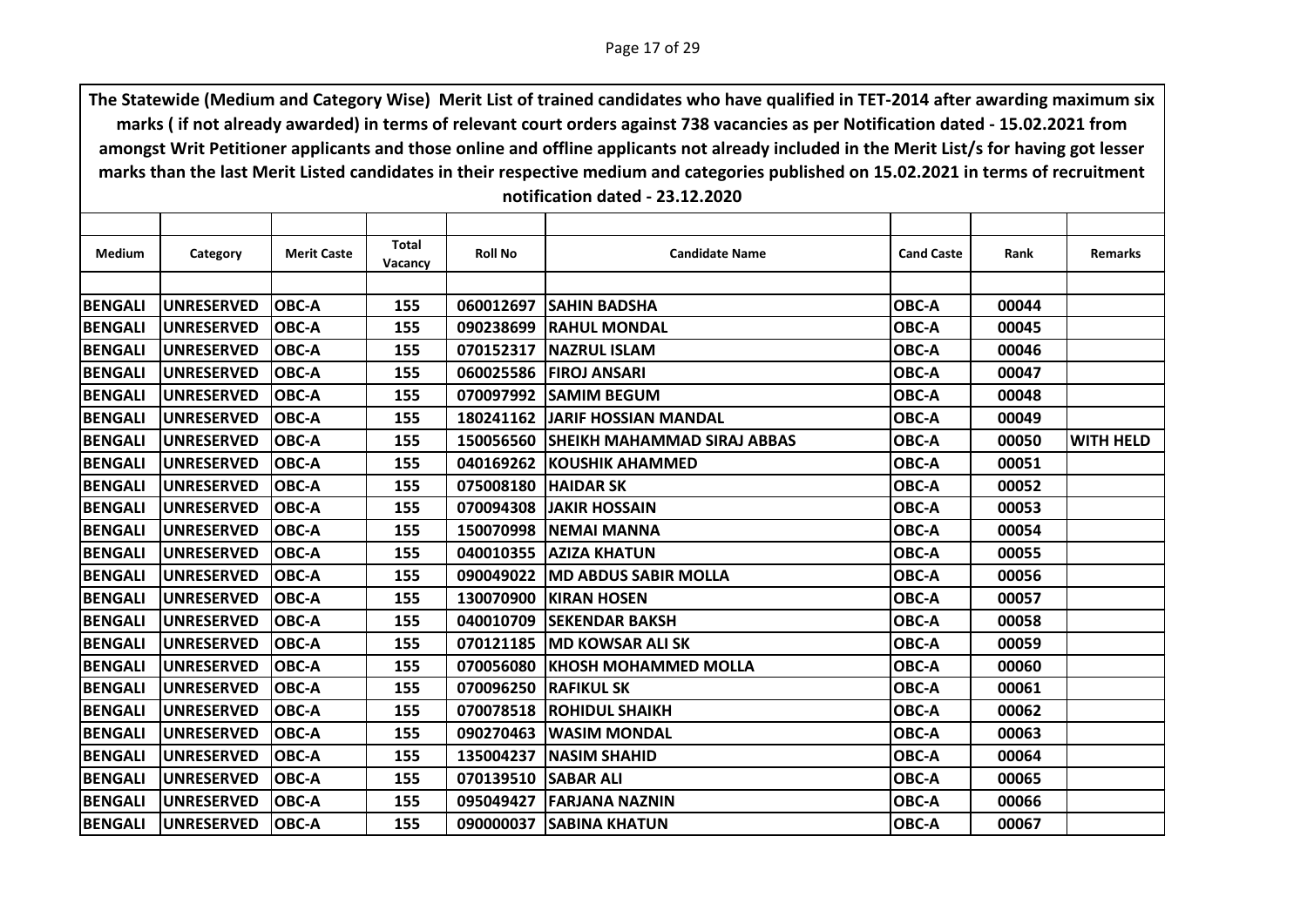| Medium         | Category          | <b>Merit Caste</b> | Total   | <b>Roll No</b> | <b>Candidate Name</b>         | <b>Cand Caste</b> | Rank  | <b>Remarks</b> |
|----------------|-------------------|--------------------|---------|----------------|-------------------------------|-------------------|-------|----------------|
|                |                   |                    | Vacancy |                |                               |                   |       |                |
| <b>BENGALI</b> | <b>UNRESERVED</b> | <b>OBC-A</b>       | 155     |                | 120114142 ARIF AHMED          | OBC-A             | 00068 |                |
| <b>BENGALI</b> | <b>UNRESERVED</b> | <b>OBC-A</b>       | 155     | 064006014      | <b>SAMINUL HOSSAIN</b>        | OBC-A             | 00069 |                |
| <b>BENGALI</b> | <b>UNRESERVED</b> | <b>OBC-A</b>       | 155     |                | 090238700 PAPIYA NARGIS       | OBC-A             | 00070 |                |
| <b>BENGALI</b> | <b>UNRESERVED</b> | <b>OBC-A</b>       | 155     |                | 070186166   MOZAMMEL HOQUE    | OBC-A             | 00071 |                |
| <b>BENGALI</b> | <b>UNRESERVED</b> | OBC-A              | 155     |                | 135004236 SAMIM SOHEL         | OBC-A             | 00072 |                |
| <b>BENGALI</b> | <b>UNRESERVED</b> | <b>OBC-A</b>       | 155     |                | 060031137 MD MERAJUDDIN SK    | OBC-A             | 00073 |                |
| <b>BENGALI</b> | <b>UNRESERVED</b> | <b>OBC-A</b>       | 155     | 070250488      | <b>IRUBINA MAHEZABIN</b>      | OBC-A             | 00074 |                |
| <b>BENGALI</b> | <b>UNRESERVED</b> | OBC-A              | 155     | 050048455      | <b>MAHABUBA EASMIN</b>        | OBC-A             | 00075 |                |
| <b>BENGALI</b> | <b>UNRESERVED</b> | <b>OBC-A</b>       | 155     |                | 070105547 FARUK HOSSAIN       | OBC-A             | 00076 |                |
| <b>BENGALI</b> | <b>UNRESERVED</b> | <b>OBC-A</b>       | 155     |                | 180005192 ZANNATUL FIRDOUSI   | OBC-A             | 00077 |                |
| <b>BENGALI</b> | <b>UNRESERVED</b> | OBC-A              | 155     | 070154078      | <b>IZAZ AHMED</b>             | OBC-A             | 00078 |                |
| <b>BENGALI</b> | <b>UNRESERVED</b> | <b>OBC-A</b>       | 155     |                | <b>160156162 RIJAUL HAQUE</b> | OBC-A             | 00079 |                |
| <b>BENGALI</b> | UNRESERVED        | <b>OBC-A</b>       | 155     |                | 065002246 SOHEL RANA SARKAR   | OBC-A             | 00080 |                |
| <b>BENGALI</b> | <b>UNRESERVED</b> | <b>OBC-A</b>       | 155     | 090117071      | IMOHIUDDIN MONDAL             | OBC-A             | 00081 |                |
| <b>BENGALI</b> | <b>UNRESERVED</b> | <b>OBC-A</b>       | 155     | 170106689      | <b>ISK AZHARUDDIN</b>         | OBC-A             | 00082 |                |
| <b>BENGALI</b> | <b>UNRESERVED</b> | <b>OBC-A</b>       | 155     | 060096034      | <b>MD OBAIDULLAH ISLAM</b>    | OBC-A             | 00083 |                |
| <b>BENGALI</b> | <b>UNRESERVED</b> | <b>OBC-A</b>       | 155     | 160071928      | <b>GIASUDDIN MONDAL</b>       | OBC-A             | 00084 |                |
| <b>BENGALI</b> | <b>UNRESERVED</b> | <b>OBC-A</b>       | 155     |                | 070258908   NASRIN JAHAN      | OBC-A             | 00085 |                |
| <b>BENGALI</b> | <b>UNRESERVED</b> | <b>OBC-A</b>       | 155     | 090033145      | <b>SULTANUL AREFIN</b>        | OBC-A             | 00086 |                |
| <b>BENGALI</b> | <b>UNRESERVED</b> | <b>OBC-A</b>       | 155     | 090040812      | <b>IMD ABDUL AZIZ</b>         | OBC-A             | 00087 |                |
| <b>BENGALI</b> | <b>UNRESERVED</b> | <b>OBC-A</b>       | 155     |                | 080025348 SANJOY BISWAS       | OBC-A             | 00088 |                |
| <b>BENGALI</b> | <b>UNRESERVED</b> | <b>OBC-A</b>       | 155     |                | 070153238   MASUDA KHATUN     | OBC-A             | 00089 |                |
| <b>BENGALI</b> | <b>UNRESERVED</b> | <b>OBC-A</b>       | 155     | 090205055      | <b>ISK NIAMAT HOSSAIN</b>     | OBC-A             | 00090 |                |
| <b>BENGALI</b> | <b>UNRESERVED</b> | OBC-A              | 155     |                | 060122846 SK MUNNA            | OBC-A             | 00091 |                |
|                |                   |                    |         |                |                               |                   |       |                |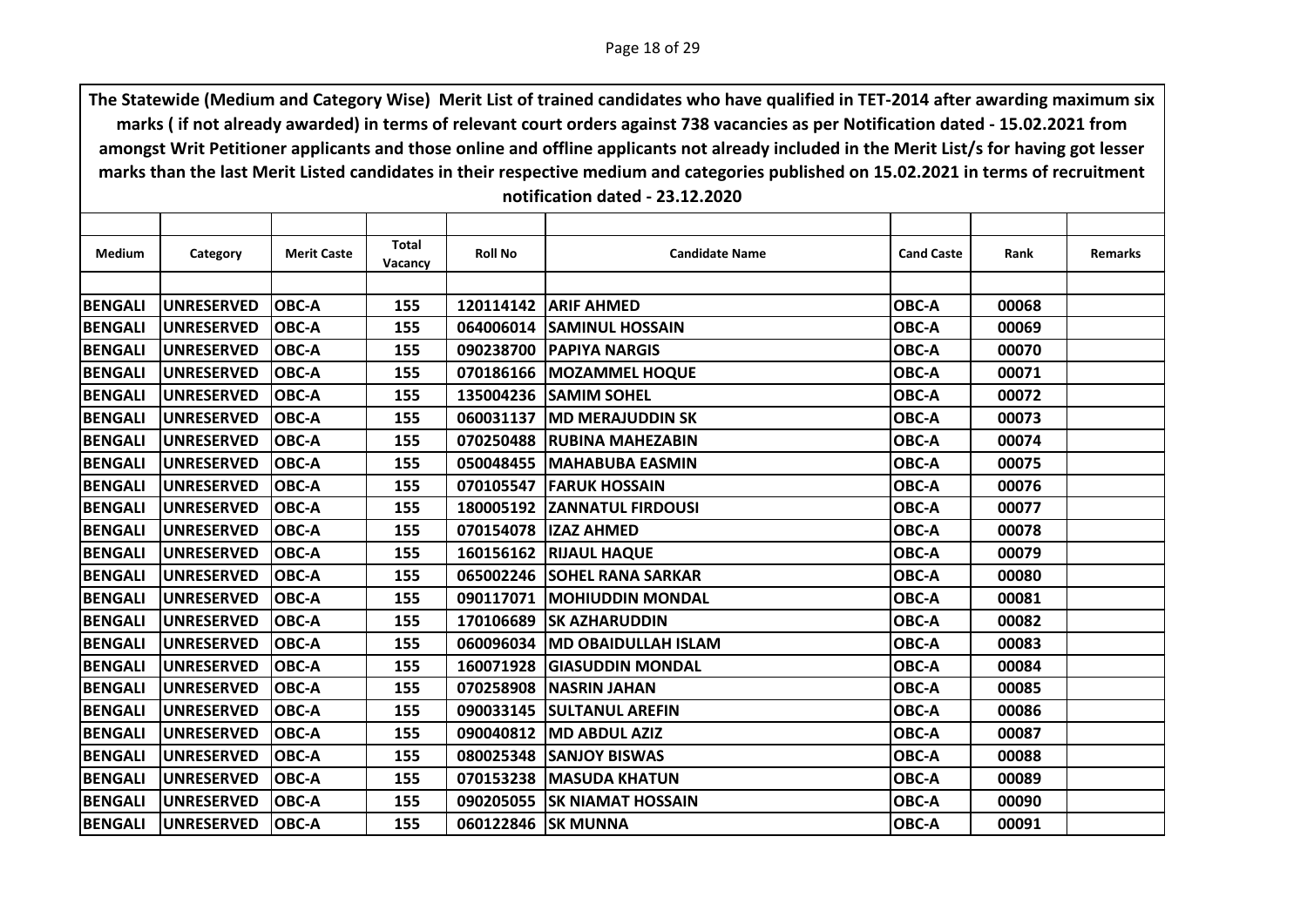| Medium         | Category          | <b>Merit Caste</b> | <b>Total</b><br><b>Vacancy</b> | <b>Roll No</b>      | <b>Candidate Name</b>         | <b>Cand Caste</b> | Rank  | <b>Remarks</b> |
|----------------|-------------------|--------------------|--------------------------------|---------------------|-------------------------------|-------------------|-------|----------------|
|                |                   |                    |                                |                     |                               |                   |       |                |
| <b>BENGALI</b> | <b>UNRESERVED</b> | <b>OBC-A</b>       | 155                            |                     | 060162182 SABANA AKHTAR       | OBC-A             | 00092 |                |
| <b>BENGALI</b> | <b>UNRESERVED</b> | <b>OBC-A</b>       | 155                            | 060170024           | <b>ISINTU MANDAL</b>          | OBC-A             | 00093 |                |
| <b>BENGALI</b> | <b>UNRESERVED</b> | <b>OBC-A</b>       | 155                            | 060096421           | <b>IMD MOSARAFE SK</b>        | OBC-A             | 00094 |                |
| <b>BENGALI</b> | <b>UNRESERVED</b> | <b>OBC-A</b>       | 155                            |                     | 080142334 HASANUZZAMAN MANDAL | OBC-A             | 00095 |                |
| <b>BENGALI</b> | <b>UNRESERVED</b> | <b>OBC-A</b>       | 155                            | 070105483           | <b>ABDUL MATIN</b>            | OBC-A             | 00096 |                |
| <b>BENGALI</b> | <b>UNRESERVED</b> | <b>OBC-A</b>       | 155                            |                     | 130070268 FIRDOUSHI KHATUN    | OBC-A             | 00097 |                |
| <b>BENGALI</b> | <b>UNRESERVED</b> | <b>OBC-A</b>       | 155                            |                     | 070105474 SAHIDUL ALAM        | OBC-A             | 00098 |                |
| <b>BENGALI</b> | <b>UNRESERVED</b> | <b>OBC-A</b>       | 155                            | 190016687           | <b>EMAJUDDIN SHAIKH</b>       | OBC-A             | 00099 |                |
| <b>BENGALI</b> | <b>UNRESERVED</b> | <b>OBC-A</b>       | 155                            |                     | 060011356 SHAMIM AKHTAR       | OBC-A             | 00100 |                |
| <b>BENGALI</b> | <b>UNRESERVED</b> | <b>OBC-A</b>       | 155                            |                     | 070186725 ALI HOSSAIN MONDAL  | OBC-A             | 00101 |                |
| <b>BENGALI</b> | <b>UNRESERVED</b> | <b>OBC-A</b>       | 155                            | 190005427           | <b>IBISHNUDEV GANRAI</b>      | OBC-A             | 00102 |                |
| <b>BENGALI</b> | <b>UNRESERVED</b> | <b>OBC-A</b>       | 155                            |                     | 070213912 SONALI KHATUN       | OBC-A             | 00103 |                |
| <b>BENGALI</b> | <b>UNRESERVED</b> | <b>OBC-A</b>       | 155                            | 060180227           | <b>NAWAJ SHARIF</b>           | OBC-A             | 00104 |                |
| <b>BENGALI</b> | <b>UNRESERVED</b> | <b>OBC-A</b>       | 155                            | 070120505           | <b>MD ALIMUZZAMAN SHAIKH</b>  | OBC-A             | 00105 |                |
| <b>BENGALI</b> | <b>UNRESERVED</b> | <b>OBC-A</b>       | 155                            | 190096054 SABIR ALI |                               | OBC-A             | 00106 |                |
| <b>BENGALI</b> | <b>UNRESERVED</b> | <b>OBC-A</b>       | 155                            | 065021433           | <b>JAMAL HOSSAIN</b>          | OBC-A             | 00107 |                |
| <b>BENGALI</b> | <b>UNRESERVED</b> | <b>OBC-A</b>       | 155                            | 070204205           | <b>JABDUS SALAM</b>           | OBC-A             | 00108 |                |
| <b>BENGALI</b> | <b>UNRESERVED</b> | <b>OBC-A</b>       | 155                            |                     | 090005525 ROJINA PARVIN       | OBC-A             | 00109 |                |
| <b>BENGALI</b> | <b>UNRESERVED</b> | <b>OBC-A</b>       | 155                            | 095069507           | <b>IRAKESH MONDAL</b>         | OBC-A             | 00110 |                |
| <b>BENGALI</b> | <b>UNRESERVED</b> | <b>OBC-A</b>       | 155                            | 170033127           | <b>SK NAJIR ALI</b>           | OBC-A             | 00111 |                |
| <b>BENGALI</b> | <b>UNRESERVED</b> | <b>OBC-A</b>       | 155                            |                     | 110236357 TUHINA KHATUN       | OBC-A             | 00112 |                |
| <b>BENGALI</b> | <b>UNRESERVED</b> | <b>OBC-A</b>       | 155                            | 150284806           | <b>SK SEFAYETULLAH</b>        | OBC-A             | 00113 |                |
| <b>BENGALI</b> | <b>UNRESERVED</b> | <b>OBC-A</b>       | 155                            |                     | 050050261   MOSTAFA KAMAL     | OBC-A             | 00114 |                |
| <b>BENGALI</b> | <b>UNRESERVED</b> | <b>OBC-A</b>       | 155                            |                     | 075022517   WAHID ANSARI      | OBC-A             | 00115 |                |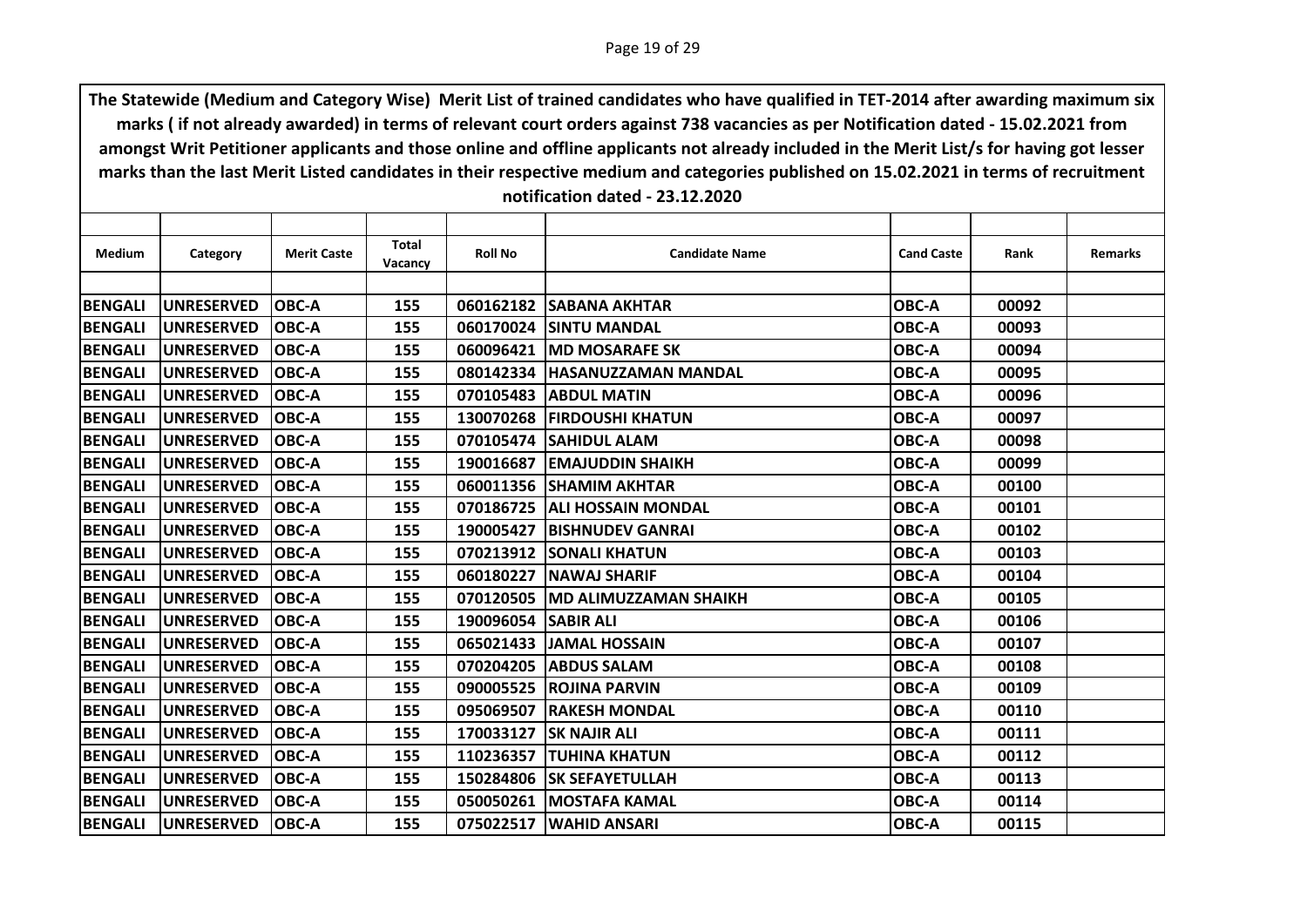|                |                   |                    | Total   |                |                                  |                   |       |                |
|----------------|-------------------|--------------------|---------|----------------|----------------------------------|-------------------|-------|----------------|
| <b>Medium</b>  | Category          | <b>Merit Caste</b> | Vacancy | <b>Roll No</b> | <b>Candidate Name</b>            | <b>Cand Caste</b> | Rank  | <b>Remarks</b> |
|                |                   |                    |         |                |                                  |                   |       |                |
| <b>BENGALI</b> | <b>UNRESERVED</b> | <b>OBC-A</b>       | 155     |                | 150086990 SABUJ SUBHRA MAITI     | OBC-A             | 00116 |                |
| <b>BENGALI</b> | <b>UNRESERVED</b> | <b>OBC-A</b>       | 155     | 020083440      | <b>IMOFAJJAL MONDAL</b>          | OBC-A             | 00117 |                |
| <b>BENGALI</b> | <b>UNRESERVED</b> | <b>OBC-A</b>       | 155     |                | 070171482 ANIMA KHATUN           | OBC-A             | 00118 |                |
| <b>BENGALI</b> | <b>UNRESERVED</b> | <b>OBC-A</b>       | 155     |                | 075027710 FARUK HOSSAIN          | OBC-A             | 00119 |                |
| <b>BENGALI</b> | <b>UNRESERVED</b> | <b>OBC-A</b>       | 155     | 040066097      | <b>IMD KOUSAR ALI</b>            | OBC-A             | 00120 |                |
| <b>BENGALI</b> | <b>UNRESERVED</b> | <b>OBC-A</b>       | 155     |                | 040165296 S M SAJID ALAM SARKAR  | OBC-A             | 00121 |                |
| <b>BENGALI</b> | <b>UNRESERVED</b> | <b>OBC-A</b>       | 155     |                | 080172012 MANJU KHATUN           | OBC-A             | 00122 |                |
| <b>BENGALI</b> | <b>UNRESERVED</b> | <b>OBC-A</b>       | 155     | 030057183      | <b>ISHABANA ASHRAFI</b>          | OBC-A             | 00123 |                |
| <b>BENGALI</b> | <b>UNRESERVED</b> | <b>OBC-A</b>       | 155     |                | 075026266 ANOWAR HOSSAIN MOLLICK | <b>OBC-A</b>      | 00124 |                |
| <b>BENGALI</b> | <b>UNRESERVED</b> | <b>OBC-A</b>       | 155     |                | 090115472  IMRAN MONDAL          | OBC-A             | 00125 |                |
| <b>BENGALI</b> | <b>UNRESERVED</b> | <b>OBC-A</b>       | 155     | 180031657      | <b>JABDUL KHABIR SK</b>          | OBC-A             | 00126 |                |
| <b>BENGALI</b> | <b>UNRESERVED</b> | <b>OBC-A</b>       | 155     |                | 110009769 ARIF HOSSAIN MOLLA     | <b>OBC-A</b>      | 00127 |                |
| <b>BENGALI</b> | <b>UNRESERVED</b> | <b>OBC-A</b>       | 155     |                | 090171489 RAJINA KHATUN          | OBC-A             | 00128 |                |
| <b>BENGALI</b> | <b>UNRESERVED</b> | <b>OBC-A</b>       | 155     | 150202164      | <b>SK RIYAJUL HAQUE</b>          | OBC-A             | 00129 |                |
| <b>BENGALI</b> | UNRESERVED        | <b>OBC-A</b>       | 155     |                | 080131342 SAJIDUL MANDAL         | OBC-A             | 00130 |                |
| <b>BENGALI</b> | <b>UNRESERVED</b> | <b>OBC-A</b>       | 155     | 060275600      | <b>IRIN KHATUN</b>               | OBC-A             | 00131 |                |
| <b>BENGALI</b> | <b>UNRESERVED</b> | <b>OBC-A</b>       | 155     | 190199305      | <b>SAHANAJ AKHTER</b>            | OBC-A             | 00132 |                |
| <b>BENGALI</b> | <b>UNRESERVED</b> | <b>OBC-A</b>       | 155     |                | 070053947  MD HOSSAIN SK         | <b>OBC-A</b>      | 00133 |                |
| <b>BENGALI</b> | <b>UNRESERVED</b> | <b>OBC-A</b>       | 155     | 080166172      | <b>ALTAB MONDAL</b>              | OBC-A             | 00134 |                |
| <b>BENGALI</b> | <b>UNRESERVED</b> | <b>OBC-A</b>       | 155     | 110140173      | <b>IABDUR RAHAMAN SANFUL</b>     | OBC-A             | 00135 |                |
| <b>BENGALI</b> | <b>UNRESERVED</b> | <b>OBC-A</b>       | 155     |                | 070186523 LIBIA KHATUN           | <b>OBC-A</b>      | 00136 |                |
| <b>BENGALI</b> | <b>UNRESERVED</b> | <b>OBC-A</b>       | 155     | 070209197      | <b>IMD SURAJ ALI</b>             | OBC-A             | 00137 |                |
| <b>BENGALI</b> | <b>UNRESERVED</b> | <b>OBC-A</b>       | 155     | 060076677      | <b>OLIULLA HOSSAIN</b>           | OBC-A             | 00138 |                |
| <b>BENGALI</b> | UNRESERVED        | <b>OBC-A</b>       | 155     |                | 070004799 JJULEKHA YEASMIN       | <b>OBC-A</b>      | 00139 |                |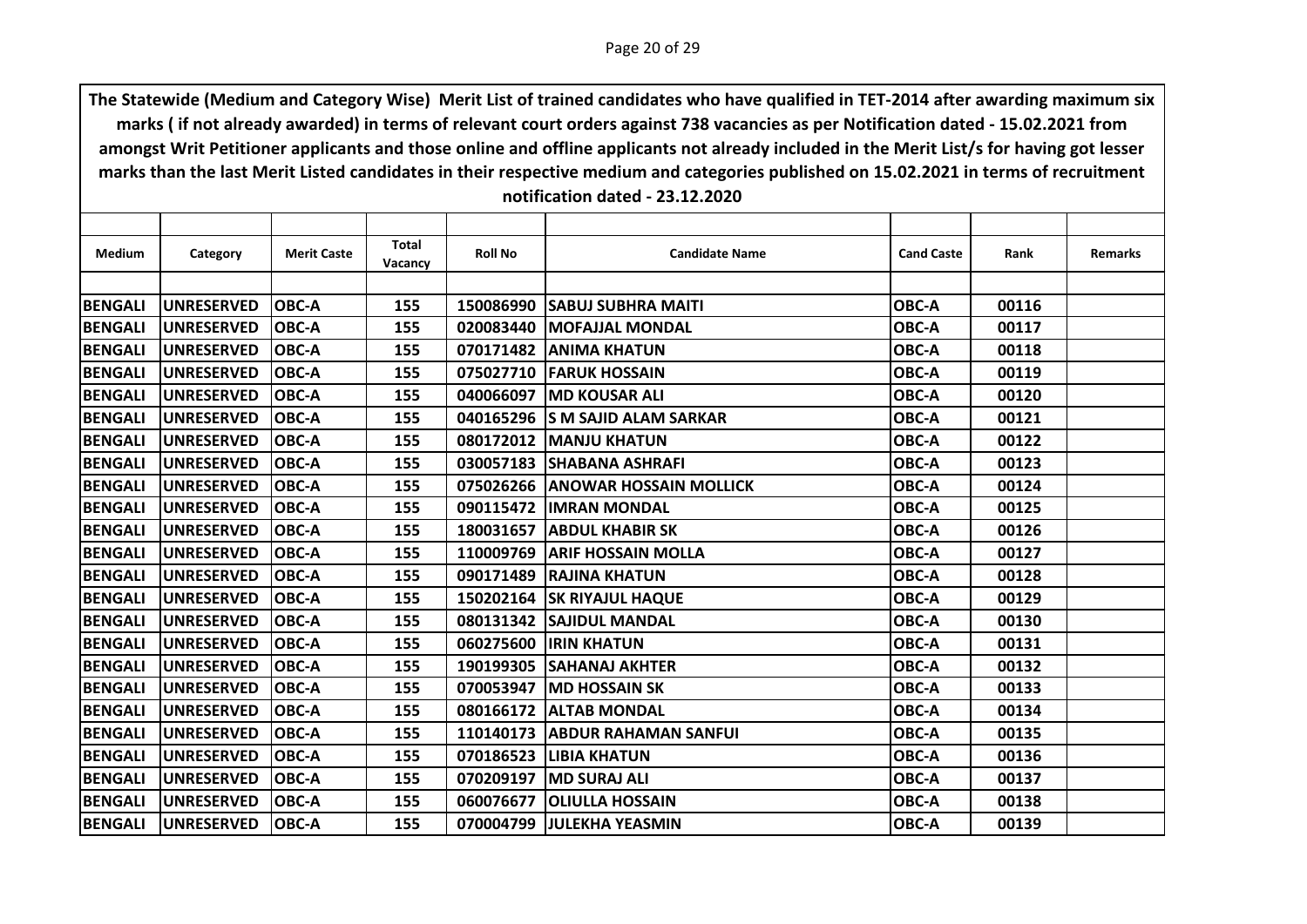| Medium         | Category          | <b>Merit Caste</b> | <b>Total</b> | <b>Roll No</b> | <b>Candidate Name</b>           | <b>Cand Caste</b> | Rank  | <b>Remarks</b> |
|----------------|-------------------|--------------------|--------------|----------------|---------------------------------|-------------------|-------|----------------|
|                |                   |                    | Vacancy      |                |                                 |                   |       |                |
| <b>BENGALI</b> | <b>UNRESERVED</b> | <b>OBC-A</b>       | 155          |                | 090239109 LUBNA MURTAJ          | OBC-A             | 00140 |                |
| <b>BENGALI</b> | <b>UNRESERVED</b> | <b>OBC-A</b>       | 155          | 095045621      | <b>SADDAM HOSSAIN MOLLAH</b>    | OBC-A             | 00141 |                |
| <b>BENGALI</b> | <b>UNRESERVED</b> | <b>OBC-A</b>       | 155          |                | 175015623 SK MABUD ALI          | OBC-A             | 00142 |                |
|                |                   |                    |              |                |                                 |                   |       |                |
| <b>BENGALI</b> | <b>UNRESERVED</b> | <b>OBC-A</b>       | 155          |                | 160114939 SALMA KHATUN          | OBC-A             | 00143 |                |
| <b>BENGALI</b> | <b>UNRESERVED</b> | <b>OBC-A</b>       | 155          |                | 060165356 MD RAFIQUL HASSAN     | OBC-A             | 00144 |                |
| <b>BENGALI</b> | <b>UNRESERVED</b> | <b>OBC-A</b>       | 155          |                | 090004277 AJIJUR RAHAMAN MONDAL | OBC-A             | 00145 |                |
| <b>BENGALI</b> | <b>UNRESERVED</b> | <b>OBC-A</b>       | 155          | 150264817      | <b>SAHADEV MAJI</b>             | OBC-A             | 00146 |                |
| <b>BENGALI</b> | <b>UNRESERVED</b> | <b>OBC-A</b>       | 155          | 040131764      | <b>KUTUB ALI</b>                | OBC-A             | 00147 |                |
| <b>BENGALI</b> | <b>UNRESERVED</b> | <b>OBC-A</b>       | 155          |                | 120123380 SORFORAJ MALLICK      | OBC-A             | 00148 |                |
| <b>BENGALI</b> | <b>UNRESERVED</b> | <b>OBC-A</b>       | 155          |                | 070002016 MIJANUR RAHAMAN       | OBC-A             | 00149 |                |
| <b>BENGALI</b> | <b>UNRESERVED</b> | <b>OBC-A</b>       | 155          | 185006399      | <b>JJASIMUDDIN SHAIKH</b>       | OBC-A             | 00150 |                |
| <b>BENGALI</b> | <b>UNRESERVED</b> | <b>OBC-A</b>       | 155          |                | 060212103 MIJANUR RAHAMAN       | OBC-A             | 00151 |                |
| <b>BENGALI</b> | <b>UNRESERVED</b> | <b>OBC-A</b>       | 155          |                | 080169603 SAIFUL SHAIKH         | OBC-A             | 00152 |                |
| <b>BENGALI</b> | <b>UNRESERVED</b> | <b>OBC-A</b>       | 155          | 080161287      | <b>ABDUL AZIZ SHAIKH</b>        | OBC-A             | 00153 |                |
| <b>BENGALI</b> | <b>UNRESERVED</b> | <b>OBC-A</b>       | 155          | 110107702      | <b>SHAKIL AHAMAD HALDER</b>     | OBC-A             | 00154 |                |
| <b>BENGALI</b> | <b>UNRESERVED</b> | <b>OBC-A</b>       | 155          |                | 150140606 BURHAN ALI            | OBC-A             | 00155 |                |
| <b>BENGALI</b> | <b>UNRESERVED</b> | <b>GENERAL</b>     | 279          | 150287108      | <b>SEULI MANA BARIK</b>         | OBC-B             | 00011 |                |
| <b>BENGALI</b> | <b>UNRESERVED</b> | <b>GENERAL</b>     | 279          |                | 185003585   PAMPA RUDRA         | OBC-B             | 00022 |                |
| <b>BENGALI</b> | <b>UNRESERVED</b> | <b>GENERAL</b>     | 279          | 190054087      | <b>SHARMILA PAL</b>             | OBC-B             | 00023 |                |
| <b>BENGALI</b> | <b>UNRESERVED</b> | <b>GENERAL</b>     | 279          | 050066741      | <b>ISAMPA PAUL</b>              | OBC-B             | 00024 |                |
| <b>BENGALI</b> | <b>UNRESERVED</b> | <b>GENERAL</b>     | 279          |                | 080167029   URMILA KHATUN       | OBC-B             | 00025 |                |
| <b>BENGALI</b> | <b>UNRESERVED</b> | <b>GENERAL</b>     | 279          | 080045312      | <b>RAJA BISWAS</b>              | OBC-B             | 00027 |                |
| <b>BENGALI</b> | <b>UNRESERVED</b> | <b>GENERAL</b>     | 279          | 155009872      | <b>DEBASIS BAG</b>              | OBC-B             | 00034 |                |
| <b>BENGALI</b> | <b>UNRESERVED</b> | <b>GENERAL</b>     | 279          |                | 180065988 MUNNA SARKAR          | OBC-B             | 00036 |                |
|                |                   |                    |              |                |                                 |                   |       |                |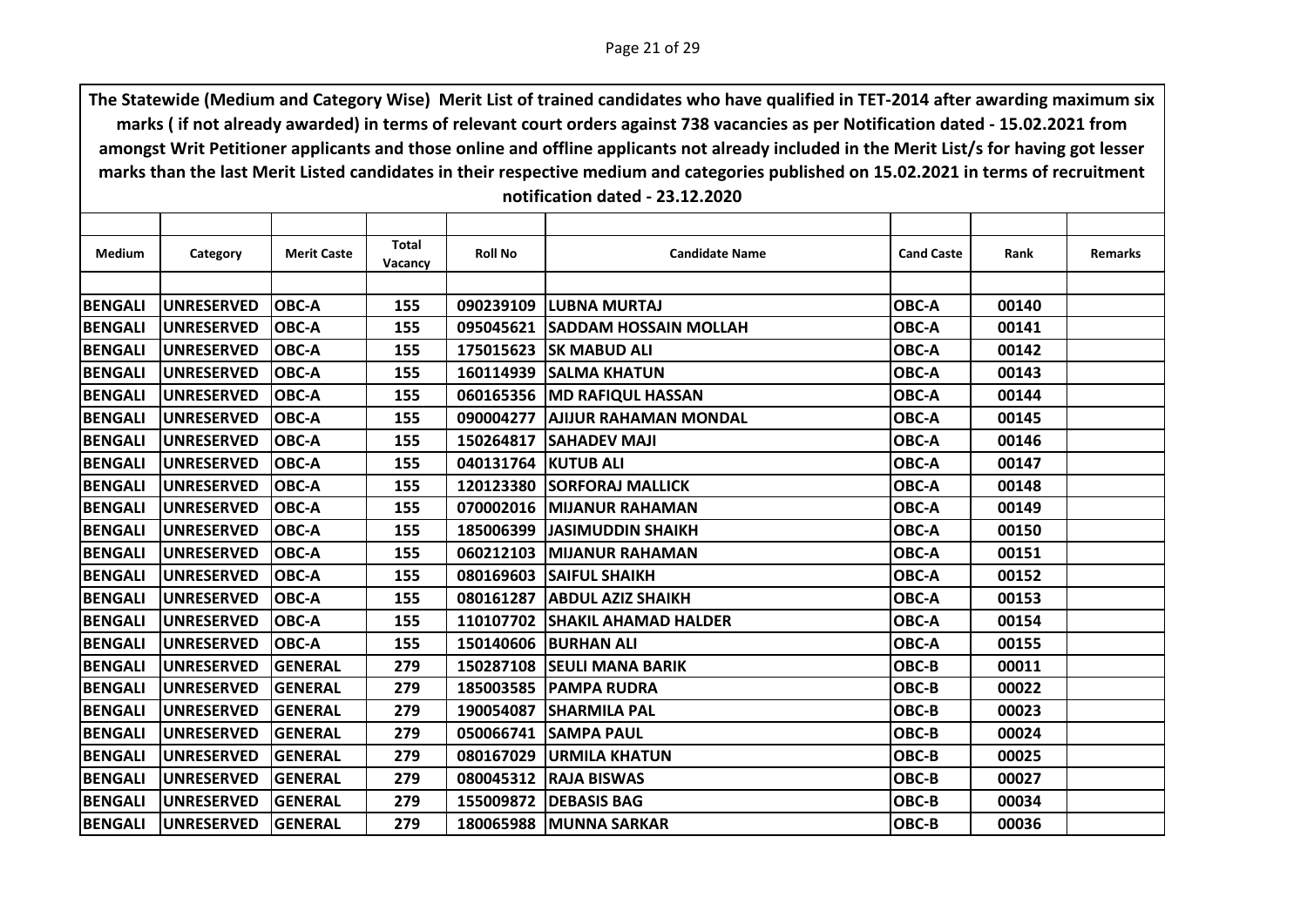| Category          | <b>Merit Caste</b>                                                                                                                                                                                             |                                                                                                                                                                                  | <b>Roll No</b>                                                                         | <b>Candidate Name</b>               | <b>Cand Caste</b>                                                                                                                                                                                                                                                                                                                                                                                                                                                                                                                                                                                                                                                     | Rank                                                                                   | <b>Remarks</b>                                                                         |
|-------------------|----------------------------------------------------------------------------------------------------------------------------------------------------------------------------------------------------------------|----------------------------------------------------------------------------------------------------------------------------------------------------------------------------------|----------------------------------------------------------------------------------------|-------------------------------------|-----------------------------------------------------------------------------------------------------------------------------------------------------------------------------------------------------------------------------------------------------------------------------------------------------------------------------------------------------------------------------------------------------------------------------------------------------------------------------------------------------------------------------------------------------------------------------------------------------------------------------------------------------------------------|----------------------------------------------------------------------------------------|----------------------------------------------------------------------------------------|
|                   |                                                                                                                                                                                                                |                                                                                                                                                                                  |                                                                                        |                                     |                                                                                                                                                                                                                                                                                                                                                                                                                                                                                                                                                                                                                                                                       |                                                                                        |                                                                                        |
|                   |                                                                                                                                                                                                                |                                                                                                                                                                                  |                                                                                        |                                     |                                                                                                                                                                                                                                                                                                                                                                                                                                                                                                                                                                                                                                                                       |                                                                                        |                                                                                        |
|                   |                                                                                                                                                                                                                |                                                                                                                                                                                  |                                                                                        |                                     |                                                                                                                                                                                                                                                                                                                                                                                                                                                                                                                                                                                                                                                                       |                                                                                        |                                                                                        |
|                   |                                                                                                                                                                                                                |                                                                                                                                                                                  |                                                                                        |                                     |                                                                                                                                                                                                                                                                                                                                                                                                                                                                                                                                                                                                                                                                       |                                                                                        |                                                                                        |
|                   |                                                                                                                                                                                                                |                                                                                                                                                                                  |                                                                                        |                                     |                                                                                                                                                                                                                                                                                                                                                                                                                                                                                                                                                                                                                                                                       |                                                                                        |                                                                                        |
|                   |                                                                                                                                                                                                                |                                                                                                                                                                                  |                                                                                        |                                     |                                                                                                                                                                                                                                                                                                                                                                                                                                                                                                                                                                                                                                                                       |                                                                                        |                                                                                        |
|                   |                                                                                                                                                                                                                |                                                                                                                                                                                  |                                                                                        |                                     |                                                                                                                                                                                                                                                                                                                                                                                                                                                                                                                                                                                                                                                                       |                                                                                        |                                                                                        |
|                   |                                                                                                                                                                                                                |                                                                                                                                                                                  |                                                                                        |                                     |                                                                                                                                                                                                                                                                                                                                                                                                                                                                                                                                                                                                                                                                       |                                                                                        |                                                                                        |
|                   |                                                                                                                                                                                                                |                                                                                                                                                                                  |                                                                                        |                                     |                                                                                                                                                                                                                                                                                                                                                                                                                                                                                                                                                                                                                                                                       |                                                                                        |                                                                                        |
|                   |                                                                                                                                                                                                                |                                                                                                                                                                                  |                                                                                        |                                     |                                                                                                                                                                                                                                                                                                                                                                                                                                                                                                                                                                                                                                                                       |                                                                                        |                                                                                        |
|                   |                                                                                                                                                                                                                |                                                                                                                                                                                  |                                                                                        |                                     |                                                                                                                                                                                                                                                                                                                                                                                                                                                                                                                                                                                                                                                                       |                                                                                        |                                                                                        |
|                   |                                                                                                                                                                                                                |                                                                                                                                                                                  |                                                                                        |                                     |                                                                                                                                                                                                                                                                                                                                                                                                                                                                                                                                                                                                                                                                       |                                                                                        |                                                                                        |
| <b>UNRESERVED</b> | <b>GENERAL</b>                                                                                                                                                                                                 | 279                                                                                                                                                                              | 165000490                                                                              |                                     | OBC-B                                                                                                                                                                                                                                                                                                                                                                                                                                                                                                                                                                                                                                                                 | 00080                                                                                  |                                                                                        |
| <b>UNRESERVED</b> | <b>GENERAL</b>                                                                                                                                                                                                 | 279                                                                                                                                                                              |                                                                                        |                                     | OBC-B                                                                                                                                                                                                                                                                                                                                                                                                                                                                                                                                                                                                                                                                 | 00093                                                                                  |                                                                                        |
| <b>UNRESERVED</b> | <b>GENERAL</b>                                                                                                                                                                                                 | 279                                                                                                                                                                              |                                                                                        |                                     | OBC-B                                                                                                                                                                                                                                                                                                                                                                                                                                                                                                                                                                                                                                                                 | 00096                                                                                  |                                                                                        |
| <b>UNRESERVED</b> | <b>GENERAL</b>                                                                                                                                                                                                 | 279                                                                                                                                                                              | 090100764                                                                              |                                     | OBC-B                                                                                                                                                                                                                                                                                                                                                                                                                                                                                                                                                                                                                                                                 | 00097                                                                                  |                                                                                        |
| <b>UNRESERVED</b> | <b>GENERAL</b>                                                                                                                                                                                                 | 279                                                                                                                                                                              |                                                                                        |                                     | OBC-B                                                                                                                                                                                                                                                                                                                                                                                                                                                                                                                                                                                                                                                                 | 00099                                                                                  |                                                                                        |
| <b>UNRESERVED</b> | <b>GENERAL</b>                                                                                                                                                                                                 | 279                                                                                                                                                                              | 050075010                                                                              |                                     | OBC-B                                                                                                                                                                                                                                                                                                                                                                                                                                                                                                                                                                                                                                                                 | 00101                                                                                  |                                                                                        |
| <b>UNRESERVED</b> | <b>GENERAL</b>                                                                                                                                                                                                 | 279                                                                                                                                                                              |                                                                                        |                                     | OBC-B                                                                                                                                                                                                                                                                                                                                                                                                                                                                                                                                                                                                                                                                 | 00107                                                                                  |                                                                                        |
| <b>UNRESERVED</b> | <b>GENERAL</b>                                                                                                                                                                                                 | 279                                                                                                                                                                              |                                                                                        |                                     | OBC-B                                                                                                                                                                                                                                                                                                                                                                                                                                                                                                                                                                                                                                                                 | 00109                                                                                  |                                                                                        |
| <b>UNRESERVED</b> | <b>GENERAL</b>                                                                                                                                                                                                 | 279                                                                                                                                                                              | 080012224                                                                              |                                     | OBC-B                                                                                                                                                                                                                                                                                                                                                                                                                                                                                                                                                                                                                                                                 | 00118                                                                                  |                                                                                        |
| <b>UNRESERVED</b> | <b>GENERAL</b>                                                                                                                                                                                                 | 279                                                                                                                                                                              | 080227289                                                                              |                                     | OBC-B                                                                                                                                                                                                                                                                                                                                                                                                                                                                                                                                                                                                                                                                 | 00121                                                                                  |                                                                                        |
| <b>UNRESERVED</b> | <b>GENERAL</b>                                                                                                                                                                                                 | 279                                                                                                                                                                              |                                                                                        |                                     | OBC-B                                                                                                                                                                                                                                                                                                                                                                                                                                                                                                                                                                                                                                                                 | 00124                                                                                  |                                                                                        |
| <b>UNRESERVED</b> | <b>GENERAL</b>                                                                                                                                                                                                 | 279                                                                                                                                                                              |                                                                                        |                                     | OBC-B                                                                                                                                                                                                                                                                                                                                                                                                                                                                                                                                                                                                                                                                 | 00131                                                                                  |                                                                                        |
| <b>UNRESERVED</b> | <b>GENERAL</b>                                                                                                                                                                                                 | 279                                                                                                                                                                              | 075003081                                                                              |                                     | OBC-B                                                                                                                                                                                                                                                                                                                                                                                                                                                                                                                                                                                                                                                                 | 00133                                                                                  |                                                                                        |
| <b>UNRESERVED</b> | <b>GENERAL</b>                                                                                                                                                                                                 | 279                                                                                                                                                                              |                                                                                        |                                     | OBC-B                                                                                                                                                                                                                                                                                                                                                                                                                                                                                                                                                                                                                                                                 | 00140                                                                                  |                                                                                        |
|                   | <b>UNRESERVED</b><br><b>UNRESERVED</b><br><b>UNRESERVED</b><br><b>UNRESERVED</b><br><b>UNRESERVED</b><br><b>UNRESERVED</b><br><b>UNRESERVED</b><br><b>UNRESERVED</b><br><b>UNRESERVED</b><br><b>UNRESERVED</b> | <b>GENERAL</b><br><b>GENERAL</b><br><b>GENERAL</b><br><b>GENERAL</b><br><b>GENERAL</b><br><b>GENERAL</b><br><b>GENERAL</b><br><b>GENERAL</b><br><b>GENERAL</b><br><b>GENERAL</b> | Total<br>Vacancy<br>279<br>279<br>279<br>279<br>279<br>279<br>279<br>279<br>279<br>279 | 184010809<br>180276827<br>070108612 | 150147262   PALASH GAYEN<br><b>SUDIP GHOSH</b><br>110231819 S BARIK<br>060018962 DEBASIS PRAMANICK<br><b>TUKTUKI DHOLEY</b><br><b>164000975 SHUVANKAR MAHATO</b><br><b>190191042 ANITA MONDAL</b><br><b>ISMARANAMAYEE GHOSH</b><br>160001381 SHILA MANDAL<br>034005659 KABERI PAUL<br><b>IMALA DUTTA</b><br>070002003 HOSSEN ALI<br>070048434 RAKHI GONCHI<br><b>IRADHESHYAM DAFADER</b><br>070126219  INDRAJIT ROOJ<br><b>CHHABI BASAK</b><br>170033174 SHREYA KUMBHAKAR<br>020125973 SHUBHANKAR DUTTA<br><b>LIPIKA MANDAL</b><br><b>ARUP PAL</b><br>190052221 RAMANATH MONDAL<br>164006136 KRISHNAPADA SAW<br><b>JJOYANTA MONDAL</b><br>180037413   PRIYANKA SHARMA | OBC-B<br>OBC-B<br>OBC-B<br>OBC-B<br>OBC-B<br>OBC-B<br>OBC-B<br>OBC-B<br>OBC-B<br>OBC-B | 00037<br>00050<br>00056<br>00060<br>00063<br>00065<br>00066<br>00068<br>00070<br>00077 |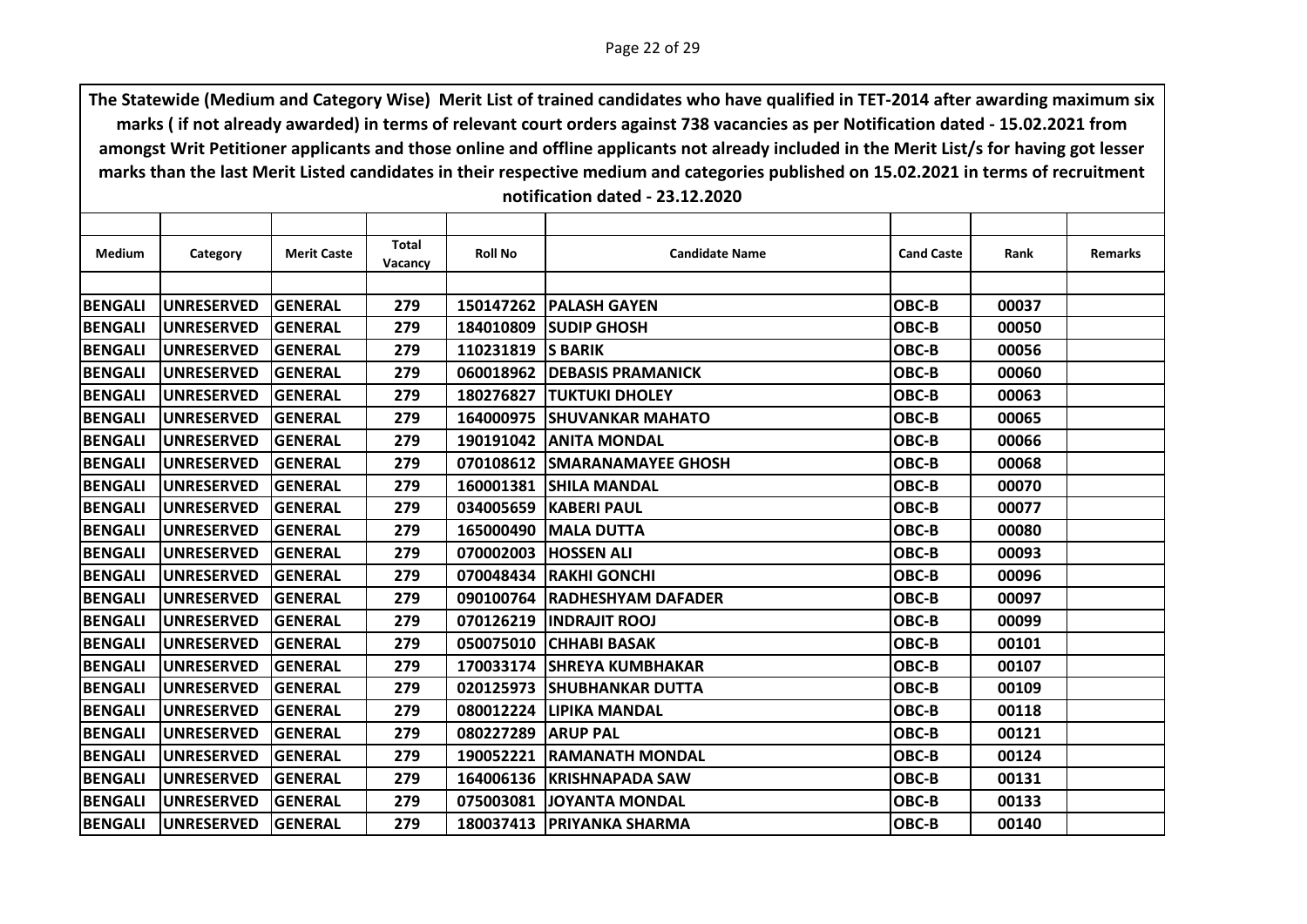| Medium         | Category          | <b>Merit Caste</b> | Total<br>Vacancy | <b>Roll No</b> | <b>Candidate Name</b>           | <b>Cand Caste</b> | Rank  | <b>Remarks</b>   |
|----------------|-------------------|--------------------|------------------|----------------|---------------------------------|-------------------|-------|------------------|
|                |                   |                    |                  |                |                                 |                   |       |                  |
| <b>BENGALI</b> | <b>UNRESERVED</b> | <b>GENERAL</b>     | 279              |                | 175011987   BINA MAHATO         | <b>OBC-B</b>      | 00142 |                  |
| <b>BENGALI</b> | <b>UNRESERVED</b> | <b>GENERAL</b>     | 279              |                | 150027345  MONI SANKAR DEY      | OBC-B             | 00145 |                  |
| <b>BENGALI</b> | <b>UNRESERVED</b> | <b>GENERAL</b>     | 279              |                | 070221650 BARUN GHOSH           | OBC-B             | 00152 |                  |
| <b>BENGALI</b> | <b>UNRESERVED</b> | <b>GENERAL</b>     | 279              |                | 130081677   PRIYANKA KUKRI      | OBC-B             | 00158 |                  |
| <b>BENGALI</b> | <b>UNRESERVED</b> | <b>GENERAL</b>     | 279              | 160089010      | <b>SUKLA KAR</b>                | OBC-B             | 00164 |                  |
| <b>BENGALI</b> | <b>UNRESERVED</b> | <b>GENERAL</b>     | 279              |                | 134015217 MILAN KANTI GHOSH     | OBC-B             | 00170 |                  |
| <b>BENGALI</b> | <b>UNRESERVED</b> | <b>GENERAL</b>     | 279              |                | 094014434 CHAMPA SARKAR         | OBC-B             | 00171 |                  |
| <b>BENGALI</b> | <b>UNRESERVED</b> | <b>GENERAL</b>     | 279              |                | 114002435 SUMAIYA KHATUN        | OBC-B             | 00179 |                  |
| <b>BENGALI</b> | <b>UNRESERVED</b> | <b>GENERAL</b>     | 279              |                | 190043907   NIVEDITA MONDAL     | OBC-B             | 00182 |                  |
| <b>BENGALI</b> | <b>UNRESERVED</b> | <b>GENERAL</b>     | 279              | 180119028      | <b>SUMANTA GHOSH</b>            | OBC-B             | 00188 |                  |
| <b>BENGALI</b> | <b>UNRESERVED</b> | <b>GENERAL</b>     | 279              | 070186757      | <b>TUMPA SAHA</b>               | OBC-B             | 00190 |                  |
| <b>BENGALI</b> | <b>UNRESERVED</b> | <b>GENERAL</b>     | 279              |                | 045004284   KAMAL CHANDRA DAS   | OBC-B             | 00191 | <b>WITH HELD</b> |
| <b>BENGALI</b> | <b>UNRESERVED</b> | <b>GENERAL</b>     | 279              |                | 155002615 ANUP SAHOO            | OBC-B             | 00199 |                  |
| <b>BENGALI</b> | <b>UNRESERVED</b> | GENERAL            | 279              | 160020104      | <b>SOMENATH KUNDU</b>           | OBC-B             | 00207 |                  |
| <b>BENGALI</b> | <b>UNRESERVED</b> | <b>GENERAL</b>     | 279              |                | 190074025 ANAMIKA GORAIN MONDAL | OBC-B             | 00211 |                  |
| <b>BENGALI</b> | <b>UNRESERVED</b> | <b>GENERAL</b>     | 279              |                | 180046344 SUDIP GHOSH           | OBC-B             | 00223 |                  |
| <b>BENGALI</b> | <b>UNRESERVED</b> | <b>GENERAL</b>     | 279              |                | 190157012 SOUMEN GARAIN         | OBC-B             | 00231 |                  |
| <b>BENGALI</b> | <b>UNRESERVED</b> | <b>GENERAL</b>     | 279              |                | 150195580 BANASHREE MONDAL      | OBC-B             | 00238 |                  |
| <b>BENGALI</b> | <b>UNRESERVED</b> | <b>GENERAL</b>     | 279              |                | 115017146   PRABALI MANDAL      | OBC-B             | 00239 |                  |
| <b>BENGALI</b> | <b>UNRESERVED</b> | <b>GENERAL</b>     | 279              | 075004117      | <b>IKHAN PARVIN BABY</b>        | OBC-B             | 00244 |                  |
| <b>BENGALI</b> | <b>UNRESERVED</b> | GENERAL            | 279              |                | 080227123 BASUDEV SINGHA        | OBC-B             | 00245 |                  |
| <b>BENGALI</b> | <b>UNRESERVED</b> | <b>GENERAL</b>     | 279              | 180102092      | <b>SUMAN BAG</b>                | OBC-B             | 00251 |                  |
| <b>BENGALI</b> | <b>UNRESERVED</b> | <b>GENERAL</b>     | 279              |                | 150245198 SIMA MAHATA           | OBC-B             | 00252 |                  |
| <b>BENGALI</b> | <b>UNRESERVED</b> | <b>GENERAL</b>     | 279              |                | 155001664   NIBEDITA DEB SINGHA | OBC-B             | 00253 |                  |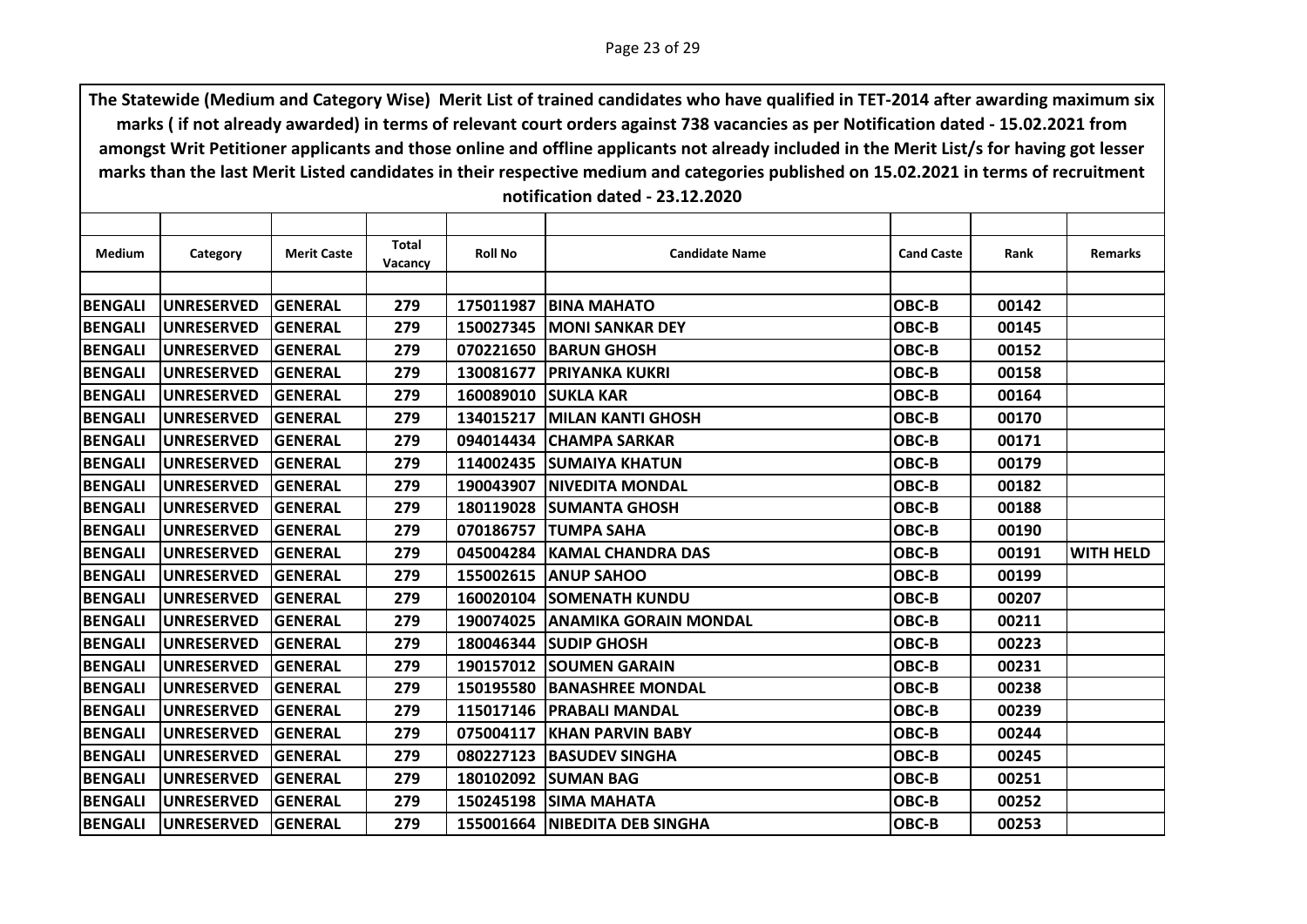| Medium         | Category          | <b>Merit Caste</b> | Total   | <b>Roll No</b> | <b>Candidate Name</b>              | <b>Cand Caste</b> | Rank  | <b>Remarks</b>   |
|----------------|-------------------|--------------------|---------|----------------|------------------------------------|-------------------|-------|------------------|
|                |                   |                    | Vacancy |                |                                    |                   |       |                  |
| <b>BENGALI</b> | <b>UNRESERVED</b> | <b>GENERAL</b>     | 279     |                | 160159564 MINA PAUL                | OBC-B             | 00254 |                  |
|                |                   |                    |         |                |                                    |                   |       |                  |
| <b>BENGALI</b> | <b>UNRESERVED</b> | <b>GENERAL</b>     | 279     | 150133328      | <b>ISUKDEV RANA</b>                | OBC-B             | 00255 |                  |
| <b>BENGALI</b> | <b>UNRESERVED</b> | <b>GENERAL</b>     | 279     |                | 070189215 CHIRANJIT PRAMANICK      | OBC-B             | 00256 |                  |
| <b>BENGALI</b> | <b>UNRESERVED</b> | <b>GENERAL</b>     | 279     | 075001110      | <b>SIMA SARKAR</b>                 | OBC-B             | 00259 |                  |
| <b>BENGALI</b> | <b>UNRESERVED</b> | <b>GENERAL</b>     | 279     | 155023035      | <b>PINTU GHOSH</b>                 | OBC-B             | 00265 |                  |
| <b>BENGALI</b> | <b>UNRESERVED</b> | <b>GENERAL</b>     | 279     | 170152391      | <b>INISRAT PARVIN</b>              | OBC-B             | 00267 |                  |
| <b>BENGALI</b> | <b>UNRESERVED</b> | <b>GENERAL</b>     | 279     | 170055526      | <b>PRAHLAD CHANDRA GOPE</b>        | OBC-B             | 00269 | <b>WITH HELD</b> |
| <b>BENGALI</b> | <b>UNRESERVED</b> | <b>GENERAL</b>     | 279     | 070176223      | IABHIJIT DAS                       | OBC-B             | 00270 |                  |
| <b>BENGALI</b> | <b>UNRESERVED</b> | <b>GENERAL</b>     | 279     |                | 170041063 ANUPAMA MAHATO           | OBC-B             | 00276 |                  |
| <b>BENGALI</b> | <b>UNRESERVED</b> | <b>GENERAL</b>     | 279     | 164008329      | <b>MOUSUMI KUNDU</b>               | OBC-B             | 00277 |                  |
| <b>BENGALI</b> | <b>UNRESERVED</b> | <b>GENERAL</b>     | 279     | 080140406      | <b>SWETA NATH SARKAR</b>           | OBC-B             | 00279 |                  |
| <b>BENGALI</b> | <b>UNRESERVED</b> | <b>OBC-B</b>       | 122     |                | 195004925   KUNTAL KARMAKAR        | OBC-B             | 00001 |                  |
| <b>BENGALI</b> | <b>UNRESERVED</b> | <b>OBC-B</b>       | 122     | 160089007      | <b>MOYNA MUSIB</b>                 | OBC-B             | 00002 |                  |
| <b>BENGALI</b> | <b>UNRESERVED</b> | <b>OBC-B</b>       | 122     | 160138024      | <b>RUMPA GUIN</b>                  | OBC-B             | 00003 |                  |
| <b>BENGALI</b> | <b>UNRESERVED</b> | <b>OBC-B</b>       | 122     |                | <b>170065147   MIRA MAHATO</b>     | OBC-B             | 00004 |                  |
| <b>BENGALI</b> | <b>UNRESERVED</b> | <b>OBC-B</b>       | 122     | 090217435      | <b>JAVISHEK GHOSH</b>              | OBC-B             | 00005 |                  |
| <b>BENGALI</b> | <b>UNRESERVED</b> | <b>OBC-B</b>       | 122     | 170050237      | <b>IMANI MAHATO</b>                | OBC-B             | 00006 |                  |
| <b>BENGALI</b> | <b>UNRESERVED</b> | <b>OBC-B</b>       | 122     |                | 080169905   MONIKA GHOSH           | OBC-B             | 00007 |                  |
| <b>BENGALI</b> | <b>UNRESERVED</b> | <b>OBC-B</b>       | 122     | 090233812      | <b>TAPAN TARAFDAR</b>              | OBC-B             | 00008 |                  |
| <b>BENGALI</b> | <b>UNRESERVED</b> | <b>OBC-B</b>       | 122     | 170034560      | <b>ICHHANDA MAHATO</b>             | OBC-B             | 00009 |                  |
| <b>BENGALI</b> | <b>UNRESERVED</b> | <b>OBC-B</b>       | 122     | 070208252      | <b>SAGAR DAS</b>                   | OBC-B             | 00010 |                  |
| <b>BENGALI</b> | <b>UNRESERVED</b> | <b>OBC-B</b>       | 122     | 150174624      | <b>IRAJKUMAR NANDI</b>             | OBC-B             | 00011 |                  |
| <b>BENGALI</b> | <b>UNRESERVED</b> | <b>OBC-B</b>       | 122     | 164016921      | <b>IMANTU PRAMANIK</b>             | OBC-B             | 00012 |                  |
| <b>BENGALI</b> | <b>UNRESERVED</b> | <b>OBC-B</b>       | 122     |                | 190062023 SUBHAS CHANDRA CHOWDHURY | OBC-B             | 00013 |                  |
|                |                   |                    |         |                |                                    |                   |       |                  |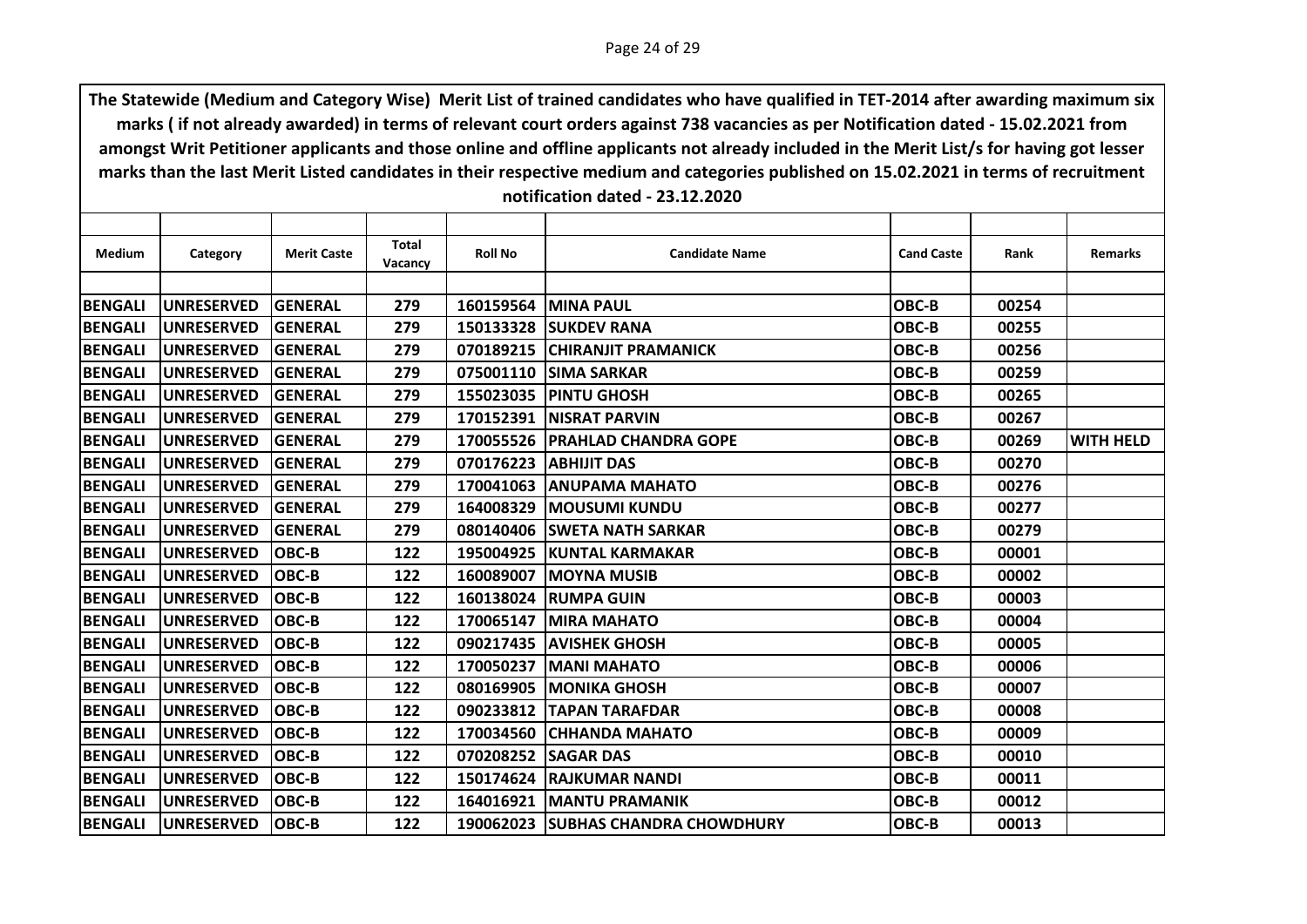| Medium         | Category          | <b>Merit Caste</b> | <b>Total</b> | <b>Roll No</b>        | <b>Candidate Name</b>           | <b>Cand Caste</b> | Rank  | <b>Remarks</b> |
|----------------|-------------------|--------------------|--------------|-----------------------|---------------------------------|-------------------|-------|----------------|
|                |                   |                    | Vacancy      |                       |                                 |                   |       |                |
| <b>BENGALI</b> | <b>UNRESERVED</b> | <b>OBC-B</b>       | 122          | 145015027             | <b>ISHUBENDU KUNDU</b>          | OBC-B             | 00014 |                |
| <b>BENGALI</b> | <b>UNRESERVED</b> | <b>OBC-B</b>       | 122          | 080161649             | <b>IMAYNUDDIN KHAN</b>          | OBC-B             | 00015 |                |
|                |                   | <b>OBC-B</b>       |              |                       |                                 |                   |       |                |
| <b>BENGALI</b> | <b>UNRESERVED</b> |                    | 122          |                       | <b>170040028 IRA ROY MAHATO</b> | OBC-B             | 00016 |                |
| <b>BENGALI</b> | <b>UNRESERVED</b> | <b>OBC-B</b>       | 122          | 190113087             | <b>SHARMILA MANNA</b>           | OBC-B             | 00017 |                |
| <b>BENGALI</b> | <b>UNRESERVED</b> | <b>OBC-B</b>       | 122          | 080227721             | <b>IPRITAM DEBNATH</b>          | OBC-B             | 00018 |                |
| <b>BENGALI</b> | <b>UNRESERVED</b> | <b>OBC-B</b>       | 122          |                       | 090217436 SANGEETA DEY          | OBC-B             | 00019 |                |
| <b>BENGALI</b> | <b>UNRESERVED</b> | <b>OBC-B</b>       | 122          |                       | <b>160195536 RUPAK MANDAL</b>   | OBC-B             | 00020 |                |
| <b>BENGALI</b> | <b>UNRESERVED</b> | <b>OBC-B</b>       | 122          | 050009695             | <b>ICHAYAN SARKAR</b>           | OBC-B             | 00021 |                |
| <b>BENGALI</b> | <b>UNRESERVED</b> | <b>OBC-B</b>       | 122          |                       | 115016219 CHANDRIMA HALDER      | OBC-B             | 00022 |                |
| <b>BENGALI</b> | <b>UNRESERVED</b> | <b>OBC-B</b>       | 122          |                       | 130016162 SUSAMA DUTTA          | OBC-B             | 00023 |                |
| <b>BENGALI</b> | <b>UNRESERVED</b> | <b>OBC-B</b>       | 122          | 190074023             | <b>PALASH MONDAL</b>            | OBC-B             | 00024 |                |
| <b>BENGALI</b> | <b>UNRESERVED</b> | <b>OBC-B</b>       | 122          | 050075289             | <b>IRANI DUTTA</b>              | OBC-B             | 00025 |                |
| <b>BENGALI</b> | <b>UNRESERVED</b> | <b>OBC-B</b>       | 122          | 170034559             | <b>TUFAN MAHATO</b>             | OBC-B             | 00026 |                |
| <b>BENGALI</b> | <b>UNRESERVED</b> | <b>OBC-B</b>       | 122          | 180123916             | <b>RAJU KUNDU</b>               | OBC-B             | 00027 |                |
| <b>BENGALI</b> | <b>UNRESERVED</b> | <b>OBC-B</b>       | 122          |                       | 150156084 HERONMOY JANA         | OBC-B             | 00028 |                |
| <b>BENGALI</b> | <b>UNRESERVED</b> | <b>OBC-B</b>       | 122          | 170062476             | <b>SARADA MAHATA</b>            | OBC-B             | 00029 |                |
| <b>BENGALI</b> | <b>UNRESERVED</b> | <b>OBC-B</b>       | 122          | 180057284             | <b>ASHIS GHOSH</b>              | OBC-B             | 00030 |                |
| <b>BENGALI</b> | <b>UNRESERVED</b> | <b>OBC-B</b>       | 122          |                       | 085004762 SUPROKASH DEY         | OBC-B             | 00031 |                |
| <b>BENGALI</b> | <b>UNRESERVED</b> | OBC-B              | 122          | 155034937             | <b>SUDIP PANDIT</b>             | OBC-B             | 00032 |                |
| <b>BENGALI</b> | <b>UNRESERVED</b> | <b>OBC-B</b>       | 122          | 170065268             | <b>SUBHAS CHANDRA MAHATA</b>    | OBC-B             | 00033 |                |
| <b>BENGALI</b> | <b>UNRESERVED</b> | <b>OBC-B</b>       | 122          | 110215590             | <b>ISANTANU GHOSH</b>           | OBC-B             | 00034 |                |
| <b>BENGALI</b> | <b>UNRESERVED</b> | <b>OBC-B</b>       | 122          | 030004178             | <b>GOBINDA DEBNATH</b>          | OBC-B             | 00035 |                |
| <b>BENGALI</b> | <b>UNRESERVED</b> | <b>OBC-B</b>       | 122          | 110107305             | <b>PALLABI GHOSH</b>            | OBC-B             | 00036 |                |
| <b>BENGALI</b> | <b>UNRESERVED</b> | <b>OBC-B</b>       | 122          | 130132291   NISITH DE |                                 | OBC-B             | 00037 |                |
|                |                   |                    |              |                       |                                 |                   |       |                |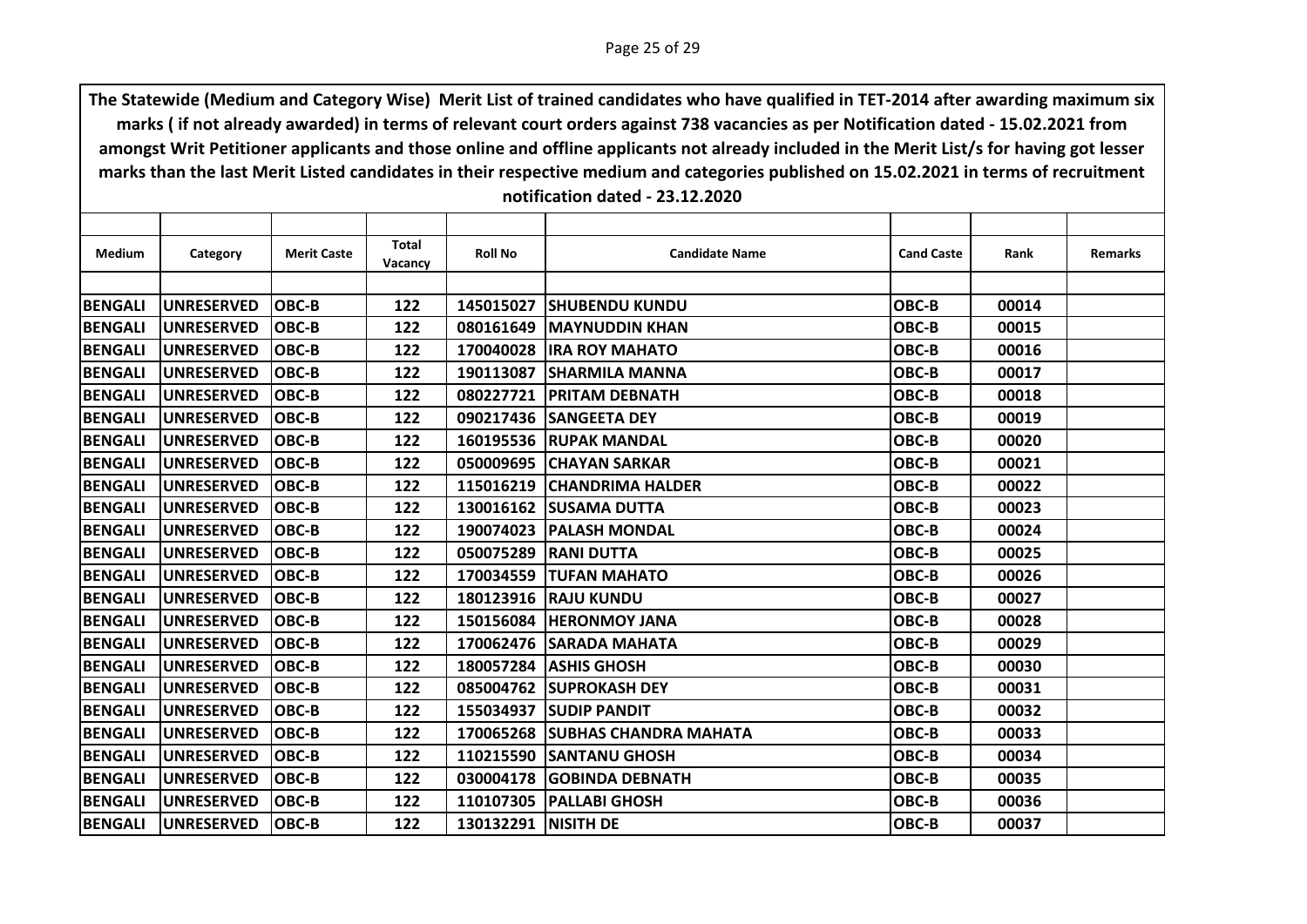| Medium         | Category          | <b>Merit Caste</b> | <b>Total</b> | <b>Roll No</b>      | <b>Candidate Name</b>        | <b>Cand Caste</b> | Rank  | <b>Remarks</b> |
|----------------|-------------------|--------------------|--------------|---------------------|------------------------------|-------------------|-------|----------------|
|                |                   |                    | Vacancy      |                     |                              |                   |       |                |
| <b>BENGALI</b> | <b>UNRESERVED</b> | <b>OBC-B</b>       | 122          | 020010438           | <b>MONOJIT DEBNATH</b>       | OBC-B             | 00038 |                |
|                |                   | <b>OBC-B</b>       |              |                     | <b>LAKSHMI MAHATO</b>        | OBC-B             |       |                |
| <b>BENGALI</b> | <b>UNRESERVED</b> |                    | 122          | 170033442           |                              |                   | 00039 |                |
| <b>BENGALI</b> | <b>UNRESERVED</b> | <b>OBC-B</b>       | 122          |                     | 174008025  RAJESWAR MAHATO   | OBC-B             | 00040 |                |
| <b>BENGALI</b> | <b>UNRESERVED</b> | <b>OBC-B</b>       | 122          | 130039648           | <b>PRITI PATRA</b>           | OBC-B             | 00041 |                |
| <b>BENGALI</b> | <b>UNRESERVED</b> | <b>OBC-B</b>       | 122          | 080075670           | <b>JAIMINI PRAMANICK</b>     | OBC-B             | 00042 |                |
| <b>BENGALI</b> | <b>UNRESERVED</b> | <b>OBC-B</b>       | 122          |                     | 160031009 SURAJIT DUTTA      | OBC-B             | 00043 |                |
| <b>BENGALI</b> | <b>UNRESERVED</b> | <b>OBC-B</b>       | 122          | 075025024           | <b>ITUKU GHOSH</b>           | OBC-B             | 00044 |                |
| <b>BENGALI</b> | <b>UNRESERVED</b> | <b>OBC-B</b>       | 122          | 080159227           | <b>RINKI GHOSH</b>           | OBC-B             | 00045 |                |
| <b>BENGALI</b> | <b>UNRESERVED</b> | <b>OBC-B</b>       | 122          | 095022683 PAYEL ROY |                              | OBC-B             | 00046 |                |
| <b>BENGALI</b> | <b>UNRESERVED</b> | <b>OBC-B</b>       | 122          | 144008156           | <b>JAGANNATH SAU</b>         | OBC-B             | 00047 |                |
| <b>BENGALI</b> | <b>UNRESERVED</b> | <b>OBC-B</b>       | 122          | 080102747           | <b>UTPALA SIL</b>            | OBC-B             | 00048 |                |
| <b>BENGALI</b> | <b>UNRESERVED</b> | <b>OBC-B</b>       | 122          |                     | 150224700 RUPALI MAHATA      | OBC-B             | 00049 |                |
| <b>BENGALI</b> | <b>UNRESERVED</b> | <b>OBC-B</b>       | 122          | 180068397           | <b>MOUSUMI KARMAKAR</b>      | OBC-B             | 00050 |                |
| <b>BENGALI</b> | <b>UNRESERVED</b> | <b>OBC-B</b>       | 122          | 180259097           | <b>JAMIT DUTTA</b>           | OBC-B             | 00051 |                |
| <b>BENGALI</b> | <b>UNRESERVED</b> | <b>OBC-B</b>       | 122          |                     | 070169812 SUBHAJIT PAL       | OBC-B             | 00052 |                |
| <b>BENGALI</b> | <b>UNRESERVED</b> | <b>OBC-B</b>       | 122          | 160071397           | <b>SAMIT DATTA</b>           | OBC-B             | 00053 |                |
| <b>BENGALI</b> | <b>UNRESERVED</b> | <b>OBC-B</b>       | 122          | 170065308           | <b>JARINDAM MAHATO</b>       | OBC-B             | 00054 |                |
| <b>BENGALI</b> | <b>UNRESERVED</b> | <b>OBC-B</b>       | 122          | 070217737           | <b>NIRJAN KARMAKAR</b>       | OBC-B             | 00055 |                |
| <b>BENGALI</b> | <b>UNRESERVED</b> | OBC-B              | 122          | 095014750           | <b>RAMENDRA NATH GHOSH</b>   | OBC-B             | 00056 |                |
| <b>BENGALI</b> | <b>UNRESERVED</b> | <b>OBC-B</b>       | 122          | 065005220           | <b>SAGNIK LALA</b>           | OBC-B             | 00057 |                |
| <b>BENGALI</b> | <b>UNRESERVED</b> | <b>OBC-B</b>       | 122          | 070153944           | <b>JAMIT PAUL</b>            | OBC-B             | 00058 |                |
| <b>BENGALI</b> | <b>UNRESERVED</b> | <b>OBC-B</b>       | 122          | 080170561           | <b>IMITHUN GHOSH</b>         | OBC-B             | 00059 |                |
| <b>BENGALI</b> | <b>UNRESERVED</b> | <b>OBC-B</b>       | 122          | 115042640           | <b>IKOUSHIK NASKAR</b>       | OBC-B             | 00060 |                |
| <b>BENGALI</b> | <b>UNRESERVED</b> | <b>OBC-B</b>       | 122          |                     | 160136019  INDRANIL DANDAPAT | OBC-B             | 00061 |                |
|                |                   |                    |              |                     |                              |                   |       |                |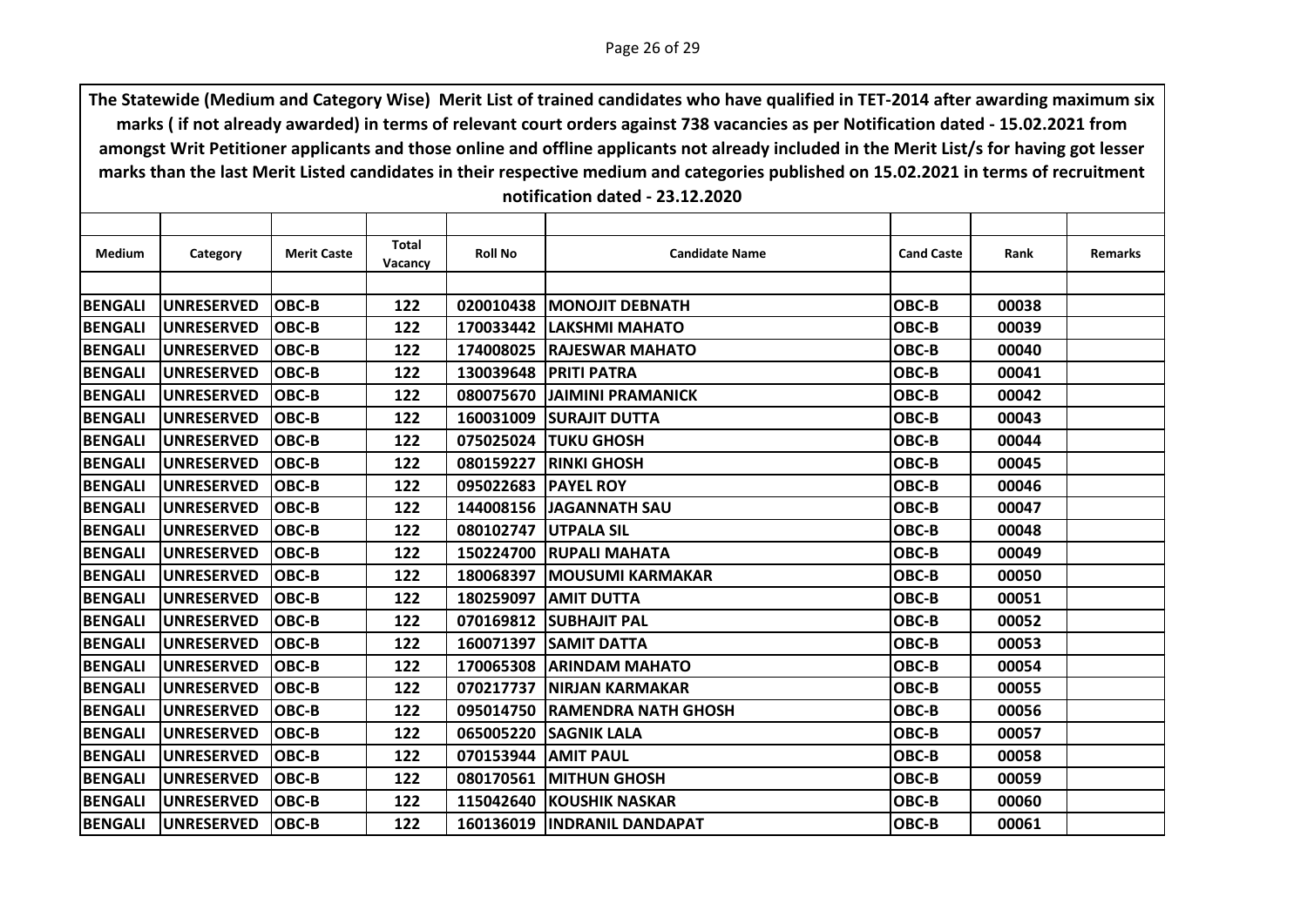| <b>Medium</b>  | Category          | <b>Merit Caste</b> | Total   | <b>Roll No</b> | <b>Candidate Name</b>         | <b>Cand Caste</b> | Rank  | <b>Remarks</b> |
|----------------|-------------------|--------------------|---------|----------------|-------------------------------|-------------------|-------|----------------|
|                |                   |                    | Vacancy |                |                               |                   |       |                |
| <b>BENGALI</b> | <b>UNRESERVED</b> | OBC-B              | 122     | 080035072      | <b>SOMNATH GHOSH</b>          | OBC-B             | 00062 |                |
| <b>BENGALI</b> | <b>UNRESERVED</b> | OBC-B              | 122     | 150034305      | <b>ISOUMADIP SAHU</b>         | OBC-B             | 00063 |                |
| <b>BENGALI</b> | <b>UNRESERVED</b> | <b>OBC-B</b>       | 122     |                | 175012257   NANDINI MAHATO    | OBC-B             | 00064 |                |
| <b>BENGALI</b> | <b>UNRESERVED</b> | OBC-B              | 122     | 180077437      | <b>USHA PAL</b>               | OBC-B             | 00065 |                |
| <b>BENGALI</b> | <b>UNRESERVED</b> | OBC-B              | 122     | 095071113      | <b>IEVANA PARVIN</b>          | OBC-B             | 00066 |                |
| <b>BENGALI</b> | <b>UNRESERVED</b> | <b>OBC-B</b>       | 122     |                | 185016783   PRASENJIT GHOSH   | OBC-B             | 00067 |                |
| <b>BENGALI</b> | <b>UNRESERVED</b> | OBC-B              | 122     |                | 180020019 KEYA PAUL           | OBC-B             | 00068 |                |
| <b>BENGALI</b> | <b>UNRESERVED</b> | OBC-B              | 122     | 150015110      | <b>RAJKUMAR PAIRA</b>         | OBC-B             | 00069 |                |
| <b>BENGALI</b> | <b>UNRESERVED</b> | <b>OBC-B</b>       | 122     | 030039864      | <b>ITAMALIKA DAS</b>          | OBC-B             | 00070 |                |
| <b>BENGALI</b> | <b>UNRESERVED</b> | OBC-B              | 122     | 120123235      | <b>SOURAV CHARIT</b>          | OBC-B             | 00071 |                |
| <b>BENGALI</b> | <b>UNRESERVED</b> | OBC-B              | 122     | 170165209      | IAMIYA MAHATO                 | OBC-B             | 00072 |                |
| <b>BENGALI</b> | <b>UNRESERVED</b> | OBC-B              | 122     | 120064897      | <b>IKAROBI GHOSH</b>          | OBC-B             | 00073 |                |
| <b>BENGALI</b> | <b>UNRESERVED</b> | OBC-B              | 122     | 154006273      | <b>IDIBYENDU RANA</b>         | OBC-B             | 00074 |                |
| <b>BENGALI</b> | <b>UNRESERVED</b> | OBC-B              | 122     | 170062753      | <b>ISUBHAS PARAMANIK</b>      | OBC-B             | 00075 |                |
| <b>BENGALI</b> | <b>UNRESERVED</b> | OBC-B              | 122     |                | 174007052 ROHINI MAHATO       | OBC-B             | 00076 |                |
| <b>BENGALI</b> | <b>UNRESERVED</b> | OBC-B              | 122     | 124000107      | <b>SAIF KHAN</b>              | OBC-B             | 00077 |                |
| <b>BENGALI</b> | <b>UNRESERVED</b> | OBC-B              | 122     | 060106631      | <b>IGOPAL PAL</b>             | OBC-B             | 00078 |                |
| <b>BENGALI</b> | <b>UNRESERVED</b> | OBC-B              | 122     |                | 170148735 ANIMESH KUMBHAKAR   | OBC-B             | 00079 |                |
| <b>BENGALI</b> | <b>UNRESERVED</b> | OBC-B              | 122     |                | 060015026 RAJ KUMAR SWARNAKAR | OBC-B             | 00080 |                |
| <b>BENGALI</b> | <b>UNRESERVED</b> | OBC-B              | 122     | 050041311      | <b>IMONORANJAN DEBNATH</b>    | OBC-B             | 00081 |                |
| <b>BENGALI</b> | <b>UNRESERVED</b> | OBC-B              | 122     |                | 095000382   PAMPA GHOSH       | OBC-B             | 00082 |                |
| <b>BENGALI</b> | <b>UNRESERVED</b> | OBC-B              | 122     | 095012963      | <b>IPAYEL SAMADDAR</b>        | OBC-B             | 00083 |                |
| <b>BENGALI</b> | <b>UNRESERVED</b> | OBC-B              | 122     | 080066998      | <b>TAPAS KARMAKAR</b>         | OBC-B             | 00084 |                |
| <b>BENGALI</b> | <b>UNRESERVED</b> | OBC-B              | 122     |                | 175002612 NIBEDITA MAJI       | OBC-B             | 00085 |                |
|                |                   |                    |         |                |                               |                   |       |                |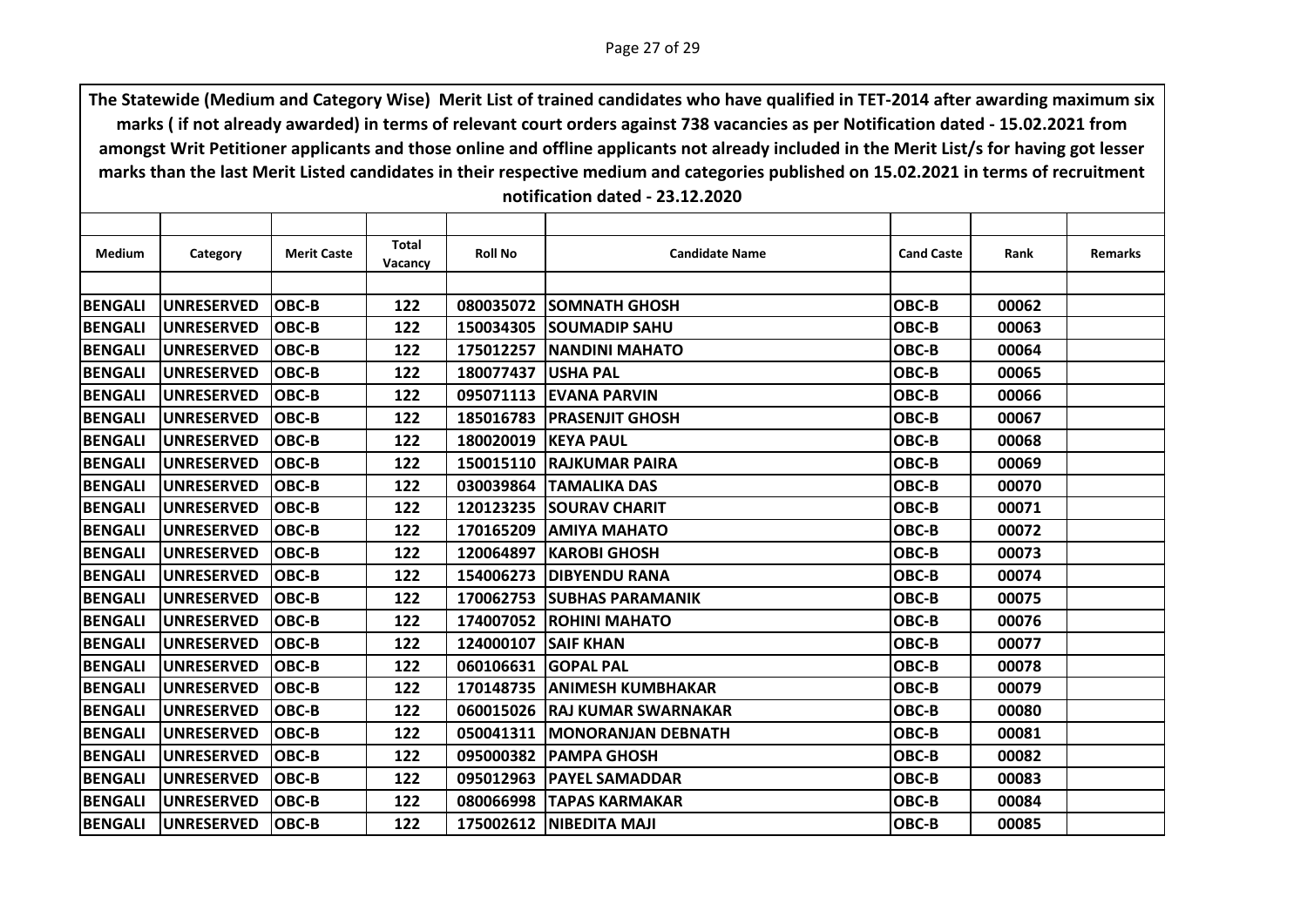| Medium         | Category          | <b>Merit Caste</b> | <b>Total</b><br><b>Vacancy</b> | <b>Roll No</b> | <b>Candidate Name</b>                 | <b>Cand Caste</b> | Rank  | <b>Remarks</b> |
|----------------|-------------------|--------------------|--------------------------------|----------------|---------------------------------------|-------------------|-------|----------------|
|                |                   |                    |                                |                |                                       |                   |       |                |
| <b>BENGALI</b> | <b>UNRESERVED</b> | <b>OBC-B</b>       | 122                            |                | 075014627   ABHIJIT GHOSH             | OBC-B             | 00086 |                |
| <b>BENGALI</b> | <b>UNRESERVED</b> | lOBC-B             | 122                            | 175006177      | <b>INILKAMAL MAHATO</b>               | OBC-B             | 00087 |                |
| <b>BENGALI</b> | <b>UNRESERVED</b> | <b>OBC-B</b>       | 122                            |                | 035003066 SAMIR DATTA                 | OBC-B             | 00088 |                |
| <b>BENGALI</b> | <b>UNRESERVED</b> | <b>OBC-B</b>       | 122                            |                | <b>150291163   MALA MAHATA</b>        | OBC-B             | 00089 |                |
| <b>BENGALI</b> | <b>UNRESERVED</b> | <b>OBC-B</b>       | 122                            | 130004421      | <b>IKRISHNA KANTA DAS</b>             | OBC-B             | 00090 |                |
| <b>BENGALI</b> | <b>UNRESERVED</b> | <b>OBC-B</b>       | 122                            |                | 020029279 UTPAL DEBNATH               | OBC-B             | 00091 |                |
| <b>BENGALI</b> | <b>UNRESERVED</b> | OBC-B              | 122                            |                | 124013251 SHUVAJIT BHANDARI           | OBC-B             | 00092 |                |
| <b>BENGALI</b> | <b>UNRESERVED</b> | <b>OBC-B</b>       | 122                            |                | 160127686 SUSMITA MAHATA              | OBC-B             | 00093 |                |
| <b>BENGALI</b> | <b>UNRESERVED</b> | <b>OBC-B</b>       | 122                            |                | 090245500   MD CHHANOWAR HOSSAIN KHAN | OBC-B             | 00094 |                |
| <b>BENGALI</b> | <b>UNRESERVED</b> | <b>OBC-B</b>       | 122                            | 150058137      | <b>SUBHRA DEY</b>                     | OBC-B             | 00095 |                |
| <b>BENGALI</b> | <b>UNRESERVED</b> | <b>OBC-B</b>       | 122                            | 130042338      | <b>AMIT KUMAR PAL</b>                 | OBC-B             | 00096 |                |
| <b>BENGALI</b> | <b>UNRESERVED</b> | <b>OBC-B</b>       | 122                            |                | 150009716 ANUP KUMAR PAL              | OBC-B             | 00097 |                |
| <b>BENGALI</b> | <b>UNRESERVED</b> | <b>OBC-B</b>       | 122                            | 175007972      | <b>SHAKTIPADA MAHATO</b>              | OBC-B             | 00098 |                |
| <b>BENGALI</b> | <b>UNRESERVED</b> | <b>OBC-B</b>       | 122                            | 034002985      | <b>BIJOY SARKAR</b>                   | OBC-B             | 00099 |                |
| <b>BENGALI</b> | <b>UNRESERVED</b> | <b>OBC-B</b>       | 122                            | 150092380      | <b>IANUPAM SAHU</b>                   | OBC-B             | 00100 |                |
| <b>BENGALI</b> | <b>UNRESERVED</b> | <b>OBC-B</b>       | 122                            | 060294020      | <b>ISONTOSH PODDAR</b>                | OBC-B             | 00101 |                |
| <b>BENGALI</b> | <b>UNRESERVED</b> | <b>OBC-B</b>       | 122                            | 150223362      | <b>ISHYAMAL SAHOO</b>                 | OBC-B             | 00102 |                |
| <b>BENGALI</b> | <b>UNRESERVED</b> | <b>OBC-B</b>       | 122                            |                | 095007144 SUSMITA MONDAL              | OBC-B             | 00103 |                |
| <b>BENGALI</b> | <b>UNRESERVED</b> | <b>OBC-B</b>       | 122                            | 070016031      | <b>TAPAS GHOSH</b>                    | OBC-B             | 00104 |                |
| <b>BENGALI</b> | <b>UNRESERVED</b> | <b>OBC-B</b>       | 122                            |                | 080159816   MANTI SAHA                | OBC-B             | 00105 |                |
| <b>BENGALI</b> | <b>UNRESERVED</b> | <b>OBC-B</b>       | 122                            |                | 164008691 SUSMITA GORAI               | OBC-B             | 00106 |                |
| <b>BENGALI</b> | <b>UNRESERVED</b> | <b>OBC-B</b>       | 122                            |                | 190081405 SUDIP CHOUDHURY             | OBC-B             | 00107 |                |
| <b>BENGALI</b> | <b>UNRESERVED</b> | <b>OBC-B</b>       | 122                            |                | 060214552 SUJIT MAZUMDER              | OBC-B             | 00108 |                |
| <b>BENGALI</b> | <b>UNRESERVED</b> | <b>OBC-B</b>       | 122                            |                | 070123208 BASUDEB GUIN                | OBC-B             | 00109 |                |